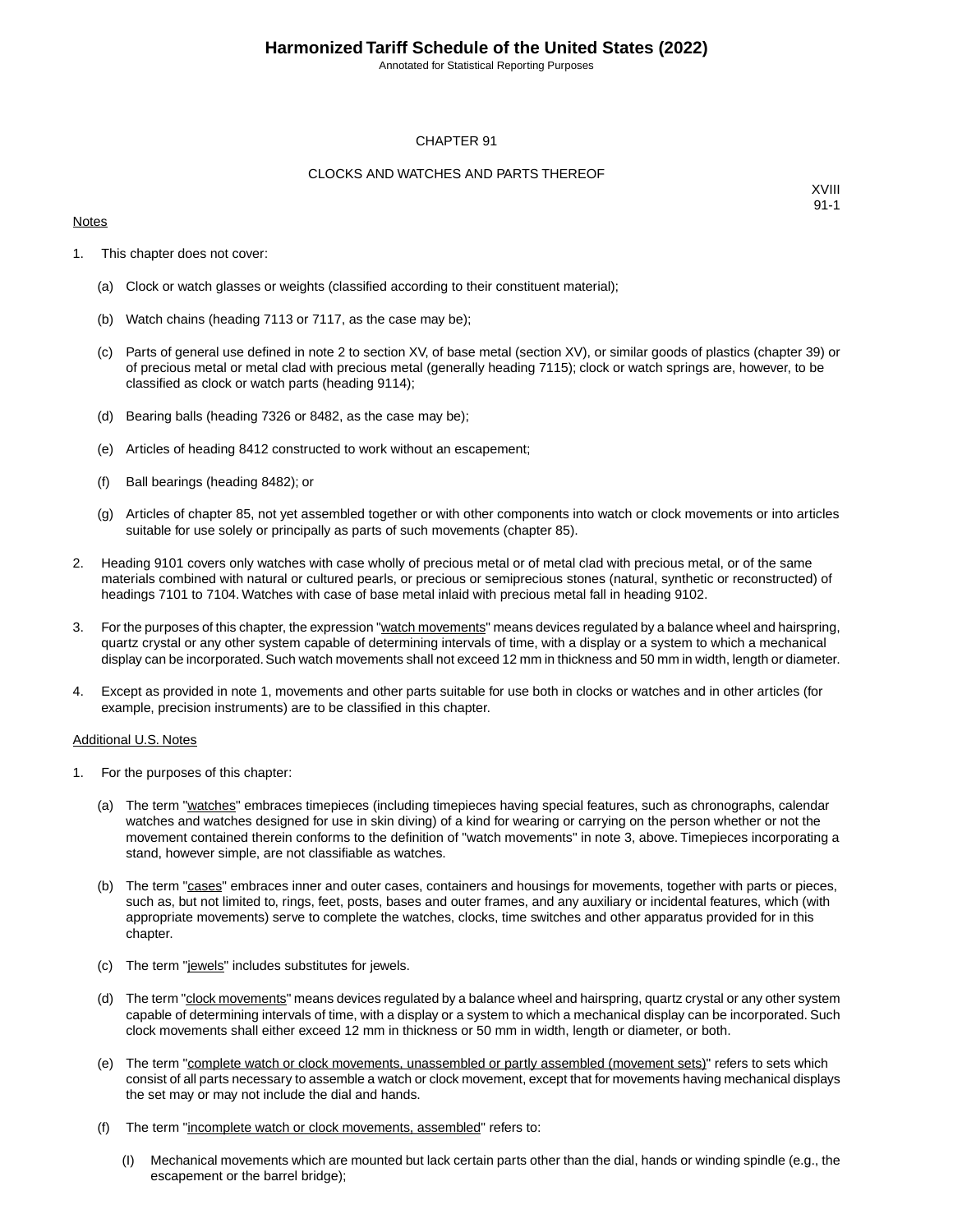Annotated for Statistical Reporting Purposes

Additional U.S. Notes (con.) XVIII 91-2

- (ii) Battery powered movements with mechanical displays which are mounted but lack certain parts other than the dial, hands, setting spindle or battery (e.g., the motor); or
- (iii) Other movements intended to operate with opto-electronic displays which are mounted but lack certain parts other than the battery (e.g., the display).
- (g) The term "rough watch or clock movements" refers to sets of unassembled parts for the assembly of watch or clock movements of a kind constructed to work with an escapement. These sets do not include escapement, balance wheel and hairspring or other regulating device, mainspring, dial or hands; they therefore consist mainly of the base plate (and any additional plates), bridges, train, motion work, winding and setting mechanism and any additional mechanisms such as automatic winding device, calendar mechanisms, chronograph, alarm, etc. These sets may be entered with or without a barrel. Each element, intended for use as it is, may itself consist of one simple piece or of several parts fitted inseparably together, but such elements may not themselves be assembled to each other.
- 2. Watch straps, watch bands and watch bracelets entered with wrist watches and of a kind normally sold therewith, whether or not attached, are classified with the watch in heading 9101 or 9102. Otherwise, watch straps, watch bands and watch bracelets shall be classified in heading 9113.
- 3. Batteries entered with battery powered watches or clocks, or with the complete, assembled movements thereof, and intended for usetherewith, are classifiable under the provision for the watch, clock or movement. Similarly, batteries entered with a complete watch or clock movement, unassembled or partly assembled (movement set) or with an incomplete watch or clock movement, assembled, and intended for use therewith, are classifiable under the provision for such movement. Batteries are otherwise classifiable in heading 8506 or 8507, whether or not suitable for use with watches or clocks.
- 4. Special Marking Requirements: With the following exceptions, any movement or case provided for in this chapter, whether imported separately or attached to an article provided for in this chapter, shall not be permitted to be entered unless conspicuously and indelibly marked by cutting, die-sinking, engraving, stamping (including by means of indelible ink), or mold-marking (either indented or raised), as specified below. Movements with opto-electronic display only and cases designed for use therewith, whether entered as separate articles or as components of assembled watches or clocks, are excepted from the marking requirements set forth in this note. The special marking requirements are as follows:
	- (a) Watch movements shall be marked on one or more of the bridges or top plates to show:
		- (i) the name of the country of manufacture;
		- (ii) the name of the manufacturer or purchaser; and
		- (iii) in words, the number of jewels, if any, serving a mechanical purpose as frictional bearings.
	- (b) Clock movements shall be marked on the most visible part of the front or back plate to show:
		- (i) the name of the country of manufacture;
		- (ii) the name of the manufacturer or purchaser; and
		- (iii) the number of jewels, if any.
	- (c) Watch cases shall be marked on the inside or outside of the back to show:
		- (i) the name of the country of manufacture; and
		- (ii) the name of the manufacturer or purchaser.
	- (d) Clock cases provided for in this chapter shall be marked on the most visible part of the outside of the back to show the name of the country of manufacture.
- 5. Products of Insular Possessions
	- (a) Except as provided in paragraphs (b) through (ij) of this note, any article provided for in this chapter which is the product of the Virgin Islands, Guam and American Samoa (hereinafter referred to as the "insular possessions") and which contains any foreign component shall be subject to duty:
		- (i) At the rates set forth in column 1, if the countries of origin of more than 50 percent in value of the foreign components are countries to products of which column 1 rates apply; and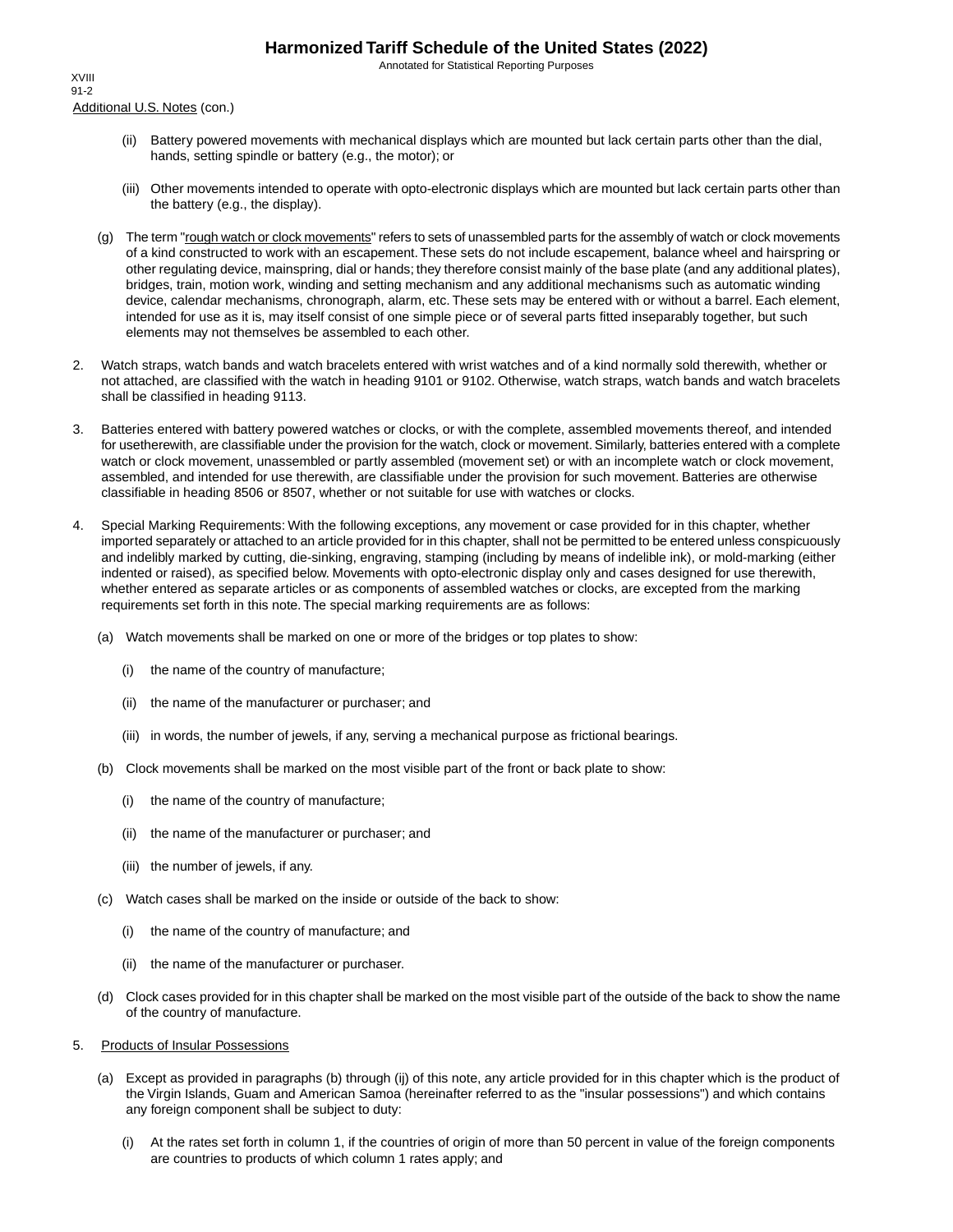Annotated for Statistical Reporting Purposes

Additional U.S. Notes (con.)

- (ii) At the rates set forth in column 2, if the countries of origin of 50 percent or more in value of the foreign components are countries to products of which column 2 rates apply.
- (b) Watch movements and watches (including watch straps, watch bands, and watch bracelets assembled onto watches) that are produced or manufactured in a United States insular possession which contain any foreign component may be admitted free of duty without regard to the value of the foreign materials such watches contain if they conform with the provisions of this note, but the total quantity of such articles entered free of duty shall not exceed the amounts established by or pursuant to paragraph (d) of this note.
- (c) Notwithstanding the provisions of paragraph (b) of this note, the provisions of this note and the benefits thereunder shall not apply to any article containing any material which is the product of any country with respect to which column 2 rates of duty apply.
- (d) (i) In calendar year 1983 the total quantity of such articles which may be entered free of duty shall not exceed 4,800,000 units.
	- (ii) In subsequent calendar years, the Secretary of Commerce and the Secretary of the Interior (hereinafter referred to as the "Secretaries"), acting jointly, shall establish a limit on the quantity which may be entered free of duty during the calendar year, and shall consider whether such limit is in the best interest of the insular possessions and not inconsistent with domestic or international trade policy considerations. The quantity the Secretaries establish in any calendar year under this paragraph shall not--
		- (A) exceed 10,000,000 units or one-ninth of apparent domestic consumption (as determined by the International Trade Commission pursuant to paragraph (e) of this note), whichever is greater;
		- (B) be decreased by more than 10 percent of the quantity established for the immediately preceding calendar year; and
		- (C) be increased to more than 7,000,000 units or by more than 20 percent of the quantity established for the immediately preceding calendar year, whichever is greater.
- (e) On or before April 1 of each calendar year (beginning with the first year in which watch imports from the United States insular possessions exceed 9,000,000 units), the International Trade Commission shall determine the apparent United States consumption of watches and watch movements during the preceding calendar year, shall report such determination to the Secretaries, and shall publish such determination in the Federal Register .
- (f) (i) In calendar year 1983, not more than 3,000,000 units of the total quantity of articles described in paragraph (d) which may be entered free of duty shall be the product of the Virgin Islands, not more than 1,200,000 units shall be the product of Guam, and not more than 600,000 units shall be the product of American Samoa.
	- (ii) For calendar year 1984 and thereafter, the Secretaries may establish new territorial shares of the total amount which may be entered free of duty, taking into account the capacity of each territory to produce and ship its assigned amounts. A territory's share in any year shall not be reduced:
		- (A) by more than 200,000 units in calendar year 1984 or 1985; and
		- (B) by more than 500,000 units in calendar year 1986 or thereafter, except that no territorial share shall be established at less than 500,000 units.
- (g) The Secretaries, acting jointly, shall allocate the calendar year duty exemptions provided by paragraphs (b), (d) and (f) of this note on a fair and equitable basis among producers located in the insular possessions, and shall issue appropriate licenses thereof. Allocations made by the Secretaries shall be final. In making the allocations, the Secretaries shall consider the potential impact of territorial production on domestic production of like articles and shall establish allocation criteria (including minimum assembly requirements) that will reasonably maximize the net amount of direct economic benefits to the insular possessions.
- (h) (i) In the case of each of calendar years 2003 through 2015, the Secretaries jointly, shall—
	- (A) verify—
		- (1) the wages paid by each producer to permanent residents of the insular possessions during the preceding calendar year (including the value of usual and customary health insurance, life insurance, and pension benefits); and
		- (2) the total quantity and value of watches and watch movements produced in the insular possessions by that producer and imported free of duty into the customs territory of the United States; and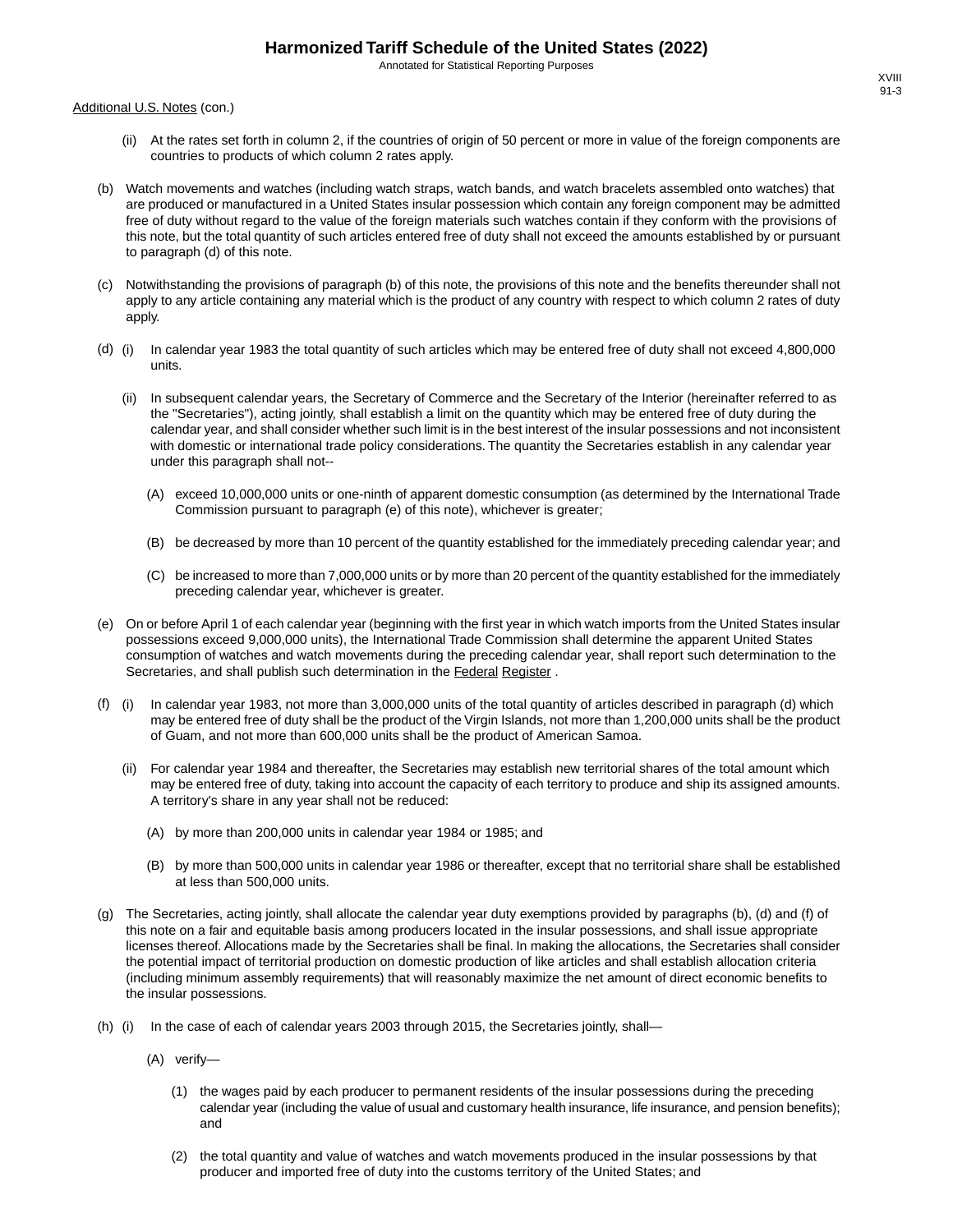Annotated for Statistical Reporting Purposes

Additional U.S. Notes (con.) XVIII 91-4

- (B) issue to each producer (not later than 60 days after the end of the preceding calendar year) a certificate for the applicable amount.
- (ii) For purposes of subparagraph (i), except as provided in subparagraphs (iii) and (iv), the term 'applicable amount' means an amount equal to the sum of—
	- (A) 90 percent of the producer's creditable wages (including the value of usual and customary health insurance, life insurance, and pension benefits) on the assembly during the preceding calendar year of the first 300,000 units; plus
	- (B) the applicable graduated declining percentage (determined each year by the Secretaries) of the producer's creditable wages (including the value of usual and customary health insurance, life insurance, and pension benefits) on the assembly during the preceding calendar year of units in excess of 300,000 but not in excess of 750,000; plus
	- (C) the difference between the duties that would have been due on each producer's watches and watch movements (excluding digital watches and excluding units in excess of the 750,000 limitation of this subparagraph) imported into the customs territory of the United States free of duty during the preceding calendar year if the watches and watch movements had been subject to duty at the rates set forth in column 1 under this chapter that were in effect on January 1, 2001, and the duties that would have been due on the watches and watch movements if the watches and watch movements had been subject to duty at the rates set forth in column 1 under this chapter that were in effect for such preceding calendar year.
- (iii) The aggregate amount of all certificates which are issued during any calendar year shall not exceed an amount which bears the same ratio to \$5,000,000 as:
	- (A) the gross national product of the United States (as determined by the Secretary of Commerce) for the preceding calendar year, bears to:
	- (B) the gross national product of the United States (as so determined) for 1982.
- (iv) (A) Subject to the provision of clause (B), if the amount of the certificates issued under subparagraph (I) would exceed the limit under subparagraph (iii), the applicable amount of each producer's certificate shall be reduced proportionately by the amount of such excess.
	- (B) The applicable amount of any producer's certificate shall not be reduced below the amount determined under subparagraph (ii)(A), except that if the application of this clause would result in the aggregate amount of the certificates exceeding the limit under subparagraph (iii), the applicable amount of each producer's certificate shall again be reduced proportionately by the amount of the excess determined after application of this clause.
- (v) Any certificate issued under subparagraph (i) shall entitle the certificate holder to secure a refund of duties equal to the face value of the certificate on any articles that are imported into the customs territory of the United States by the certificate holder. Such refunds shall be made under regulations issued by the Treasury Department. Not more than 5 percent of such refunds may be retained as a reimbursement to the Customs Service for the administrative costs of making the refunds.
- (vi) Any certificate issued under subparagraph (I), or any portion thereof, shall be negotiable.
- (vii) Any certificate issued under subparagraph (I) shall expire 1 year from the date of issuance and may be applied against duties on imports of watches and watch movements the entry of which were made within 2 years prior to the date of issuance of the certificate.
- (viii) For purposes of determining the applicable amount of any producer's certificate to be issued during calendar year 1983, the greater of:
	- (A) the producer's creditable wages for calendar year 1982; or
	- (B) 60 percent of the producer's creditable wages for calendar year 1981 shall be considered the creditable wages for calendar year 1982.
- (ij) The Secretaries are authorized to issue such regulations, not inconsistent with the provisions of this note, as they determine necessary to carry out their respective duties under this note. Such regulations shall include minimum assembly requirements. Any duty-free entry determined not to have been made in accordance with applicable regulations shall be subject to the applicable civil remedies and criminal sanctions, and, in addition, the Secretaries may cancel or restrict the license or certificate of any manufacturer found in willful violation of the regulations.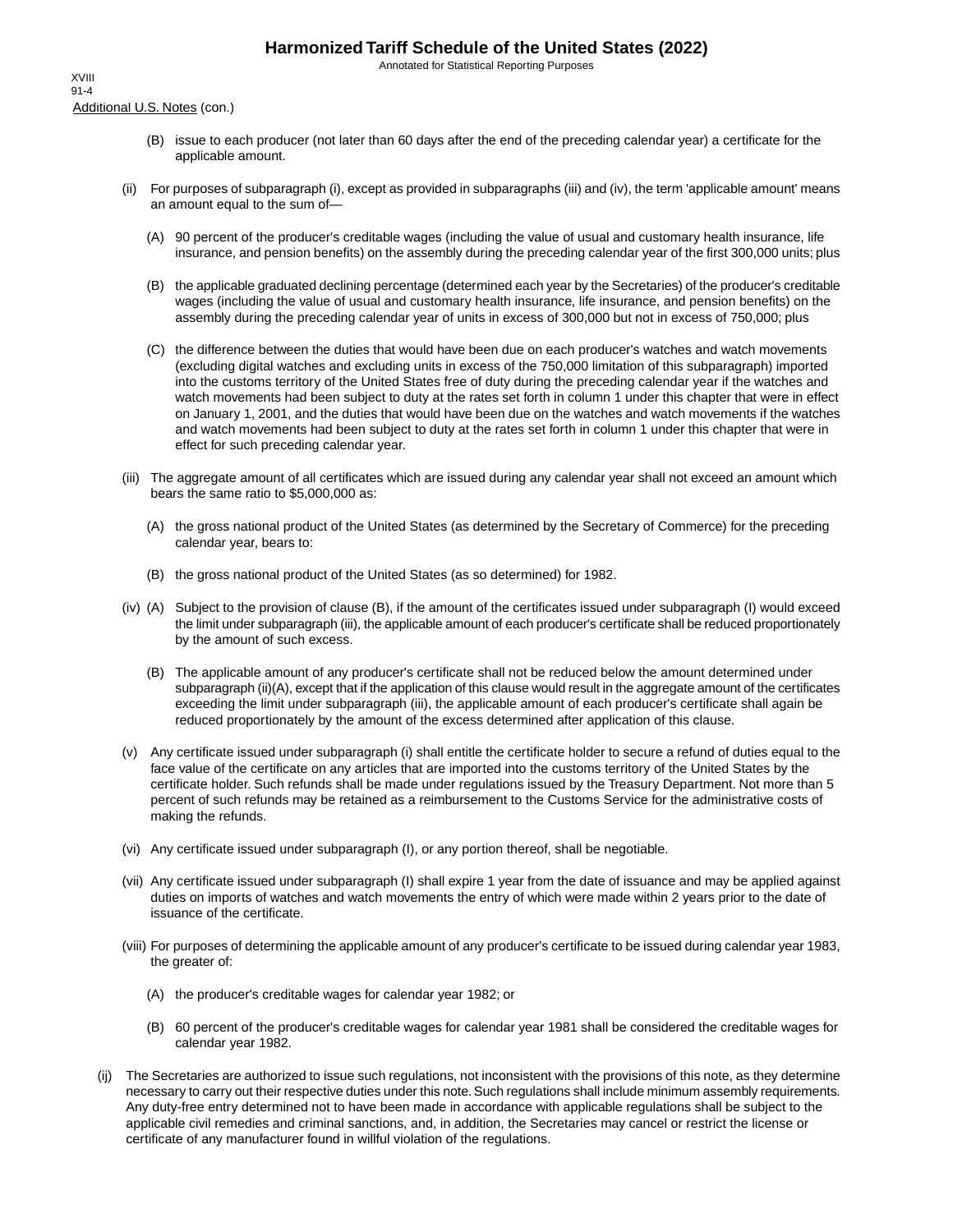Annotated for Statistical Reporting Purposes

#### **Statistical Notes**

- 1. The calculation of duties on various watches, clocks, watch movements and clock movements requires that these articles be constructively separated into their component parts and each component separately valued. The individual components shall be separately reported under the statistical suffixes show below. In each instance the sum of the values of the individual components shall be equal to the total value of the article. In those instances where the components of an article are to be separately reported under the following reporting scheme, the entry should include all the individually named components even if not included in the shipment. In such instance the entered quantity and value would be zero. For example, entry of a battery powered watch, imported without a battery, classifiable under subheading 9101.11.40 would include a line for the statistical reporting number for the battery (9101.11.4040) with the quantity and value shown as zero. To determine the proper statistical reporting number(s) for the subheadings enumerated below, the importer shall combine the applicable 8-digit subheading number with the applicable statistical suffix found below.
	- (a) The statistical suffixes for subheadings 9101.11.40, 9101.11.80, 9101.19.40, 9101.19.80, 9102.11.10, 9102.11.25, 9102.11.30, 9102.11.45, 9102.11.50, 9102.11.65, 9102.11.70, 9102.11.95, 9102.19.20, 9102.19.40, 9102.19.60 and 9102.19.80 shall be:

| Stat.  | <b>Article Description</b> | Unit of  |
|--------|----------------------------|----------|
| Suffix |                            | Quantity |
| 10     |                            | N٥.      |
| 20     |                            | No.      |
| 30     |                            | No.      |
| 40     | <b>Battery</b>             | No.      |

(b) The statistical suffixes for subheadings 9102.91.20, 9104.00.05, 9104.00.10, 9104.00.25, 9104.00.30 and 9104.00.45 shall be:

| Stat.  | <b>Article Description</b> | Unit of   |
|--------|----------------------------|-----------|
| Suffix |                            | Quantity  |
| 10     | Movement and case          | No. of    |
|        |                            | movements |
| 20     | <b>Battery</b>             | No.       |

(c) The statistical suffixes for subheadings 9101.21.50, 9101.29.90, 9101.99.20, 9101.99.40, 9101.99.60, 9101.99.80, 9102.29.04, 9102.99.20, 9102.99.40, 9102.99.60, 9102.99.80, 9104.00.60, 9105.29.10, 9105.29.20, 9105.99.20 and 9105.99.30 shall be:

| Stat.  | <b>Article Description</b> | Unit of  |
|--------|----------------------------|----------|
| Suffix |                            | Quantity |
| 10     |                            |          |
| 20     |                            |          |

(d) The statistical suffixes for subheadings 9101.21.80, 9101.29.10, 9101.29.20, 9101.29.30, 9101.29.40, 9101.29.50, 9102.21.10, 9102.21.25, 9102.21.30, 9102.21.50, 9102.21.70, 9102.21.90, 9102.29.10, 9102.29.15, 9102.29.20, 9102.29.25, 9102.29.30, 9102.29.35, 9102.29.40, 9102.29.45, 9102.29.50, 9102.29.55 and 9102.29.60 shall be:

| Stat.<br>Suffix | <b>Article Description</b> | Unit of  |
|-----------------|----------------------------|----------|
|                 |                            | Quantity |
| 10              |                            | No.      |
| 20              |                            | No.      |
| 30              | Strap, band or bracelet    | N٥       |

(e) The statistical suffixes for subheadings 9101.91.40, 9101.91.80, 9102.91.40, 9102.91.80 and 9104.00.50 shall be:

| Stat.  | <b>Article Description</b> | Unit of        |
|--------|----------------------------|----------------|
| Suffix |                            | Quantity       |
| 10     |                            | No.            |
| 20     |                            | N <sub>O</sub> |
| 30     |                            | N٥             |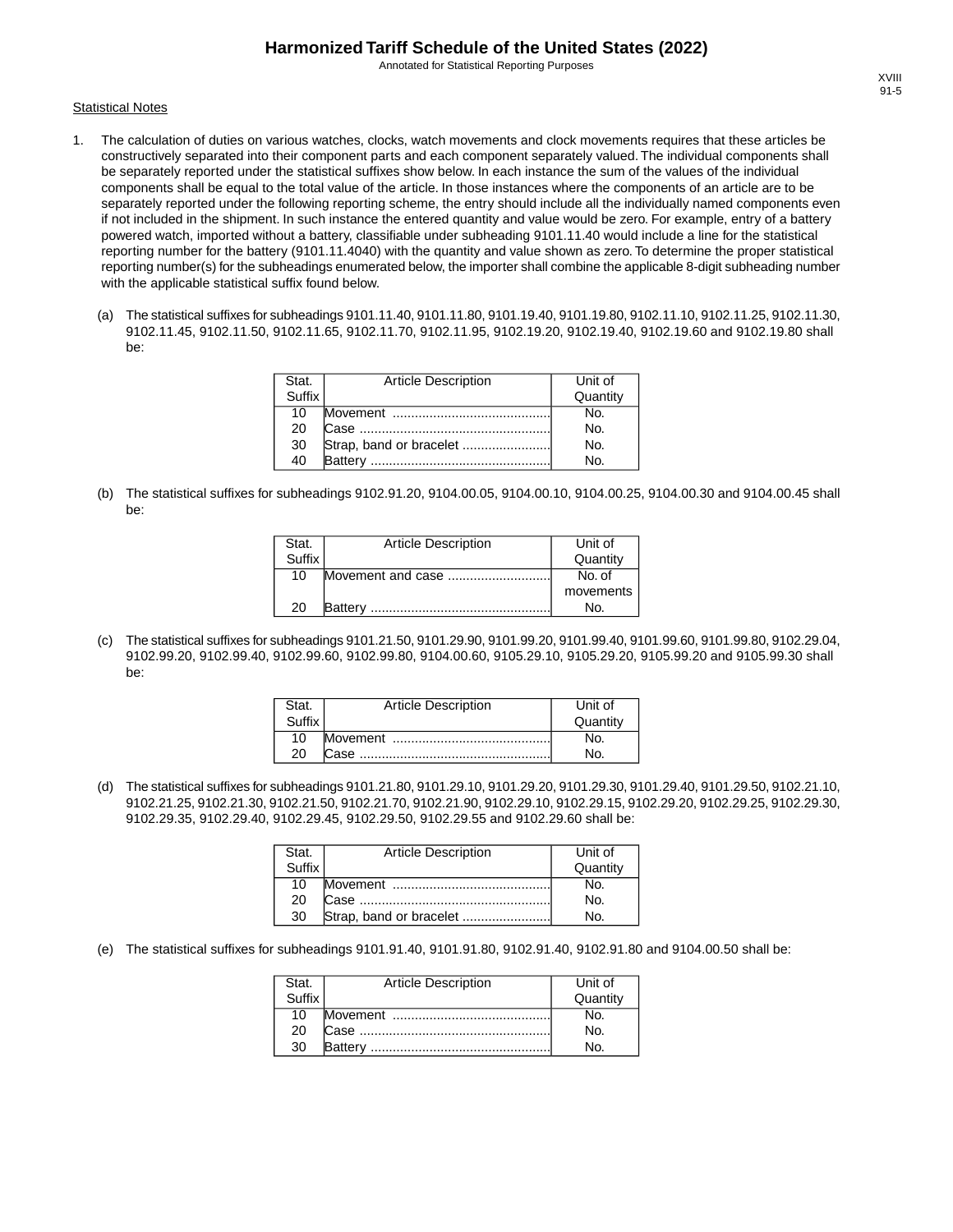Annotated for Statistical Reporting Purposes

Statistical Notes (con.) XVIII 91-6

(f) The statistical suffixes for subheading 9103.10.20 shall be:

| Stat.         | <b>Article Description</b> | Unit of   |
|---------------|----------------------------|-----------|
| <b>Suffix</b> |                            | Quantity  |
|               | Travel clocks:             |           |
| 10            | Movement and case.         | No. of    |
|               |                            | movements |
| 20            | Battery                    | No.       |
|               | Other clocks:              |           |
| 30            | Movement and case.         | No. of    |
|               |                            | movements |
|               | Batterv<br>.               | Nο.       |

(g) The statistical suffixes for subheadings 9103.10.40 and 9103.10.80 shall be:

| Stat.  | <b>Article Description</b> | Unit of  |
|--------|----------------------------|----------|
| Suffix |                            | Quantity |
|        | Travel clocks:             |          |
| 10     | Movement                   | No.      |
| 20     |                            | No.      |
| 30     |                            | No.      |
|        | Other clocks:              |          |
| 40     | Movement                   | No.      |
| 50     |                            | No.      |
| 60     | Battery                    | No.      |

(h) The statistical suffixes for subheadings 9103.90.00, 9105.19.10 and 9105.19.20 shall be:

| Stat.         | <b>Article Description</b> | Unit of  |
|---------------|----------------------------|----------|
| <b>Suffix</b> |                            | Quantity |
|               | Travel clocks:             |          |
| 10            | Movement                   | No.      |
| 20            |                            | No.      |
|               | Other clocks:              |          |
| 30            | Movement                   | No.      |
| 40            | Case                       | No.      |

(ij) The statistical suffixes for subheading 9105.11.40 shall be:

| Stat.  | <b>Article Description</b>             | Unit of   |
|--------|----------------------------------------|-----------|
| Suffix |                                        | Quantity  |
| 10     | Clocks capable of operating only on AC |           |
|        | power                                  | No.       |
|        | Dther:                                 |           |
|        | Travel clocks:                         |           |
| 20     | Movement and case                      | No. of    |
|        |                                        | movements |
| 30     | Battery<br>                            | No.       |
|        | Other clocks:                          |           |
| 40     | Movement and case                      | No. of    |
|        |                                        | movements |
| 50     | Battery<br>                            | No.       |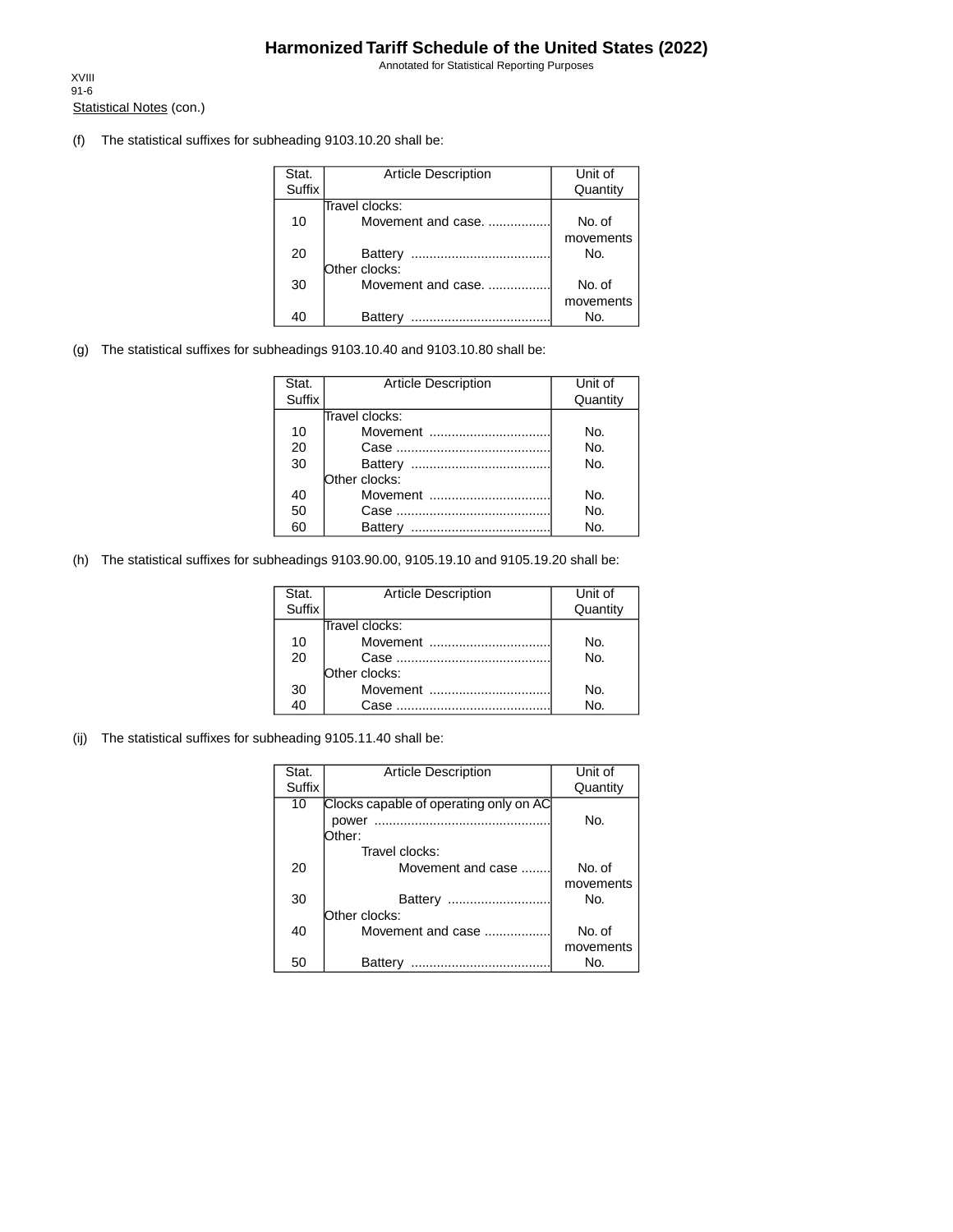Annotated for Statistical Reporting Purposes

### Statistical Notes (con.)

(k) The statistical suffixes for subheading 9105.11.80 shall be:

| Stat.         | <b>Article Description</b>             | Unit of  |
|---------------|----------------------------------------|----------|
| <b>Suffix</b> |                                        | Quantity |
|               | Clocks capable of operating only on AC |          |
|               | power:                                 |          |
| 05            | Movement                               | No.      |
| 15            | Case                                   | No.      |
|               | :Other:                                |          |
|               | Travel clocks:                         |          |
| 20            | Movement                               | No.      |
| 30            | Case                                   | No.      |
| 40            |                                        | No.      |
|               | Other clocks:                          |          |
| 50            | Movement                               | No.      |
| 60            | Case                                   | No.      |
| 70            | Battery                                | No.      |

(l) The statistical suffixes for subheading 9105.19.30 shall be:

| Stat.  | <b>Article Description</b> | Unit of  |
|--------|----------------------------|----------|
| Suffix |                            | Quantity |
|        | Travel clocks:             |          |
| 10     |                            | No.      |
|        | Dutiable                   | Jwls.    |
| 20     |                            | No.      |
|        | Other clocks:              |          |
| 30     | Movement                   | No.      |
|        | Dutiable                   | Jwls.    |
| 40     | Case                       | No.      |

(m) The statistical suffixes for subheadings 9105.21.40 and 9105.91.40 shall be:

| Stat.  | <b>Article Description</b>             | Unit of   |
|--------|----------------------------------------|-----------|
| Suffix |                                        | Quantity  |
| 10     | Clocks capable of operating only on AC |           |
|        | power<br>                              | No.       |
|        | Other clocks:                          |           |
| 20     | Movement and case                      | No. of    |
|        |                                        | movements |
| 30     | Battery                                | No.       |

### (n) The statistical suffixes for subheadings 9105.21.80 and 9105.91.80 shall be:

| Stat.  | <b>Article Description</b>             | Unit of  |
|--------|----------------------------------------|----------|
| Suffix |                                        | Quantity |
|        | Clocks capable of operating only on AC |          |
|        | power                                  |          |
| 10     | Movement                               | No.      |
| 20     |                                        | No.      |
|        | Other clocks:                          |          |
| 30     | Movement                               | No.      |
| 40     |                                        | No.      |
| 50     | Battery                                | No.      |

(o) The statistical suffixes for subheading 9106.90.55 shall be:

| Stat.  | <b>Article Description</b> | Unit of  |
|--------|----------------------------|----------|
| Suffix |                            | Quantity |
| 10     |                            |          |
| 20     |                            |          |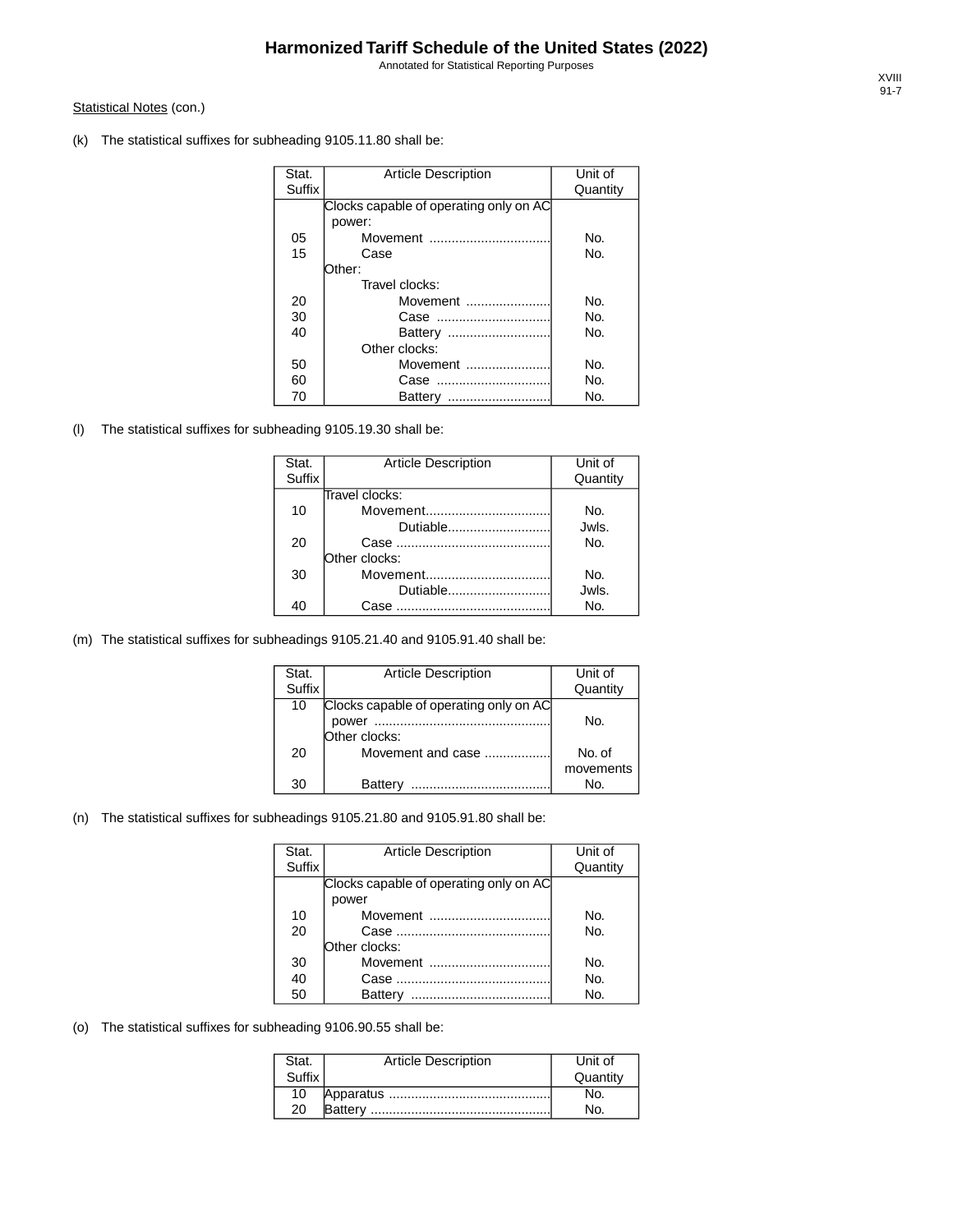Annotated for Statistical Reporting Purposes

Statistical Notes (con.) XVIII 91-8

(p) The statistical suffixes for subheadings 9105.29.30 and 9105.99.40 shall be:

| Stat.         | <b>Article Description</b> | Unit of  |
|---------------|----------------------------|----------|
| <b>Suffix</b> |                            | Quantity |
| 10            |                            | No.      |
|               | Dutiable                   | Jwls.    |
| 20            | Case.                      |          |

(q) The statistical suffixes for subheadings 9108.11.40, 9108.11.80, 9108.12.00, 9108.19.40 and 9108.19.80 shall be:

| Stat.  | <b>Article Description</b> | Unit of  |
|--------|----------------------------|----------|
| Suffix |                            | Quantity |
| 10     |                            | NO.      |
| 20     |                            | No.      |

(r) The statistical suffixes for subheadings 9109.10.10, 9109.10.20, 9109.10.30, 9109.10.40, 9109.10.50, 9109.10.60, 9109.10.70 and 9109.10.80 shall be:

| Stat.         | <b>Article Description</b>            | Unit of  |
|---------------|---------------------------------------|----------|
| <b>Suffix</b> |                                       | Quantity |
| 10            | Clocks movements capable of operating |          |
|               |                                       | No.      |
|               | Other clock movements:                |          |
| 20            | Movement                              | No.      |
| 30            | <b>Battery</b>                        | No.      |

### Compiler's Note

The provisions of subchapter II of chapter 99 (Miscellaneous Tariff Bills or MTBs), the provisions of the Generalized System of Preferences (GSP) found in General Note 4 and most product exclusions from the additional tariffs on products of China in subchapter III of chapter 99 expired on December 31, 2020. However, no endnotes or footnotes relating to these provisions have been deleted as of the issue date of this edition.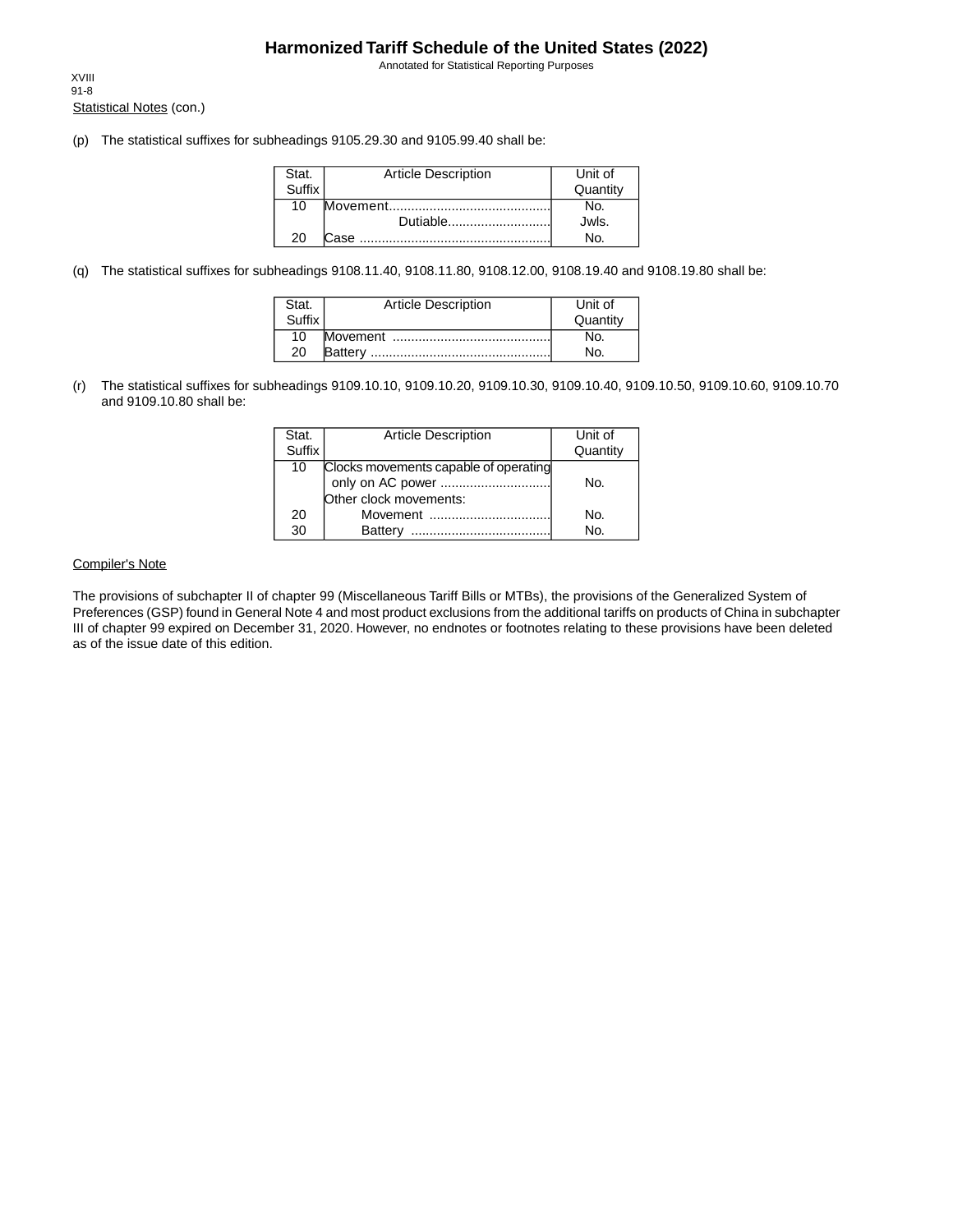Annotated for Statistical Reporting Purposes

| Heading/                      | Stat.                                |                                                                                                                                                                                                                                                                                                                                | Unit                                        |                                                                                                                  | <b>Rates of Duty</b>                                                                          |                                                                                                                  |
|-------------------------------|--------------------------------------|--------------------------------------------------------------------------------------------------------------------------------------------------------------------------------------------------------------------------------------------------------------------------------------------------------------------------------|---------------------------------------------|------------------------------------------------------------------------------------------------------------------|-----------------------------------------------------------------------------------------------|------------------------------------------------------------------------------------------------------------------|
| Subheading                    | Suf-<br>fix                          | <b>Article Description</b>                                                                                                                                                                                                                                                                                                     | of<br>Quantity                              | General                                                                                                          | $\mathbf{1}$<br>Special                                                                       | $\overline{2}$                                                                                                   |
| 9101<br>9101.11<br>9101.11.40 | $\frac{1}{2}$                        | Wrist watches, pocket watches and other watches, including<br>stop watches, with case of precious metal or of metal clad with<br>precious metal:<br>Wrist watches, electrically operated, whether or not<br>incorporating a stop watch facility:<br>With mechanical display only:<br>Having no jewels or only one jewel in the | $\underline{\mathbf{1}l}$                   |                                                                                                                  |                                                                                               |                                                                                                                  |
|                               |                                      |                                                                                                                                                                                                                                                                                                                                |                                             | $51¢$ each $+$<br>6.25% on the<br>case and strap,<br>band or<br>bracelet $+5.3%$<br>on the battery <sup>27</sup> | Free (AU, BH, CL,<br>CO, D, E, IL, JO,<br>KR, MA, OM, P,<br>PA, PE, R, S, SG)                 | $$2.25$ each +<br>45% on the<br>case $+80%$<br>on the strap.<br>band or<br>$bracelet +$<br>35% on the<br>battery |
| 9101.11.80                    | $\frac{1}{2}$                        |                                                                                                                                                                                                                                                                                                                                |                                             | $87¢$ each $+$<br>6.25% on the<br>case and strap.<br>band or<br>bracelet $+5.3%$<br>on the battery <sup>27</sup> | Free (AU, BH, CL,<br>CO, D, E, IL, JO,<br>KR, MA, OM, P,<br>PA, PE, R, S, SG)                 | $$3.25$ each +<br>45% on the<br>case $+80%$<br>on the strap,<br>band or<br>$bracelet +$<br>35% on the<br>battery |
| 9101.19<br>9101.19.20         |                                      | Other:<br>Straps, bands or bracelets entered with<br>watches of subheading 9101.19.20 and<br>classifiable therewith pursuant to additional<br>U.S. note 2 to this chapter; all the foregoing<br>whether or not attached to such watches at<br>the time of entry:                                                               |                                             |                                                                                                                  |                                                                                               | 35%                                                                                                              |
|                               | 20                                   | Of textile material or of base metal,<br>whether or not gold- or silver-plated No                                                                                                                                                                                                                                              |                                             |                                                                                                                  |                                                                                               |                                                                                                                  |
| 9101.19.40                    | 40<br>80<br>$\mathbf{\underline{1}}$ | Other, having no jewels or only one jewel in the                                                                                                                                                                                                                                                                               | No<br><b>No</b><br>$\mathbf{\underline{1}}$ | $41¢$ each + $5%$                                                                                                | Free (AU, BH, CL,                                                                             | $$2.25$ each +                                                                                                   |
|                               |                                      |                                                                                                                                                                                                                                                                                                                                |                                             | on case and<br>strap, band or<br>bracelet $+4.2%$<br>on the battery <sup>27</sup>                                | CO, D, E, IL, JO,<br>KR, MA, OM, P,<br>PA, PE, R, S, SG)                                      | 45% on the<br>case $+80%$<br>on the strap,<br>band or<br>$bracelet +$<br>35% on the<br>battery                   |
| 9101.19.80                    | $\mathbf{\underline{1}}$             |                                                                                                                                                                                                                                                                                                                                |                                             | on case and<br>strap, band or<br>bracelet $+3.7%$<br>on the battery <sup>27</sup>                                | 61¢ each + 4.4% Free (AU, BH, CL,<br>CO, D, E, IL, JO,<br>KR, MA, OM, P,<br>PA, PE, R, S, SG) | $$3.25$ each +<br>45% on the<br>case $+80%$<br>on the strap,<br>band or<br>$bracelet +$<br>35% on the<br>battery |
|                               |                                      |                                                                                                                                                                                                                                                                                                                                |                                             |                                                                                                                  |                                                                                               |                                                                                                                  |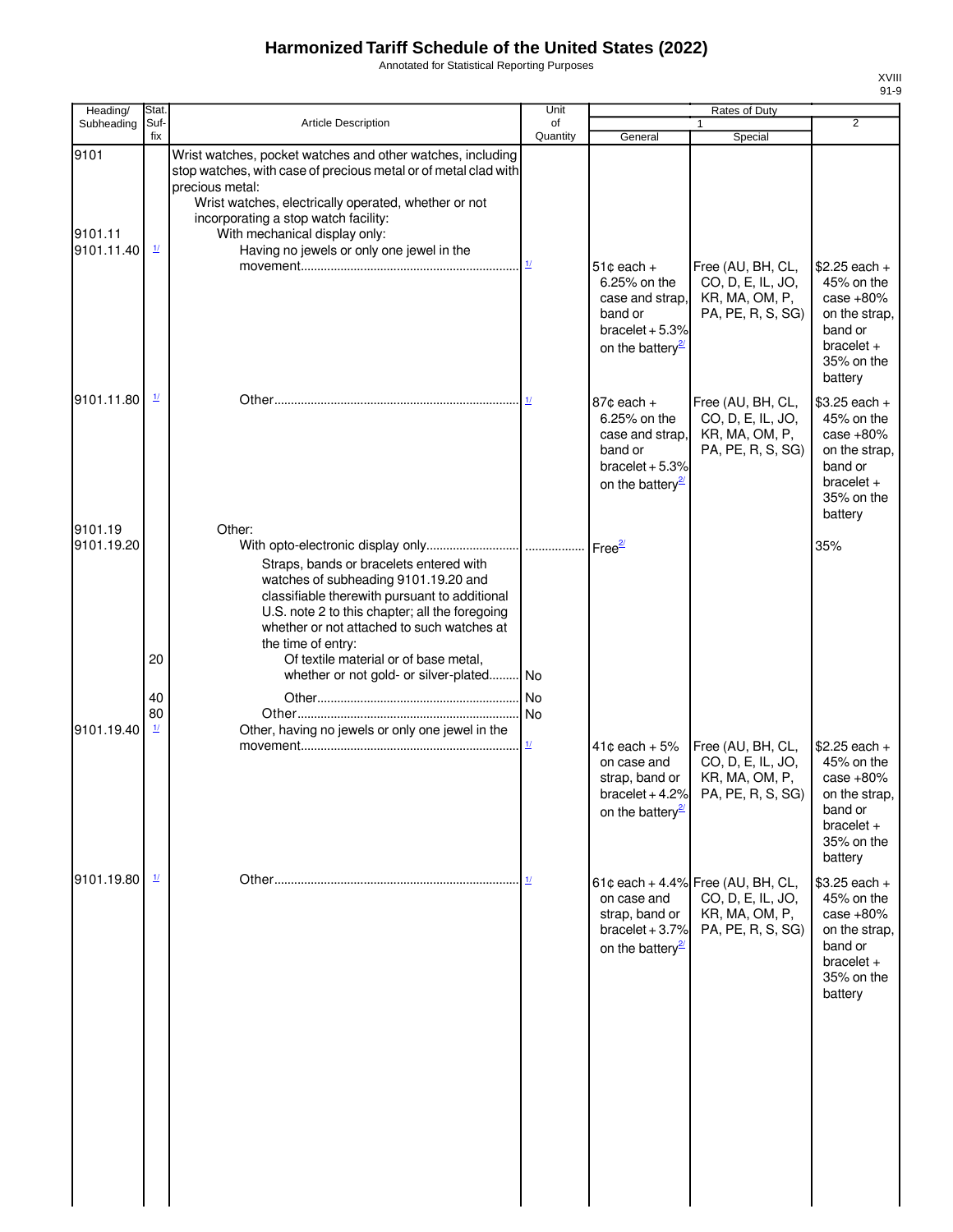Annotated for Statistical Reporting Purposes

| Heading/               | Stat.                    |                                                                                                                                                                                                                                                                                                                                                                | Unit                  |                                                                                       | Rates of Duty                                                                        |                                                                                     |
|------------------------|--------------------------|----------------------------------------------------------------------------------------------------------------------------------------------------------------------------------------------------------------------------------------------------------------------------------------------------------------------------------------------------------------|-----------------------|---------------------------------------------------------------------------------------|--------------------------------------------------------------------------------------|-------------------------------------------------------------------------------------|
| Subheading Suf-        | fix                      | Article Description                                                                                                                                                                                                                                                                                                                                            | of<br>Quantity        | General                                                                               | 1<br>Special                                                                         | $\overline{2}$                                                                      |
| 9101 (con.)<br>9101.21 |                          | Wrist watches, pocket watches and other watches, including<br>stop watches, with case of precious metal or of metal clad with<br>precious metal: (con.)<br>Other wrist watches, whether or not incorporating a stop<br>watch facility:<br>With automatic winding:<br>Having over 17 jewels in the movement:                                                    |                       |                                                                                       |                                                                                      |                                                                                     |
| 9101.21.10 00          |                          | Straps, bands or bracelets entered with<br>watches of subheading 9101.21.50 and<br>classifiable therewith pursuant to additional<br>U.S. note 2 to this chapter; all the foregoing<br>whether or not attached to such watches at<br>the time of entry:<br>Of textile material or of base metal,<br>whether or not gold- or silver-plated No 3.1% <sup>2/</sup> |                       |                                                                                       | Free (AU, BH, CL,<br>CO, D, E, IL, JO,<br>KR, MA, OM, P,<br>PA, PE, R, S, SG)        | 80%                                                                                 |
| 9101.21.30 00          |                          |                                                                                                                                                                                                                                                                                                                                                                | No 3.1% <sup>2/</sup> |                                                                                       | Free (A, AU, BH, CL, 80%<br>CO, D, E, IL, JO,<br>KR, MA, OM, P,<br>PA, PE, R, S, SG) |                                                                                     |
| 9101.21.50             | $\mathbf{\underline{1}}$ |                                                                                                                                                                                                                                                                                                                                                                |                       | Free <sup>2/</sup>                                                                    |                                                                                      | $$11.50$ each +<br>45% on the<br>case                                               |
| 9101.21.80             | $\mathbf{\underline{1}}$ |                                                                                                                                                                                                                                                                                                                                                                | 1/                    | $$1.61$ each +<br>4.4% on the<br>case and strap,<br>band or<br>bracelet <sup>2/</sup> | Free (AU, BH, CL,<br>CO, D, E, IL, JO,<br>KR, MA, OM, P,<br>PA, PE, R, S, SG)        | $$5.75$ each +<br>45% on the<br>case $+80%$<br>on the strap,<br>band or<br>bracelet |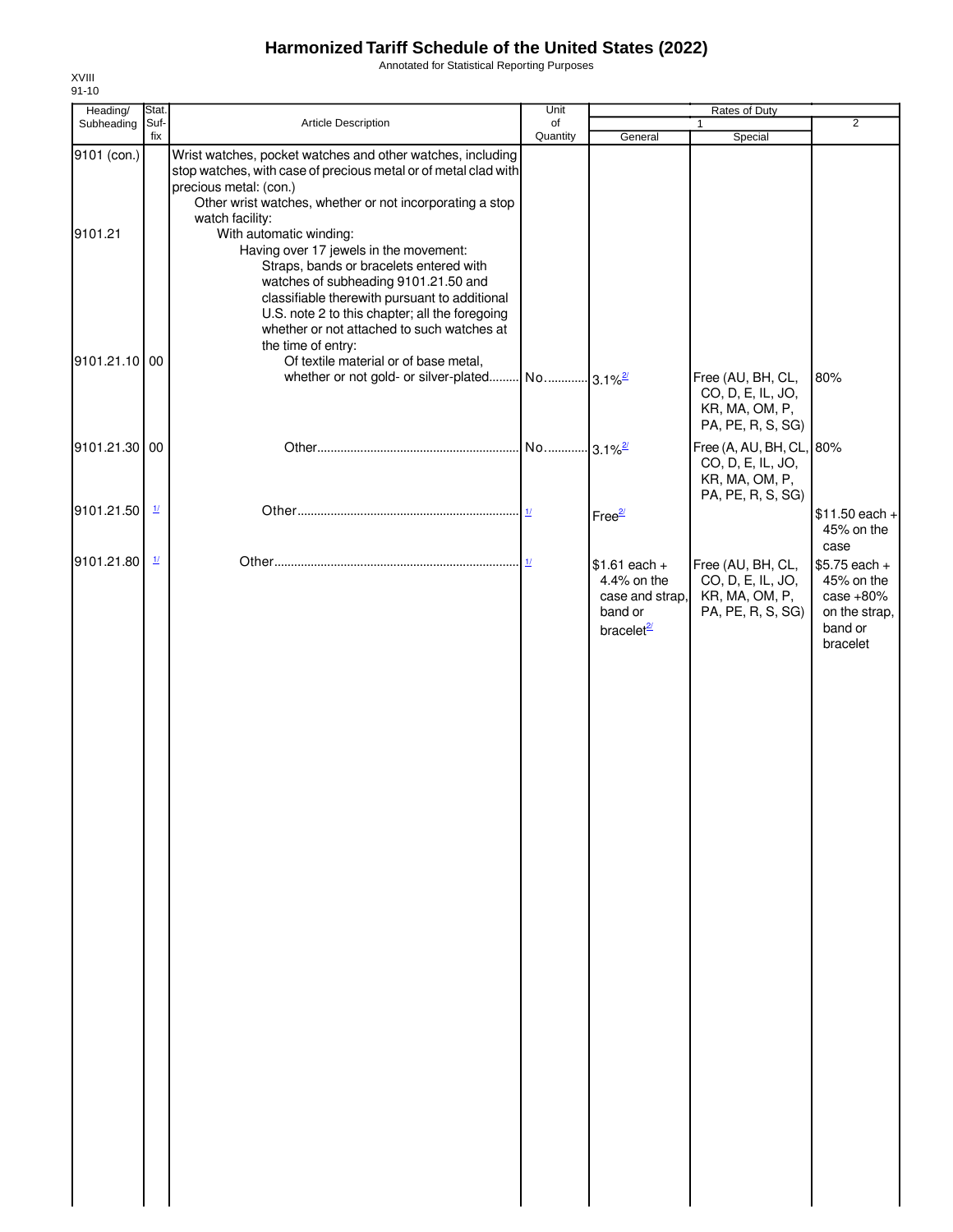Annotated for Statistical Reporting Purposes

| ı<br>'' |  |
|---------|--|
|         |  |

| Heading/               | Stat.                    |                                                                                                                                                                                                                                                         | Unit                                              |                                                                                  | Rates of Duty                                                                                                                  |                                                                                                   |
|------------------------|--------------------------|---------------------------------------------------------------------------------------------------------------------------------------------------------------------------------------------------------------------------------------------------------|---------------------------------------------------|----------------------------------------------------------------------------------|--------------------------------------------------------------------------------------------------------------------------------|---------------------------------------------------------------------------------------------------|
| Subheading             | Suf-<br>fix              | Article Description                                                                                                                                                                                                                                     | of<br>Quantity                                    | General                                                                          | 1<br>Special                                                                                                                   | $\overline{2}$                                                                                    |
| 9101 (con.)<br>9101.29 |                          | Wrist watches, pocket watches and other watches, including<br>stop watches, with case of precious metal or of metal clad with<br>precious metal: (con.)<br>Other wrist watches, whether or not incorporating a stop<br>watch facility: (con.)<br>Other: |                                                   |                                                                                  |                                                                                                                                |                                                                                                   |
| 9101.29.10             | $\frac{1}{2}$            | Having no jewels or only one jewel in the                                                                                                                                                                                                               | $\mathbf{\underline{1}\underline{\mathbf{\ell}}}$ | $40¢$ each $+5\%$<br>on the case and<br>strap, band or<br>bracelet <sup>2/</sup> | Free (AU, BH, CL,<br>CO, D, E, IL, JO,<br>KR, MA, OM, P,<br>PA, PE, R, S, SG)                                                  | $$2.25$ each +<br>45% on the<br>case $+80%$<br>on the strap,<br>band or<br>bracelet               |
| 9101.29.20             | $\mathbf{\underline{1}}$ | Having over 1 jewel but not over 7 jewels in the                                                                                                                                                                                                        |                                                   | strap, band or<br>bracelet <sup>2/</sup>                                         | 61¢ each + 4.4% Free (AU, BH, CL,<br>on the case and CO, D, E, IL, JO,<br>KR, MA, OM, P,<br>PA, PE, R, S, SG)                  | \$3.25 each +<br>45% on the<br>case $+80%$<br>on the strap,<br>band or<br>bracelet                |
| 9101.29.30             | $\mathbf{\underline{1}}$ | Having over 7 jewels but not over 17 jewels in the<br>movement:<br>With movement valued not over \$15 each<br>With movement measuring not over 15.2                                                                                                     |                                                   | strap, band or<br>bracelet <sup>2/</sup>                                         | \$2.28 each + 5% Free (AU, BH, CL,<br>on the case and CO, D, E, IL, JO,<br>KR, MA, OM, P,<br>PA, PE, R, S, SG)                 | $$4.75$ each +<br>45% on the<br>$case + 80%$<br>on the strap,<br>band or<br>bracelet              |
| 9101.29.40             | $\mathbf{\underline{1}}$ | With movement measuring over 15.2                                                                                                                                                                                                                       | $\frac{1}{2}$                                     | strap, band or<br>bracelet $\frac{2}{3}$                                         | \$1.92 each + 5% Free (AU, BH, CL,<br>on the case and CO, D, E, IL, JO,<br>KR, MA, OM, P,<br>PA, PE, R, S, SG)                 | $$4.75$ each +<br>45% on the<br>$case + 80\%$<br>on the strap,<br>band or                         |
| 9101.29.50             | $\mathbf{\underline{1}}$ | With movement valued over \$15 each $\frac{1}{1}$                                                                                                                                                                                                       |                                                   | bracelet $\frac{27}{2}$                                                          | 90¢ each + 4.4% Free (AU, BH, CL,<br>on the case and CO, D, E, IL, JO,<br>strap, band or   KR, MA, OM, P,<br>PA, PE, R, S, SG) | bracelet<br>$$4.75$ each +<br>45% on the<br>$case + 80\%$<br>on the strap,<br>band or<br>bracelet |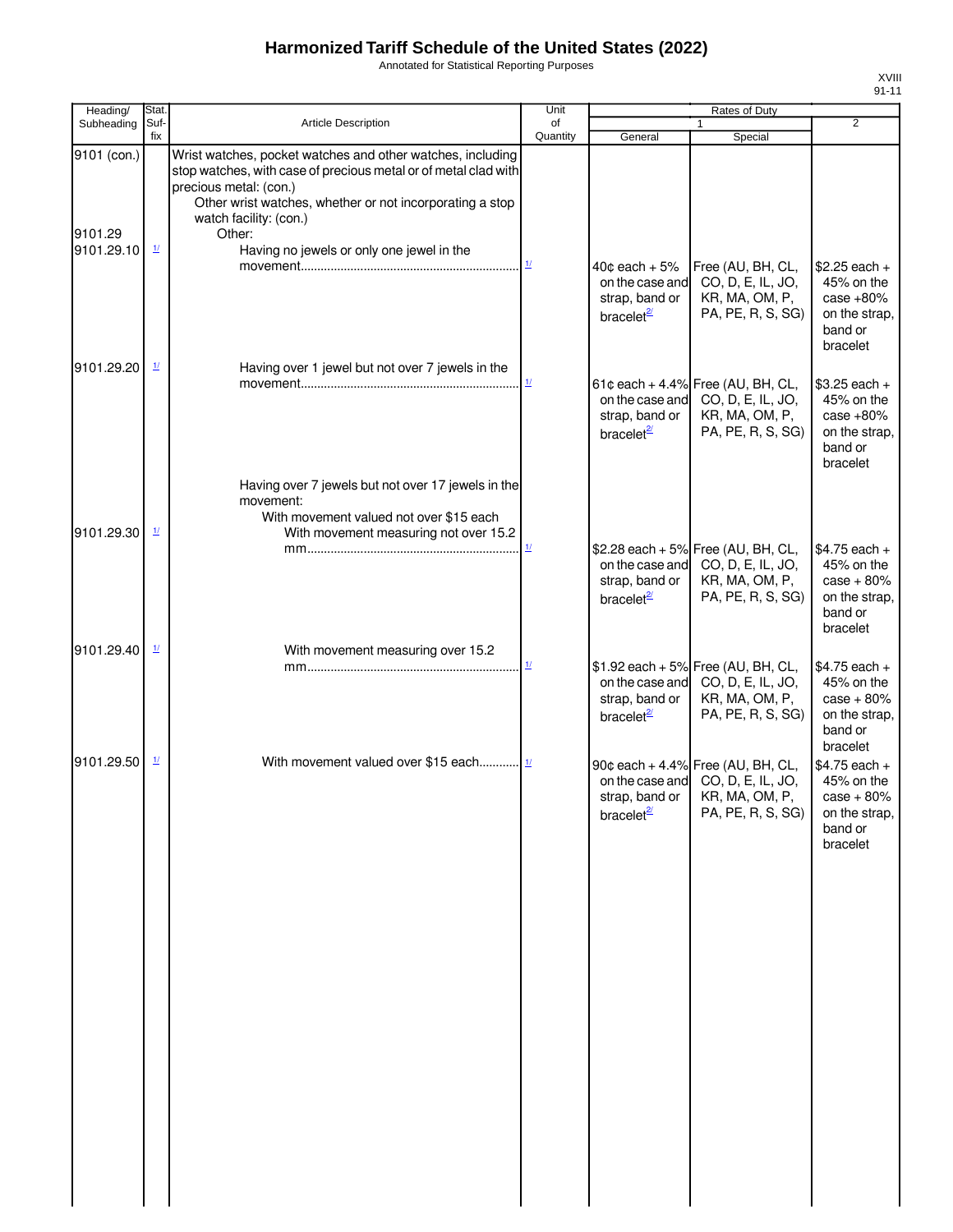Annotated for Statistical Reporting Purposes

| Heading/                         | Stat.                    |                                                                                                                                                                                                                                                                                                                                                                                                         | Unit                               |                                                | Rates of Duty                                                                        |                                                                |
|----------------------------------|--------------------------|---------------------------------------------------------------------------------------------------------------------------------------------------------------------------------------------------------------------------------------------------------------------------------------------------------------------------------------------------------------------------------------------------------|------------------------------------|------------------------------------------------|--------------------------------------------------------------------------------------|----------------------------------------------------------------|
| Subheading                       | Suf-<br>fix              | <b>Article Description</b>                                                                                                                                                                                                                                                                                                                                                                              | of<br>Quantity                     | General                                        | $\mathbf{1}$<br>Special                                                              | $\overline{2}$                                                 |
| 9101 (con.)<br>9101.29<br>(con.) |                          | Wrist watches, pocket watches and other watches, including<br>stop watches, with case of precious metal or of metal clad with<br>precious metal: (con.)<br>Other wrist watches, whether or not incorporating a stop<br>watch facility: (con.)<br>Other: (con.)                                                                                                                                          |                                    |                                                |                                                                                      |                                                                |
| 9101.29.70 00                    |                          | Having over 17 jewels in the movement:<br>Straps, bands or bracelets entered with<br>watches of subheading 9101.29.90 and<br>classifiable therewith pursuant to additional<br>U.S. note 2 to this chapter; all the foregoing<br>whether or not attached to such watches at<br>the time of entry:<br>Of textile material or of base metal,<br>whether or not gold- or silver-plated No 3.1% <sup>2</sup> |                                    |                                                | Free (AU, BH, CL,<br>CO, D, E, IL, JO,                                               | 80%                                                            |
|                                  |                          |                                                                                                                                                                                                                                                                                                                                                                                                         |                                    |                                                | KR, MA, OM, P,<br>PA, PE, R, S, SG)                                                  |                                                                |
| 9101.29.80 00                    |                          |                                                                                                                                                                                                                                                                                                                                                                                                         |                                    |                                                | Free (A, AU, BH, CL, 80%<br>CO, D, E, IL, JO,<br>KR, MA, OM, P,<br>PA, PE, R, S, SG) |                                                                |
| 9101.29.90                       | $\frac{1}{2}$            |                                                                                                                                                                                                                                                                                                                                                                                                         |                                    | Free <sup>2/</sup>                             |                                                                                      | $$11.50$ each +<br>45% on the<br>case                          |
| 9101.91<br>9101.91.20 00         |                          | Other:<br>Electrically operated:                                                                                                                                                                                                                                                                                                                                                                        |                                    |                                                |                                                                                      | 35%                                                            |
| 9101.91.40                       | $\mathbf{\underline{1}}$ | Other:<br>Having no jewels or only one jewel in the                                                                                                                                                                                                                                                                                                                                                     |                                    |                                                |                                                                                      |                                                                |
|                                  |                          |                                                                                                                                                                                                                                                                                                                                                                                                         | $\overline{11}$                    | Free <sup>3/</sup>                             |                                                                                      | $$2.25$ each +<br>45% on the<br>$case + 35%$<br>on the battery |
| 9101.91.80                       | $\mathbf{\underline{1}}$ |                                                                                                                                                                                                                                                                                                                                                                                                         |                                    | Free <sup>2/</sup>                             |                                                                                      | $$3.25$ each +<br>45% on the<br>$case + 35%$<br>on the battery |
| 9101.99<br>9101.99.20            | $\frac{1}{2}$            | Other:<br>Having no jewels or not over 7 jewels in the                                                                                                                                                                                                                                                                                                                                                  | $\underline{\mathit{1}\mathit{l}}$ | Free <sup>2/</sup>                             |                                                                                      | $$2.25$ each +<br>45% on the                                   |
|                                  |                          | Having over 7 but not over 17 jewels in the<br>movement:                                                                                                                                                                                                                                                                                                                                                |                                    |                                                |                                                                                      | case                                                           |
| 9101.99.40                       | $\mathbf{\underline{1}}$ | With movement valued not over \$15 each $\frac{1}{2}$                                                                                                                                                                                                                                                                                                                                                   |                                    | $98¢$ each + $3%$<br>on the case $\frac{3}{2}$ | Free (A, AU, BH, CL,<br>CO, D, E, IL, JO,<br>KR, MA, OM, P,<br>PA, PE, R, S, SG)     | $$4.75$ each +<br>45% on the<br>case                           |
| 9101.99.60                       | $\mathbf{\underline{1}}$ | With movement valued over \$15 each 1/                                                                                                                                                                                                                                                                                                                                                                  |                                    | Free <sup>2/</sup>                             |                                                                                      | $$4.75$ each +<br>45% on the                                   |
| 9101.99.80                       | $\mathbf{\underline{1}}$ |                                                                                                                                                                                                                                                                                                                                                                                                         |                                    | Free <sup>2/</sup>                             |                                                                                      | case<br>$$11.50$ each +<br>45% on the<br>case                  |
|                                  |                          |                                                                                                                                                                                                                                                                                                                                                                                                         |                                    |                                                |                                                                                      |                                                                |
|                                  |                          |                                                                                                                                                                                                                                                                                                                                                                                                         |                                    |                                                |                                                                                      |                                                                |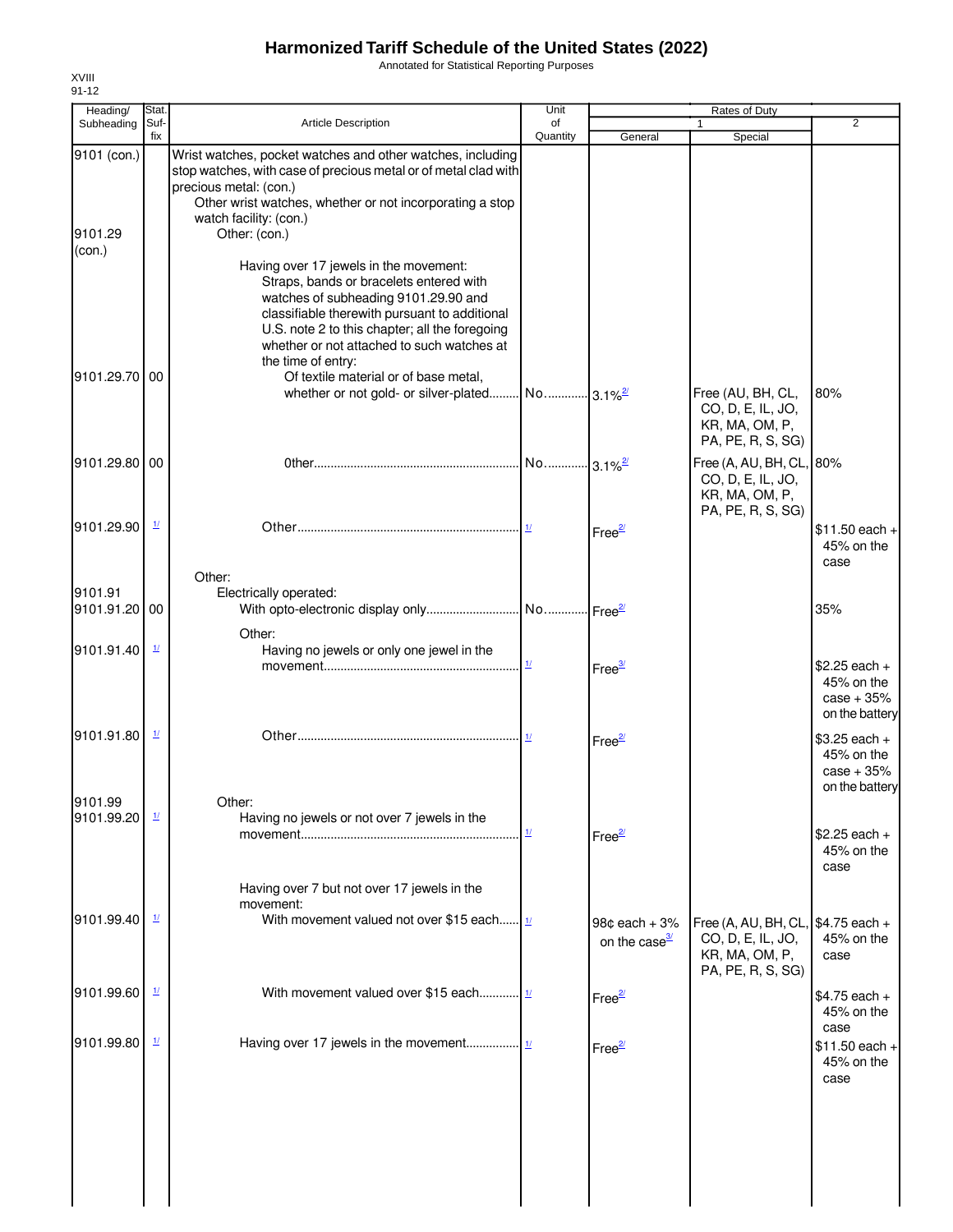Annotated for Statistical Reporting Purposes

| Heading/        | Stat.                    |                                                                                                                                                                                                                                                                                                                                                                                                                            | Unit                      |                                                                                                                            | <b>Rates of Duty</b>                                                                          |                                                                                                                    |
|-----------------|--------------------------|----------------------------------------------------------------------------------------------------------------------------------------------------------------------------------------------------------------------------------------------------------------------------------------------------------------------------------------------------------------------------------------------------------------------------|---------------------------|----------------------------------------------------------------------------------------------------------------------------|-----------------------------------------------------------------------------------------------|--------------------------------------------------------------------------------------------------------------------|
| Subheading      | Suf-<br>fix              | Article Description                                                                                                                                                                                                                                                                                                                                                                                                        | of<br>Quantity            | General                                                                                                                    | $\mathbf{1}$<br>Special                                                                       | $\overline{2}$                                                                                                     |
| 9102<br>9102.11 |                          | Wrist watches, pocket watches and other watches, including<br>stop watches, other than those of heading 9101:<br>Wrist watches, electrically operated, whether or not<br>incorporating a stop watch facility:<br>With mechanical display only:<br>Having no jewels or only one jewel in the<br>movement:<br>With strap, band or bracelet of textile material<br>or of base metal, whether or not gold- or<br>silver-plated |                           |                                                                                                                            |                                                                                               |                                                                                                                    |
| 9102.11.10      | $\frac{1}{2}$            |                                                                                                                                                                                                                                                                                                                                                                                                                            |                           | $44¢$ each + 6%<br>on the case $+$<br>14% on the<br>strap, band or<br>bracelet $+5.3%$<br>on the battery <sup>27</sup>     | Free (AU, BH, CL,<br>CO, D, E, IL, JO,<br>KR, MA, OM, P,<br>PA, PE, R, S, SG)                 | $$1.90$ each +<br>45% on the<br>$case + 110%$<br>on the strap,<br>band or<br>$bracelet +$<br>35% on the<br>battery |
| 9102.11.25      | $\frac{1}{2}$            |                                                                                                                                                                                                                                                                                                                                                                                                                            | 11                        | on the case $+$<br>14% on the<br>strap, band or<br>$bracelet + 5.3%$<br>on the battery <sup>27</sup>                       | 40¢ each + 8.5% Free (AU, BH, CL,<br>CO, D, E, IL, JO,<br>KR, MA, OM, P,<br>PA, PE, R, S, SG) | $$1.70$ each +<br>45% on the<br>$case + 110%$<br>on the strap,<br>band or<br>$bracelet +$<br>35% on the<br>battery |
| 9102.11.30      | $\frac{1}{2}$            | Other:                                                                                                                                                                                                                                                                                                                                                                                                                     |                           | $44¢$ each + $6\%$<br>on the case $+$<br>2.8% on the<br>strap, band or<br>bracelet $+5.3%$<br>on the battery <sup>27</sup> | Free (AU, BH, CL,<br>CO, D, E, IL, JO,<br>KR, MA, OM, P,<br>PA, PE, R, S, SG)                 | $$1.90$ each +<br>45% on the<br>$case + 35%$<br>on the strap,<br>band or<br>$bracelet +$<br>35% on the<br>battery  |
| 9102.11.45      | $\mathbf{\underline{1}}$ |                                                                                                                                                                                                                                                                                                                                                                                                                            | $\underline{\mathbf{1}l}$ | on the case $+$<br>2.8% on the<br>strap, band or<br>bracelet $+5.3%$<br>on the battery <sup>21</sup>                       | 40¢ each + 8.5% Free (AU, BH, CL,<br>CO, D, E, IL, JO,<br>KR, MA, OM, P,<br>PA, PE, R, S, SG) | $$1.70$ each +<br>45% on the<br>$case + 35%$<br>on the strap,<br>band or<br>$bracelet +$<br>35% on the<br>battery  |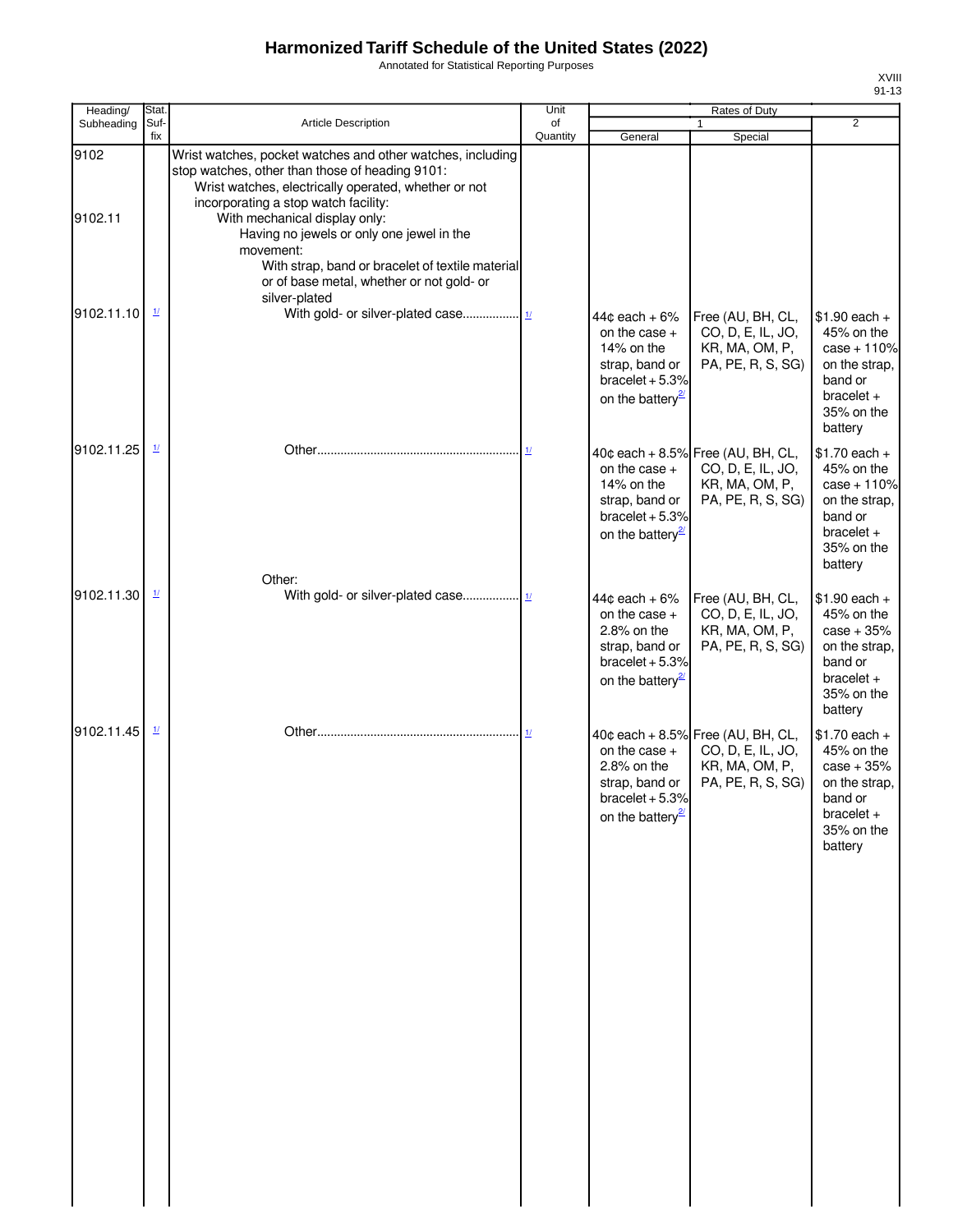Annotated for Statistical Reporting Purposes

| Heading/                         | Stat.                                 |                                                                                                                                                                                                                                                                                           | Unit                                           |                                                                                                                        | Rates of Duty                                                                                 |                                                                                                                    |
|----------------------------------|---------------------------------------|-------------------------------------------------------------------------------------------------------------------------------------------------------------------------------------------------------------------------------------------------------------------------------------------|------------------------------------------------|------------------------------------------------------------------------------------------------------------------------|-----------------------------------------------------------------------------------------------|--------------------------------------------------------------------------------------------------------------------|
| Subheading                       | Suf-<br>fix                           | <b>Article Description</b>                                                                                                                                                                                                                                                                | of<br>Quantity                                 | General                                                                                                                | $\mathbf{1}$<br>Special                                                                       | $\overline{2}$                                                                                                     |
| 9102 (con.)<br>9102.11<br>(con.) |                                       | Wrist watches, pocket watches and other watches, including<br>stop watches, other than those of heading 9101: (con.)<br>Wrist watches, electrically operated, whether or not<br>incorporating a stop watch facility: (con.)<br>With mechanical display only: (con.)                       |                                                |                                                                                                                        |                                                                                               |                                                                                                                    |
|                                  |                                       | Other:<br>With strap, band or bracelet of textile material<br>or of base metal, whether or not gold- or<br>silver-plated                                                                                                                                                                  |                                                |                                                                                                                        |                                                                                               |                                                                                                                    |
| 9102.11.50                       | $\underline{1}$                       |                                                                                                                                                                                                                                                                                           |                                                | $80¢$ each + 6%<br>on the case $+$<br>14% on the<br>strap, band or<br>bracelet $+5.3%$<br>on the battery <sup>27</sup> | Free (AU, BH, CL,<br>CO, D, E, IL, JO,<br>KR, MA, OM, P,<br>PA, PE, R, S, SG)                 | $$2.90$ each +<br>45% on the<br>$case + 110%$<br>on the strap,<br>band or<br>$bracelet +$<br>35% on the<br>battery |
| 9102.11.65                       | $\mathbf{\underline{1}}$              | Other:                                                                                                                                                                                                                                                                                    | 1/                                             | on the case $+$<br>14% on the<br>strap, band or<br>bracelet $+5.3%$<br>on the battery <sup>2</sup>                     | 76¢ each + 8.5% Free (AU, BH, CL,<br>CO, D, E, IL, JO,<br>KR, MA, OM, P,<br>PA, PE, R, S, SG) | $$2.70$ each +<br>45% on the<br>$case + 110%$<br>on the strap,<br>band or<br>$bracelet +$<br>35% on the<br>battery |
| 9102.11.70                       | $\frac{1}{2}$                         |                                                                                                                                                                                                                                                                                           |                                                | $80¢$ each + 6%<br>on the case $+$<br>2.8% on the<br>strap, band or<br>bracelet $+5.3%$<br>on the battery <sup>2</sup> | Free (AU, BH, CL,<br>CO, D, E, IL, JO,<br>KR, MA, OM, P,<br>PA, PE, R, S, SG)                 | $$2.90$ each +<br>45% on the<br>$case + 35%$<br>on the strap,<br>band or<br>$bracelet +$<br>35% on the<br>battery  |
| 9102.11.95                       | $\mathbf{\underline{1}\underline{1}}$ |                                                                                                                                                                                                                                                                                           | $\mathbf{\underline{1}}$                       | on the case $+$<br>$2.8\%$ on the<br>strap, band or<br>bracelet $+5.3%$<br>on the battery <sup>21</sup>                | 76¢ each + 8.5% Free (AU, BH, CL,<br>CO, D, E, IL, JO,<br>KR, MA, OM, P,<br>PA, PE, R, S, SG) | $$2.70$ each +<br>45% on the<br>$case + 35%$<br>on the strap,<br>band or<br>$bracelet +$<br>35% on the<br>battery  |
| 9102.12                          |                                       | With opto-electronic display only:<br>Straps, bands or bracelets entered with watches<br>of subheading 9102.12.80 and classifiable<br>therewith pursuant to additional U.S. note 2 to this<br>chapter; all the foregoing whether or not attached<br>to such watches at the time of entry: |                                                |                                                                                                                        |                                                                                               |                                                                                                                    |
| 9102.12.20 00                    |                                       | Of textile material or of base metal, whether                                                                                                                                                                                                                                             |                                                |                                                                                                                        |                                                                                               | 35%                                                                                                                |
| 9102.12.40 00<br>9102.12.80 00   |                                       |                                                                                                                                                                                                                                                                                           | No Free <sup>3/</sup><br>No Free <sup>2/</sup> |                                                                                                                        |                                                                                               | 35%<br>35%                                                                                                         |
|                                  |                                       |                                                                                                                                                                                                                                                                                           |                                                |                                                                                                                        |                                                                                               |                                                                                                                    |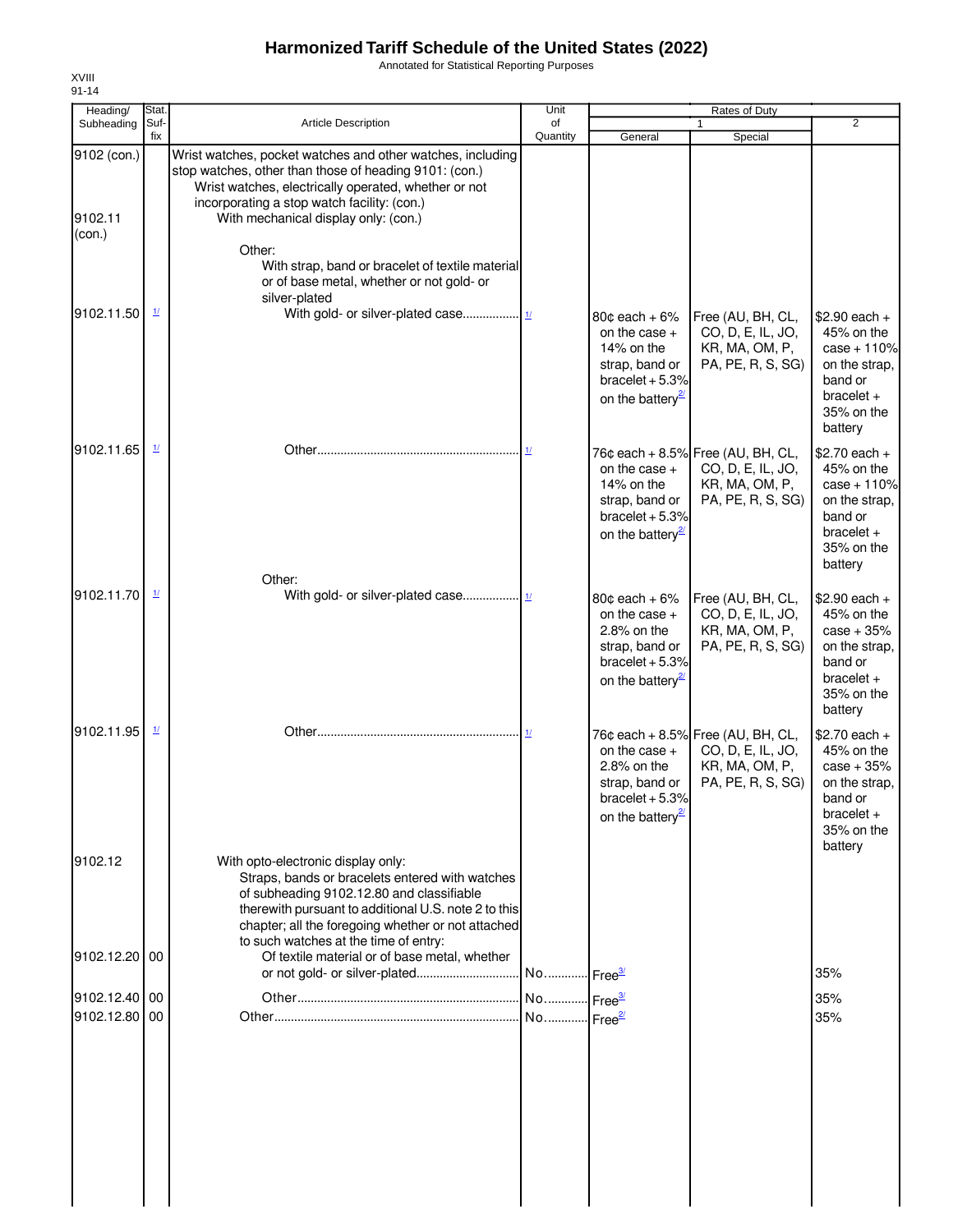Annotated for Statistical Reporting Purposes

| Heading/<br>Subheading | Stat.<br>Suf-                      | Article Description                                                                                                                                                                                                                   | Unit<br>of    |                                                                                                       | Rates of Duty                                                                                 | $\overline{2}$                                                                                                     |
|------------------------|------------------------------------|---------------------------------------------------------------------------------------------------------------------------------------------------------------------------------------------------------------------------------------|---------------|-------------------------------------------------------------------------------------------------------|-----------------------------------------------------------------------------------------------|--------------------------------------------------------------------------------------------------------------------|
|                        | fix                                |                                                                                                                                                                                                                                       | Quantity      | General                                                                                               | 1<br>Special                                                                                  |                                                                                                                    |
| 9102 (con.)<br>9102.19 |                                    | Wrist watches, pocket watches and other watches, including<br>stop watches, other than those of heading 9101: (con.)<br>Wrist watches, electrically operated, whether or not<br>incorporating a stop watch facility: (con.)<br>Other: |               |                                                                                                       |                                                                                               |                                                                                                                    |
| 9102.19.20             | $\frac{1}{2}$                      | Having no jewels or only one jewel in the<br>movement:<br>With strap, band or bracelet of textile material                                                                                                                            |               |                                                                                                       |                                                                                               |                                                                                                                    |
|                        |                                    | or of base metal, whether or not gold-or                                                                                                                                                                                              | $\frac{1}{2}$ | on the case +<br>11% on the<br>strap, band or<br>bracelet $+4.2%$<br>on the battery <sup>27</sup>     | 32¢ each + 4.8% Free (AU, BH, CL,<br>CO, D, E, IL, JO,<br>KR, MA, OM, P,<br>PA, PE, R, S, SG) | $$1.70$ each +<br>45% on the<br>$case + 110%$<br>on the strap,<br>band or<br>$bracelet +$<br>35% on the<br>battery |
| 9102.19.40             | $\mathbf{\underline{1}}$           | Other:                                                                                                                                                                                                                                |               | on the case $+$<br>2.2% on the<br>strap, band or<br>bracelet $+4.2%$<br>on the battery $\frac{2}{3}$  | 32¢ each + 4.8% Free (AU, BH, CL,<br>CO, D, E, IL, JO,<br>KR, MA, OM, P,<br>PA, PE, R, S, SG) | $$1.70$ each +<br>45% on the<br>$case + 35%$<br>on the strap,<br>band or<br>$bracelet +$<br>35% on the<br>battery  |
| 9102.19.60             | $\underline{\mathbf{1}\mathbf{1}}$ | With strap, band or bracelet of textile material<br>or of base metal, whether or not gold-or                                                                                                                                          |               | on the case $+$<br>10.6% on the<br>strap, band or<br>bracelet $+4%$<br>on the battery <sup>21</sup>   | 57¢ each + 4.5% Free (AU, BH, CL,<br>CO, D, E, IL, JO,<br>KR, MA, OM, P,<br>PA, PE, R, S, SG) | $$2.70$ each +<br>45% on the<br>$case + 110%$<br>on the strap,<br>band or<br>$bracelet +$<br>35% on the<br>battery |
| 9102.19.80             | $\frac{1}{2}$                      |                                                                                                                                                                                                                                       |               | on the case $+$<br>$2.1\%$ on the<br>strap, band or<br>bracelet $+4%$<br>on the battery <sup>27</sup> | 57¢ each + 4.5% Free (AU, BH, CL,<br>CO, D, E, IL, JO,<br>KR, MA, OM, P,<br>PA, PE, R, S, SG) | $$2.70$ each +<br>45% on the<br>$case + 35%$<br>on the strap,<br>band or<br>$bracelet +$<br>35% on the<br>battery  |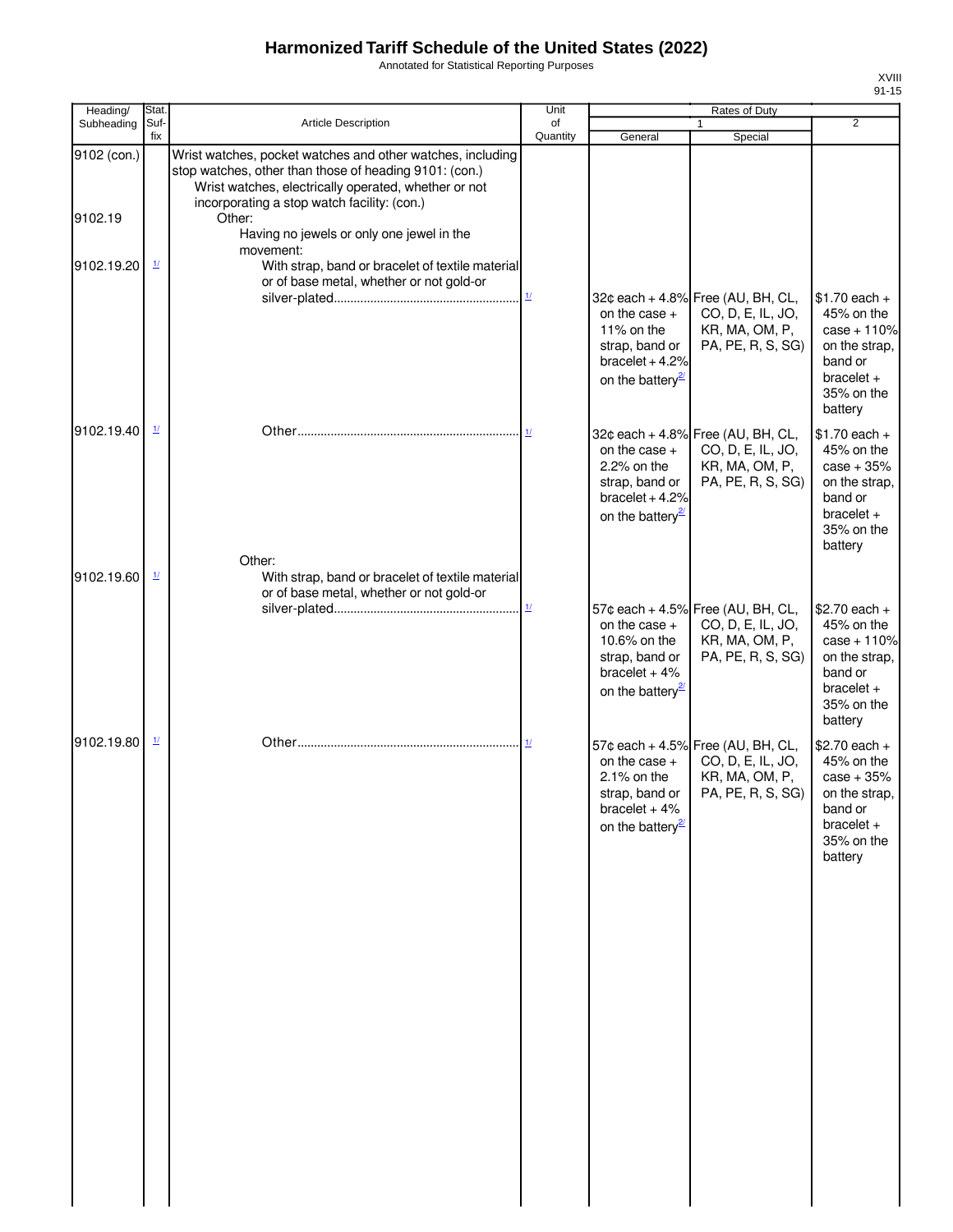Annotated for Statistical Reporting Purposes

| Heading/    | Stat.                                 |                                                                                                                                                                                                     | Unit           |                                                                                                         | Rates of Duty                                                                 |                                                                                        |
|-------------|---------------------------------------|-----------------------------------------------------------------------------------------------------------------------------------------------------------------------------------------------------|----------------|---------------------------------------------------------------------------------------------------------|-------------------------------------------------------------------------------|----------------------------------------------------------------------------------------|
| Subheading  | Suf-<br>fix                           | Article Description                                                                                                                                                                                 | of<br>Quantity | General                                                                                                 | Special                                                                       | $\overline{2}$                                                                         |
| 9102 (con.) |                                       | Wrist watches, pocket watches and other watches, including<br>stop watches, other than those of heading 9101: (con.)<br>Other wrist watches, whether or not incorporating a stop<br>watch facility: |                |                                                                                                         |                                                                               |                                                                                        |
| 9102.21     |                                       | With automatic winding:<br>Having no jewels or only one jewel in the<br>movement:                                                                                                                   |                |                                                                                                         |                                                                               |                                                                                        |
| 9102.21.10  | $\frac{1}{2}$                         | With strap, band or bracelet of textile material<br>or of base metal, whether or not gold- or                                                                                                       | 1/             | 75 $\texttt{c}$ each + 6%                                                                               | Free (AU, BH, CL,                                                             | $$2.70$ each +                                                                         |
|             |                                       |                                                                                                                                                                                                     |                | on the case +<br>14% on the<br>strap, band or<br>bracelet <sup>2/</sup>                                 | CO, D, E, IL, JO,<br>KR, MA, OM, P,<br>PA, PE, R, S, SG)                      | 45% on the<br>$case + 110%$<br>on the strap,<br>band or<br>bracelet                    |
| 9102.21.25  | $\mathbf{\underline{1}}$              |                                                                                                                                                                                                     |                | 75 $\texttt{c}$ each + 6%<br>on the case $+$<br>2.8% on the<br>strap, band or<br>bracelet <sup>2/</sup> | Free (AU, BH, CL,<br>CO, D, E, IL, JO,<br>KR, MA, OM, P,<br>PA, PE, R, S, SG) | $$2.70$ each +<br>45% on the<br>$case + 35%$<br>on the strap,<br>band or<br>bracelet   |
| 9102.21.30  | $\mathbf{\underline{1}}$              | Having over one jewel but not over 17 jewels in<br>the movement:<br>With strap, band or bracelet of textile material                                                                                |                |                                                                                                         |                                                                               |                                                                                        |
|             |                                       | or of base metal, whether or not gold- or                                                                                                                                                           |                | $$1.75$ each +<br>4.8% on the<br>$case + 11.2%$<br>on the strap,<br>band or<br>bracelet $\frac{2}{3}$   | Free (AU, BH, CL,<br>CO, D, E, IL, JO,<br>KR, MA, OM, P,<br>PA, PE, R, S, SG) | $$5.20$ each +<br>45% on the<br>$case + 110%$<br>on the strap,<br>band or<br>bracelet  |
| 9102.21.50  | $\frac{1}{2}$                         |                                                                                                                                                                                                     |                | $$1.75$ each +<br>4.8% on the<br>$case + 2.2%$ on<br>the strap, band<br>or bracelet <sup>21</sup>       | Free (AU, BH, CL,<br>CO, D, E, IL, JO,<br>KR, MA, OM, P,<br>PA, PE, R, S, SG) | $$5.20$ each +<br>45% on the<br>$case + 35%$<br>on the strap,<br>band or<br>bracelet   |
| 9102.21.70  | $\mathbf{\underline{1}\underline{1}}$ | Having over 17 jewels in the movement:<br>With strap, band or bracelet of textile material<br>or of base metal, whether or not gold- or                                                             |                |                                                                                                         |                                                                               |                                                                                        |
|             |                                       |                                                                                                                                                                                                     | 1/             | $$1.53$ each +<br>4.2% on the<br>$case + 9.8\%$ on<br>the strap, band<br>or bracelet <sup>21</sup>      | Free (AU, BH, CL,<br>CO, D, E, IL, JO,<br>KR, MA, OM, P,<br>PA, PE, R, S, SG) | $$10.95$ each +<br>45% on the<br>$case + 110%$<br>on the strap.<br>band or<br>bracelet |
| 9102.21.90  | $\mathbf{\underline{1}}$              |                                                                                                                                                                                                     |                | $$1.53$ each +<br>4.2% on the<br>$case + 2%$ on<br>the strap, band<br>or bracelet $\frac{2}{2}$         | Free (AU, BH, CL,<br>CO, D, E, IL, JO,<br>KR, MA, OM, P,<br>PA, PE, R, S, SG) | $$10.95$ each +<br>45% on the<br>$case + 35%$<br>on the strap,<br>band or<br>bracelet  |
|             |                                       |                                                                                                                                                                                                     |                |                                                                                                         |                                                                               |                                                                                        |
|             |                                       |                                                                                                                                                                                                     |                |                                                                                                         |                                                                               |                                                                                        |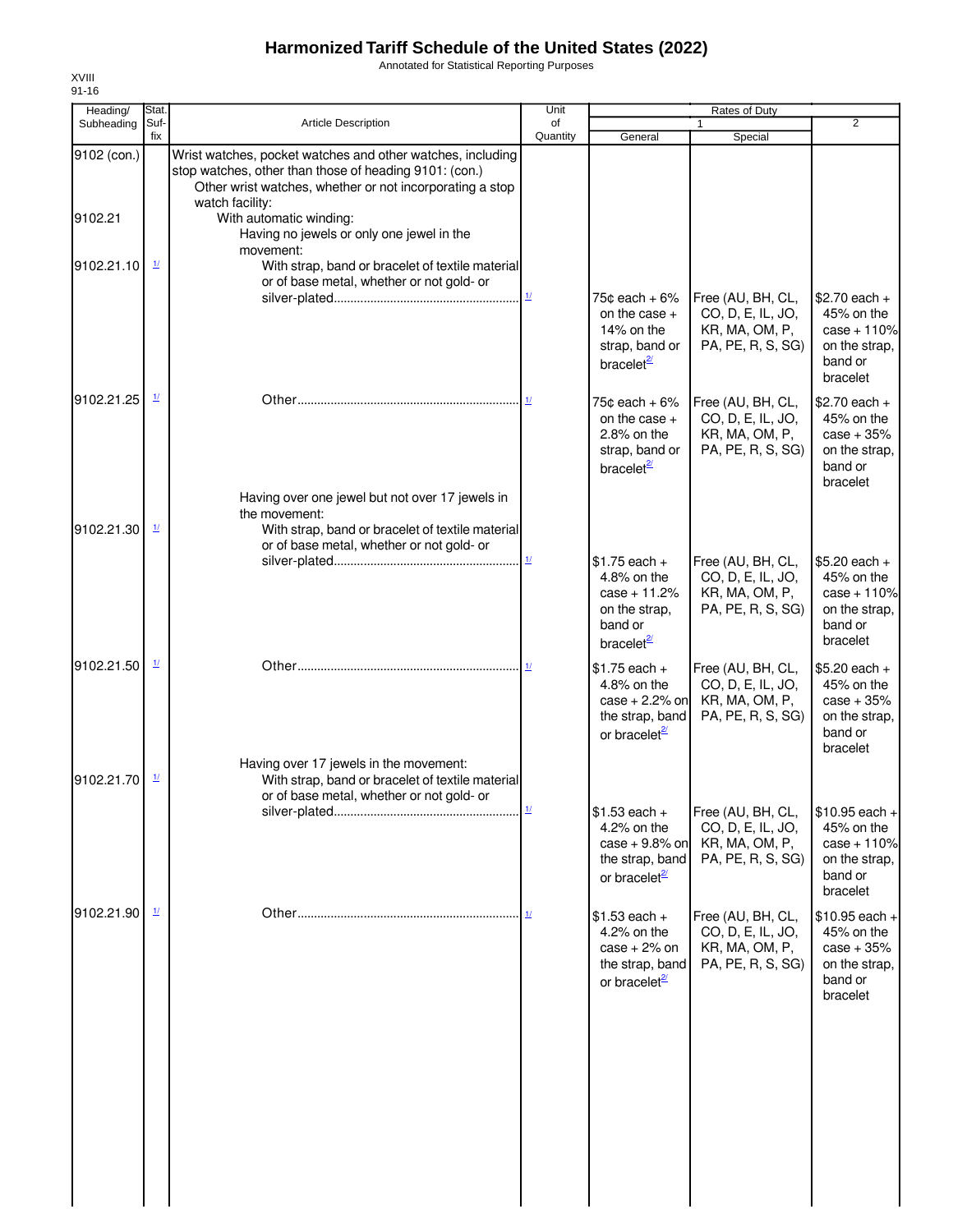Annotated for Statistical Reporting Purposes

| Heading/      | <b>Stat</b>                           |                                                                                                                                                                                      | Unit                      |                                                                                                    | Rates of Duty                                                                                           |                                                                                       |
|---------------|---------------------------------------|--------------------------------------------------------------------------------------------------------------------------------------------------------------------------------------|---------------------------|----------------------------------------------------------------------------------------------------|---------------------------------------------------------------------------------------------------------|---------------------------------------------------------------------------------------|
| Subheading    | Suf-                                  | <b>Article Description</b>                                                                                                                                                           | of                        |                                                                                                    | 1                                                                                                       | $\overline{2}$                                                                        |
| 9102 (con.)   | fix                                   | Wrist watches, pocket watches and other watches, including                                                                                                                           | Quantity                  | General                                                                                            | Special                                                                                                 |                                                                                       |
|               |                                       | stop watches, other than those of heading 9101: (con.)<br>Other wrist watches, whether or not incorporating a stop<br>watch facility: (con.)                                         |                           |                                                                                                    |                                                                                                         |                                                                                       |
| 9102.29       |                                       | Other:<br>Having no jewels or only one jewel in the<br>movement:<br>With strap, band or bracelet of textile material                                                                 |                           |                                                                                                    |                                                                                                         |                                                                                       |
| 9102.29.02 00 |                                       | or of base metal, whether or not gold- or<br>silver-plated:<br>Straps, bands or bracelets entered with<br>watches of subheading 9102.29.04 and<br>classifiable therewith pursuant to |                           |                                                                                                    |                                                                                                         |                                                                                       |
|               |                                       | additional U.S. note 2 to this chapter; all<br>the foregoing whether or not attached to                                                                                              |                           |                                                                                                    |                                                                                                         |                                                                                       |
|               |                                       |                                                                                                                                                                                      |                           |                                                                                                    | Free (AU, BH, CL,<br>CO, D, E, IL, JO,<br>KR, MA, OM, P,<br>PA, PE, R, S, SG)                           | 110%                                                                                  |
| 9102.29.04    | $\mathbf{\underline{1}\underline{1}}$ |                                                                                                                                                                                      |                           | $40¢$ each + 6%<br>on the case $\frac{2}{2}$                                                       | Free (A, AU, BH, CL, $\$\text{1.70}$ each +<br>CO, D, E, IL, JO,<br>KR, MA, OM, P,<br>PA, PE, R, S, SG) | 45% on the<br>case                                                                    |
| 9102.29.10    | $\mathbf{\underline{1}}$              |                                                                                                                                                                                      | 11                        | $40¢$ each + $6%$<br>on the case $+$<br>$2.8\%$ on the<br>strap, band or<br>bracelet <sup>27</sup> | Free (A, AU, BH, CL,<br>CO, D, E, IL, JO,<br>KR, MA, OM, P,<br>PA, PE, R, S, SG)                        | $$1.70$ each +<br>45% on the<br>$case + 35%$<br>on the strap,<br>band or<br>bracelet  |
| 9102.29.15    | $\underline{\mathit{1}\mathit{l}}$    | Having over one jewel but not over 7 jewels in the<br>movement:<br>With strap, band or bracelet of textile material<br>or of base metal, whether or not gold- or                     |                           |                                                                                                    |                                                                                                         |                                                                                       |
|               |                                       |                                                                                                                                                                                      | $\underline{\mathbf{1}l}$ | on the case $+$<br>10.6% on the<br>strap, band or<br>bracelet <sup>3/</sup>                        | 58¢ each + 4.6% Free (AU, BH, CL,<br>CO, D, E, IL, JO,<br>KR, MA, OM, P,<br>PA, PE, R, S, SG)           | $$2.70$ each +<br>45% on the<br>$case + 110%$<br>on the strap,<br>band or<br>bracelet |
| 9102.29.20 1/ |                                       |                                                                                                                                                                                      |                           | on the case $+$<br>2% on the<br>strap, band or<br>bracelet <sup>21</sup>                           | 56¢ each + 4.4% Free (AU, BH, CL,<br>CO, D, E, IL, JO,<br>KR, MA, OM, P,<br>PA, PE, R, S, SG)           | \$2.70 each +<br>45% on the<br>$case + 35%$<br>on the strap,<br>band or<br>bracelet   |
|               |                                       |                                                                                                                                                                                      |                           |                                                                                                    |                                                                                                         |                                                                                       |
|               |                                       |                                                                                                                                                                                      |                           |                                                                                                    |                                                                                                         |                                                                                       |
|               |                                       |                                                                                                                                                                                      |                           |                                                                                                    |                                                                                                         |                                                                                       |
|               |                                       |                                                                                                                                                                                      |                           |                                                                                                    |                                                                                                         |                                                                                       |
|               |                                       |                                                                                                                                                                                      |                           |                                                                                                    |                                                                                                         |                                                                                       |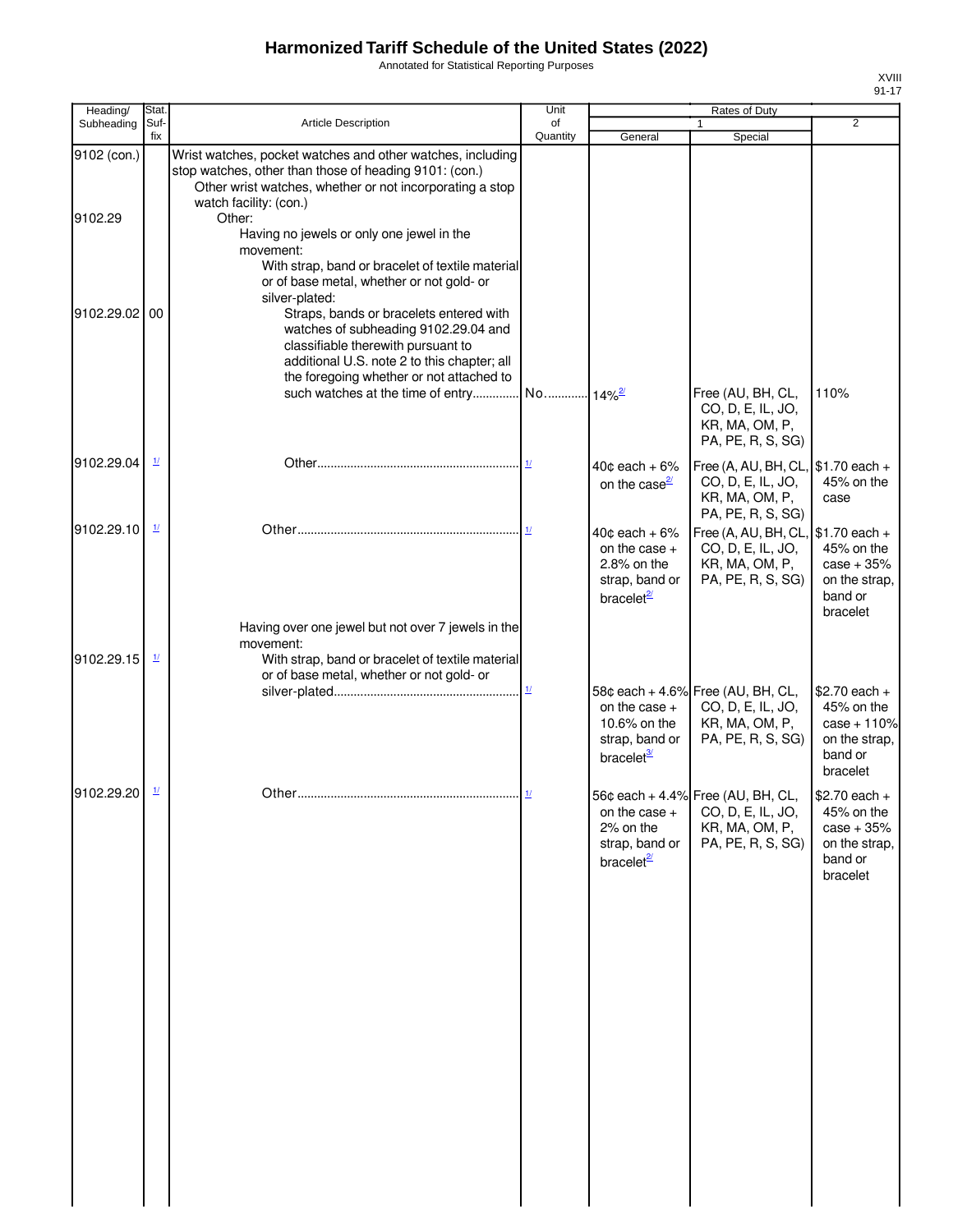Annotated for Statistical Reporting Purposes

| Heading/<br>Subheading | Stat.<br>Suf-            | <b>Article Description</b>                                                                                                                                                                                 | Unit<br>of                    |                                                                                                   | Rates of Duty<br>$\mathbf{1}$                                                                 | $\overline{2}$                                                                        |
|------------------------|--------------------------|------------------------------------------------------------------------------------------------------------------------------------------------------------------------------------------------------------|-------------------------------|---------------------------------------------------------------------------------------------------|-----------------------------------------------------------------------------------------------|---------------------------------------------------------------------------------------|
|                        | fix                      |                                                                                                                                                                                                            | Quantity                      | General                                                                                           | Special                                                                                       |                                                                                       |
| 9102 (con.)            |                          | Wrist watches, pocket watches and other watches, including<br>stop watches, other than those of heading 9101: (con.)<br>Other wrist watches, whether or not incorporating a stop<br>watch facility: (con.) |                               |                                                                                                   |                                                                                               |                                                                                       |
| 9102.29<br>(con.)      |                          | Other: (con.)                                                                                                                                                                                              |                               |                                                                                                   |                                                                                               |                                                                                       |
|                        |                          | Having over 7 but not over 17 jewels in the<br>movement:<br>With movement valued not over \$15 each:<br>With movement measuring not over 15.2<br>mm:                                                       |                               |                                                                                                   |                                                                                               |                                                                                       |
| 9102.29.25             | $\mathbf{\underline{1}}$ | With strap, band or bracelet of textile<br>material or of base metal, whether or<br>not gold- or silver- plated                                                                                            | $\underline{\mathcal{H}}$     | $$2.19$ each +<br>4.8% on the<br>$case + 11.2%$<br>on the strap,<br>band or                       | Free (AU, BH, CL,<br>CO, D, E, IL, JO,<br>KR, MA, OM, P,<br>PA, PE, R, S, SG)                 | $$4.20$ each +<br>45% on the<br>$case + 110%$<br>on the strap,<br>band or             |
| 9102.29.30             | $\mathbf{\underline{1}}$ |                                                                                                                                                                                                            |                               | bracelet <sup>2/</sup>                                                                            |                                                                                               | bracelet                                                                              |
|                        |                          |                                                                                                                                                                                                            |                               | $$2.19$ each +<br>4.8% on the<br>$case + 2.2%$ on<br>the strap, band<br>or bracelet $\frac{2}{2}$ | Free (AU, BH, CL,<br>CO, D, E, IL, JO,<br>KR, MA, OM, P,<br>PA, PE, R, S, SG)                 | \$4.20 each +<br>45% on the<br>$case + 35%$<br>on the strap,<br>band or<br>bracelet   |
| 9102.29.35             | $\mathbf{\underline{1}}$ | With movement measuring over 15.2 mm:<br>With strap, band or bracelet of textile<br>material or of base metal, whether or                                                                                  |                               |                                                                                                   |                                                                                               |                                                                                       |
|                        |                          |                                                                                                                                                                                                            |                               | $$1.61$ each +<br>4.2% on the<br>case $+9.8\%$ on<br>the strap, band<br>or bracelet <sup>21</sup> | Free (AU, BH, CL,<br>CO, D, E, IL, JO,<br>KR, MA, OM, P,<br>PA, PE, R, S, SG)                 | $$4.20$ each +<br>45% on the<br>$case + 110%$<br>on the strap,<br>band or<br>bracelet |
| 9102.29.40             | $\mathbf{\underline{1}}$ |                                                                                                                                                                                                            | 11                            | $$1.83$ each +<br>4.8% on the<br>$case + 2.2%$ on<br>the strap, band<br>or bracelet <sup>21</sup> | Free (AU, BH, CL,<br>CO, D, E, IL, JO,<br>KR, MA, OM, P,<br>PA, PE, R, S, SG)                 | $$4.20$ each +<br>45% on the<br>$case + 35%$<br>on the strap,<br>band or<br>bracelet  |
| 9102.29.45             | $\mathbf{\underline{1}}$ | With movement valued over \$15 each:<br>With strap, band or bracelet of textile<br>material or of base metal, whether or not                                                                               |                               |                                                                                                   |                                                                                               |                                                                                       |
|                        |                          |                                                                                                                                                                                                            | $\underline{1} \underline{I}$ | on the case $+$<br>11.2% on the<br>strap, band or<br>bracelet $^{27}$                             | 93¢ each + 4.8% Free (AU, BH, CL,<br>CO, D, E, IL, JO,<br>KR, MA, OM, P,<br>PA, PE, R, S, SG) | $$4.20$ each +<br>45% on the<br>$case + 110%$<br>on the strap,<br>band or<br>bracelet |
| 9102.29.50             | $\frac{1}{2}$            |                                                                                                                                                                                                            |                               | on the case +<br>2.2% on the<br>strap, band or<br>bracelet <sup>2</sup>                           | 93¢ each + 4.8% Free (AU, BH, CL,<br>CO, D, E, IL, JO,<br>KR, MA, OM, P,<br>PA, PE, R, S, SG) | \$4.20 each +<br>45% on the<br>$case + 35%$<br>on the strap,<br>band or<br>bracelet   |
|                        |                          |                                                                                                                                                                                                            |                               |                                                                                                   |                                                                                               |                                                                                       |
|                        |                          |                                                                                                                                                                                                            |                               |                                                                                                   |                                                                                               |                                                                                       |
|                        |                          |                                                                                                                                                                                                            |                               |                                                                                                   |                                                                                               |                                                                                       |

XVIII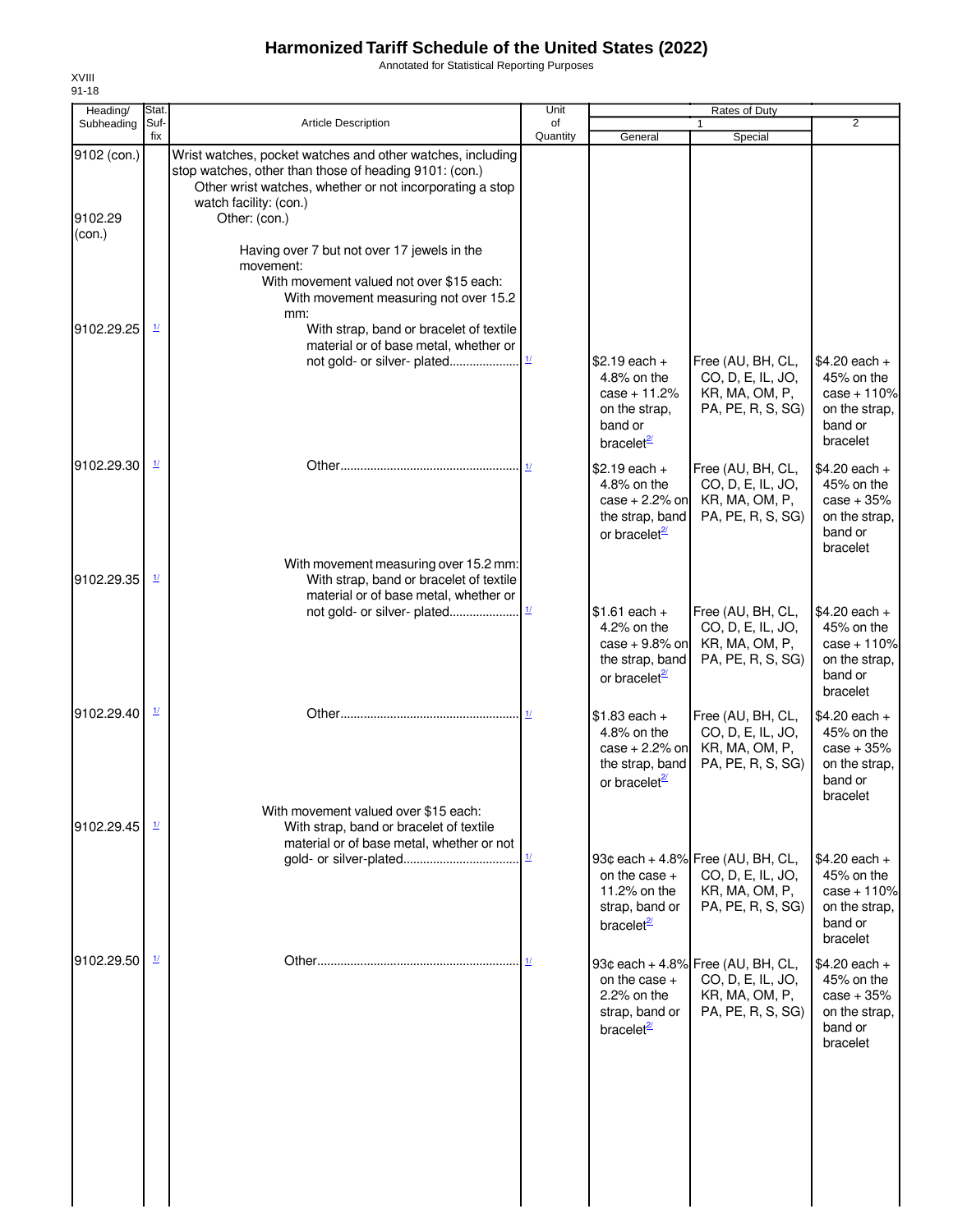Annotated for Statistical Reporting Purposes

| Heading/               | Stat.                                       |                                                                                                                                                                                                                             | Unit                      |                                                                                                   | Rates of Duty                                                                                                   |                                                                                       |
|------------------------|---------------------------------------------|-----------------------------------------------------------------------------------------------------------------------------------------------------------------------------------------------------------------------------|---------------------------|---------------------------------------------------------------------------------------------------|-----------------------------------------------------------------------------------------------------------------|---------------------------------------------------------------------------------------|
| Subheading             | Suf-<br>fix                                 | Article Description                                                                                                                                                                                                         | of<br>Quantity            | General                                                                                           | 1<br>Special                                                                                                    | $\overline{2}$                                                                        |
| 9102 (con.)<br>9102.29 |                                             | Wrist watches, pocket watches and other watches, including<br>stop watches, other than those of heading 9101: (con.)<br>Other wrist watches, whether or not incorporating a stop<br>watch facility: (con.)<br>Other: (con.) |                           |                                                                                                   |                                                                                                                 |                                                                                       |
| (con.)                 |                                             | Having over 17 jewels in the movement:                                                                                                                                                                                      |                           |                                                                                                   |                                                                                                                 |                                                                                       |
| 9102.29.55             | $\mathbf{\underline{1}}$                    | With strap, band or bracelet of textile material<br>or of base metal, whether or not gold-or                                                                                                                                | $\underline{\mathbf{1}l}$ | $$1.55$ each +                                                                                    | Free (AU, BH, CL,                                                                                               | $$10.95$ each +                                                                       |
|                        |                                             |                                                                                                                                                                                                                             |                           | 4.2% on the<br>case $+9.9\%$ on<br>the strap, band<br>or bracelet <sup>27</sup>                   | CO, D, E, IL, JO,<br>KR, MA, OM, P,<br>PA, PE, R, S, SG)                                                        | 45% on the<br>$case + 110%$<br>on the strap,<br>band or<br>bracelet                   |
| 9102.29.60             | $\mathbf{\underline{1}\underline{1}}$       |                                                                                                                                                                                                                             |                           | $$1.75$ each +<br>4.8% on the<br>$case + 2.2%$ on<br>the strap, band<br>or bracelet <sup>27</sup> | Free (AU, BH, CL,<br>CO, D, E, IL, JO,<br>KR, MA, OM, P,<br>PA, PE, R, S, SG)                                   | $$10.95$ each +<br>45% on the<br>$case + 35%$<br>on the strap,<br>band or<br>bracelet |
| 9102.91<br>9102.91.20  | $\frac{1}{2}$                               | Other:<br>Electrically operated:                                                                                                                                                                                            |                           | 3.9% on the<br>movement and<br>case $+5.3\%$ on<br>the battery $\frac{2}{3}$                      | Free (A, AU, BH, CL, 35%<br>CO, D, E, IL, JO,<br>KR, MA, OM, P,<br>PA, PE, R, S, SG)                            |                                                                                       |
| 9102.91.40             | $\frac{1}{2}$                               | Other:<br>Having no jewels or only one jewel in the                                                                                                                                                                         | $\frac{1}{2}$             | $40¢$ each + 6%<br>on the case $+$<br>5.3% on the                                                 | Free (AU, BH, CL,<br>CO, D, E, IL, JO,<br>KR, MA, OM, P,                                                        | $$1.70$ each +<br>45% on the<br>$case + 35%$                                          |
| 9102.91.80             | $\frac{1}{2}$                               |                                                                                                                                                                                                                             |                           | battery <sup>2</sup><br>76¢ each + 6%<br>on the case $+$<br>5.3% on the<br>battery <sup>2</sup>   | PA, PE, R, S, SG)<br>Free (AU, BH, CL,<br>CO, D, E, IL, JO,<br>KR, MA, OM, P,<br>PA, PE, R, S, SG)              | on the battery<br>$$2.70$ each +<br>45% on the<br>$case + 35%$<br>on thebattery       |
| 9102.99<br>9102.99.20  | $\frac{1}{2}$                               | Other:<br>Having no jewels or not over 7 jewels in the                                                                                                                                                                      |                           | $20¢$ each + $3%$                                                                                 | Free (A, AU, BH, CL, \$1.70 each +                                                                              |                                                                                       |
|                        |                                             |                                                                                                                                                                                                                             |                           | on the case $\frac{2}{2}$                                                                         | CO, D, E, IL, JO,<br>KR, MA, OM, P,<br>PA, PE, R, S, SG)                                                        | 45% on the<br>case                                                                    |
|                        |                                             | Having over 7 but not over 17 jewels in the<br>movement:                                                                                                                                                                    |                           |                                                                                                   |                                                                                                                 |                                                                                       |
| 9102.99.40             | $\mathbf{\underline{\mathit{1}}\mathit{1}}$ | With movement valued not over \$15 each $\frac{1}{2}$                                                                                                                                                                       |                           | $92¢$ each + $3%$<br>on the case $\frac{2}{3}$                                                    | Free (A, AU, BH, CL, \$4.20 each +<br>CO, D, E, IL, JO,<br>KR, MA, OM, P,<br>PA, PE, R, S, SG)                  | 45% on the<br>case                                                                    |
| 9102.99.60             | $\mathbf{\underline{1}}$                    | With movement valued over \$15 each $\frac{1}{1}$                                                                                                                                                                           |                           | on the case $\frac{2}{2}$                                                                         | \$1.16 each + 6% Free (A, AU, BH, CL, \$4.20 each +<br>CO, D, E, IL, JO,<br>KR, MA, OM, P,<br>PA, PE, R, S, SG) | 45% on the<br>case                                                                    |
| 9102.99.80             | $\frac{1}{2}$                               |                                                                                                                                                                                                                             |                           | on the case $\frac{2l}{2}$                                                                        | \$2.19 each + 6% Free (A, AU, BH, CL,<br>CO, D, E, IL, JO,<br>KR, MA, OM, P,<br>PA, PE, R, S, SG)               | $$10.95$ each +<br>45% on the<br>case                                                 |
|                        |                                             |                                                                                                                                                                                                                             |                           |                                                                                                   |                                                                                                                 |                                                                                       |
|                        |                                             |                                                                                                                                                                                                                             |                           |                                                                                                   |                                                                                                                 |                                                                                       |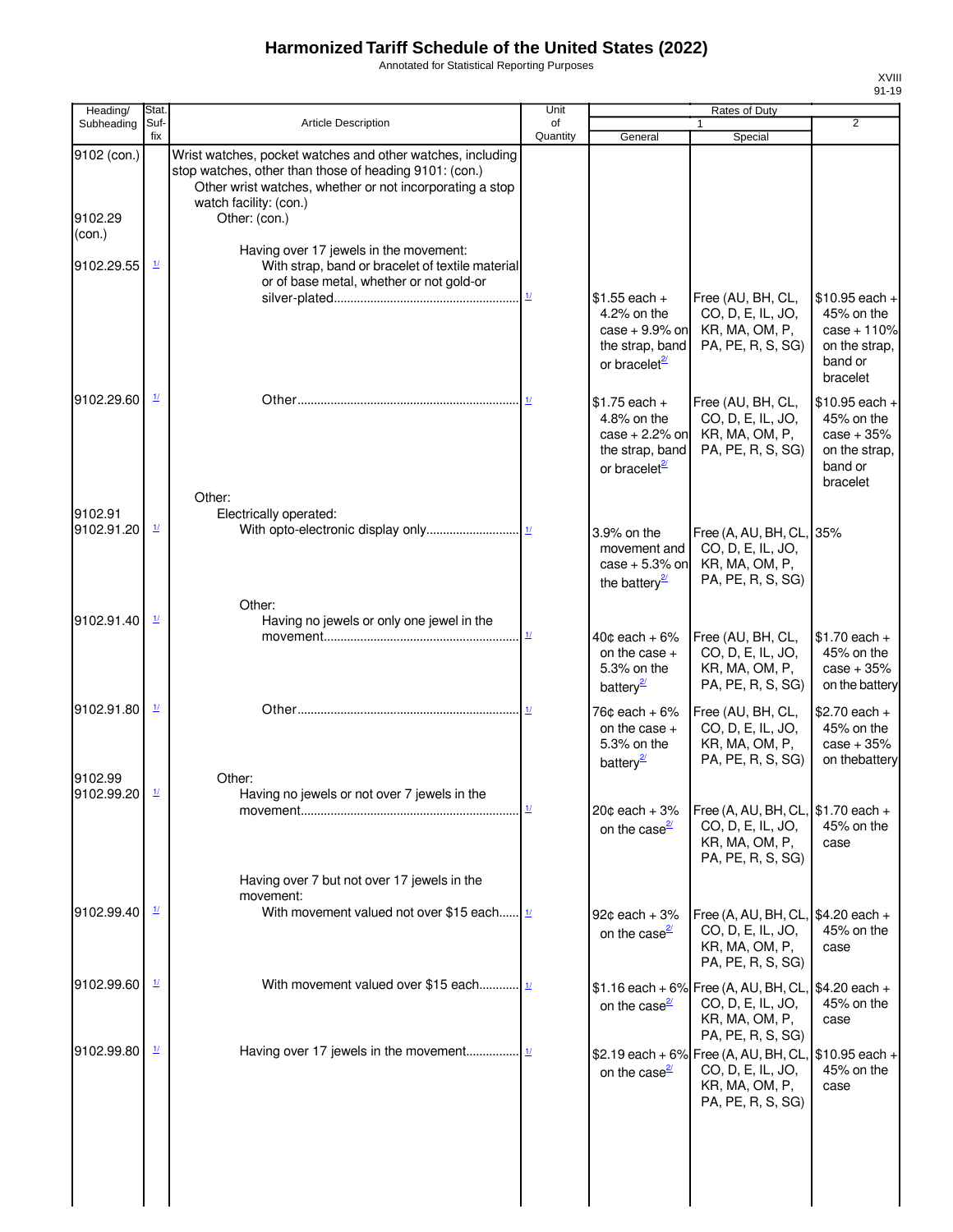Annotated for Statistical Reporting Purposes

| Heading/              | Stat.                    |                                                                                                                                                                              | Unit                               |                                                                                  | Rates of Duty                                                                                                       |                                                                |
|-----------------------|--------------------------|------------------------------------------------------------------------------------------------------------------------------------------------------------------------------|------------------------------------|----------------------------------------------------------------------------------|---------------------------------------------------------------------------------------------------------------------|----------------------------------------------------------------|
| Subheading            | Suf-<br>fix              | Article Description                                                                                                                                                          | of<br>Quantity                     | General                                                                          | 1<br>Special                                                                                                        | $\overline{2}$                                                 |
| 9103                  |                          | Clocks with watch movements, excluding clocks of heading                                                                                                                     |                                    |                                                                                  |                                                                                                                     |                                                                |
|                       |                          | 9104:                                                                                                                                                                        |                                    |                                                                                  |                                                                                                                     |                                                                |
| 9103.10<br>9103.10.20 | $\mathbf{\underline{1}}$ | Electrically operated:                                                                                                                                                       |                                    | $2.6\%$ on the<br>movement and<br>$case + 3.6\%$ on<br>the battery $\frac{3}{2}$ | Free (A+, AU, BH,<br>CL, CO, D, E, IL,<br>JO, KR, MA, OM,<br>P, PA, PE, S, SG)                                      | 35%                                                            |
| 9103.10.40            | $\mathbf{\underline{1}}$ | Other:<br>Having no jewels or only one jewel in the                                                                                                                          |                                    |                                                                                  |                                                                                                                     |                                                                |
|                       |                          |                                                                                                                                                                              | $\underline{\mathbf{1}\mathbf{1}}$ | on the case $+$<br>3.5% on the<br>battery <sup>3/</sup>                          | 24¢ each + 4.5% Free $(A_{+}, AU, BH,$<br>CL, CO, D, E, IL,<br>JO, KR, MA, OM,<br>P, PA, PE, S, SG)                 | $$1.50$ each +<br>45% on the<br>$case + 35%$<br>on the battery |
| 9103.10.80            | $\mathbf{\underline{1}}$ |                                                                                                                                                                              | 11                                 | on the case $+$<br>3.5% on the<br>battery <sup>2</sup>                           | 48¢ each + 4.6% Free (A+, AU, BH,<br>CL, CO, D, E, IL,<br>JO, KR, MA, OM,<br>P, PA, PE, S, SG)                      | $$2.50$ each +<br>45% on the<br>$case + 35%$<br>on the battery |
| 9103.90.00            | $\frac{1}{2}$            |                                                                                                                                                                              |                                    | on the case $\frac{2}{2}$                                                        | 24¢ each + 4.6% Free (A+, AU, BH,<br>CL, CO, D, E, IL,<br>JO, KR, MA, OM,<br>P, PA, PE, S, SG)                      | $$1.50$ each +<br>45% on the<br>case                           |
| 9104.00               |                          | Instrument panel clocks and clocks of a similar type for<br>vehicles, aircraft, spacecraft or vessels:<br>With clock movements measuring over 50 mm in width or<br>diameter: |                                    |                                                                                  |                                                                                                                     |                                                                |
| 9104.00.05            | $\frac{1}{2}$            | Valued not over \$10 each:                                                                                                                                                   |                                    | 2.6% on the<br>movement and<br>case $+3.5%$ on<br>the battery $\frac{4}{3}$      | Free (A+, AU, B, BH, 35%<br>C, CL, CO, D, E, IL<br>JO, KR, MA, OM,<br>P, PA, PE, S, SG)                             |                                                                |
| 9104.00.10            | $\frac{1}{2}$            | Other:                                                                                                                                                                       |                                    | on the<br>movement and<br>$case + 3.5%$ on<br>the battery $\frac{4}{3}$          | 20¢ each + 4.3% Free (A+, AU, B, BH, \$3 each + 65%<br>C, CL, CO, D, E, IL,<br>JO, KR, MA, OM,<br>P, PA, PE, S, SG) | on the<br>movement<br>and case $+$<br>35% on the<br>battery    |
| 9104.00.20 00         |                          |                                                                                                                                                                              |                                    | $6.4\%$ <sup><math>\frac{4}{1}</math></sup>                                      | Free $(A_+, AU, B, BH,$ \$3 each + 65%<br>C, CL, CO, D, E, IL,<br>JO, KR, MA, OM,<br>P, PA, PE, S, SG)              |                                                                |
|                       |                          |                                                                                                                                                                              |                                    |                                                                                  |                                                                                                                     |                                                                |
|                       |                          |                                                                                                                                                                              |                                    |                                                                                  |                                                                                                                     |                                                                |
|                       |                          |                                                                                                                                                                              |                                    |                                                                                  |                                                                                                                     |                                                                |
|                       |                          |                                                                                                                                                                              |                                    |                                                                                  |                                                                                                                     |                                                                |
|                       |                          |                                                                                                                                                                              |                                    |                                                                                  |                                                                                                                     |                                                                |
|                       |                          |                                                                                                                                                                              |                                    |                                                                                  |                                                                                                                     |                                                                |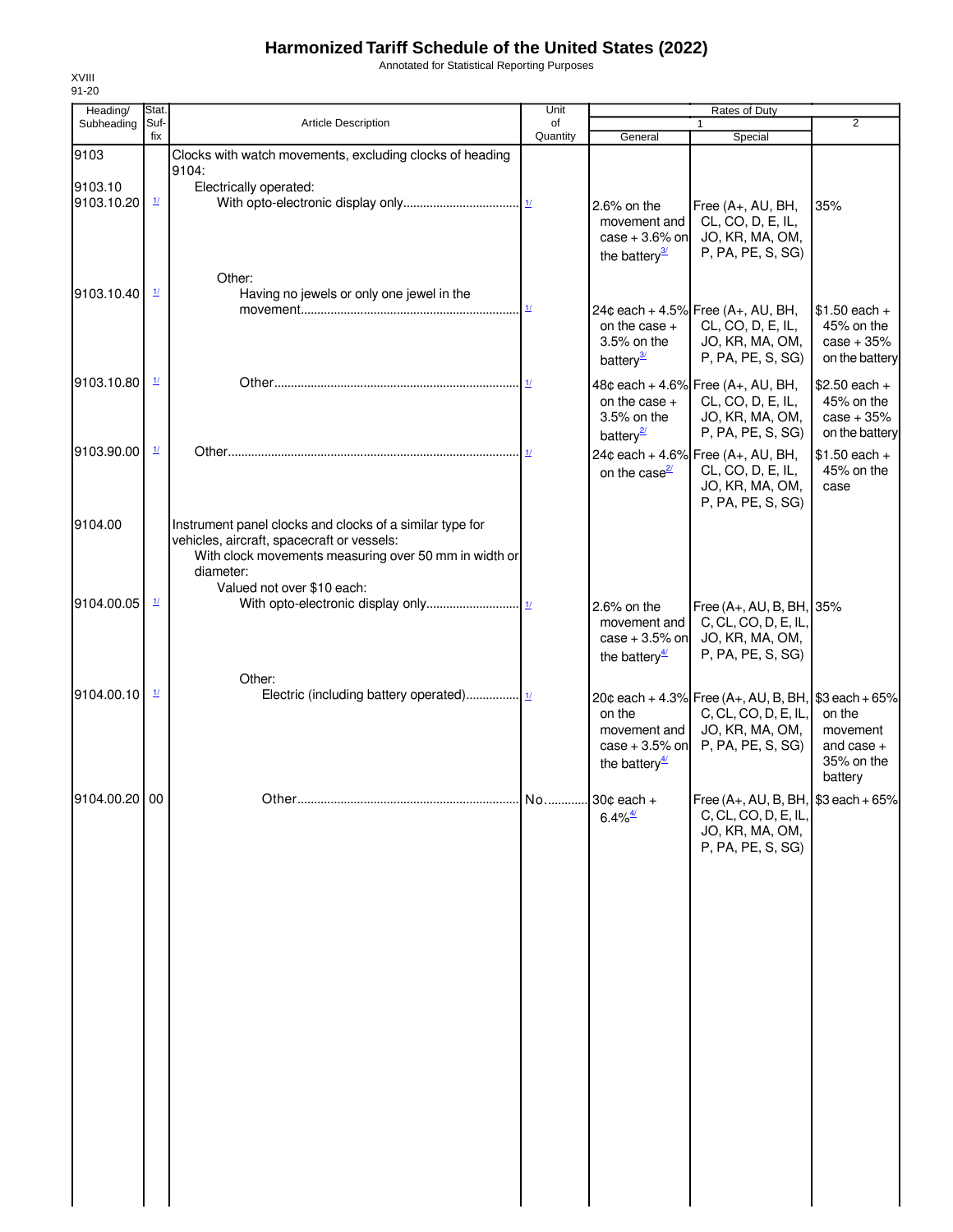Annotated for Statistical Reporting Purposes

| Heading/                        | Stat.                    |                                                                                                                                                                                                                      | Unit           | Rates of Duty                                                                            |                                                                                                                    |                                                                 |  |
|---------------------------------|--------------------------|----------------------------------------------------------------------------------------------------------------------------------------------------------------------------------------------------------------------|----------------|------------------------------------------------------------------------------------------|--------------------------------------------------------------------------------------------------------------------|-----------------------------------------------------------------|--|
| Subheading                      | Suf-<br>fix              | <b>Article Description</b>                                                                                                                                                                                           | of<br>Quantity | General                                                                                  | $\mathbf{1}$<br>Special                                                                                            | $\overline{2}$                                                  |  |
| 9104.00<br>(con.)<br>9104.00.25 | $\frac{1}{2}$            | Instrument panel clocks and clocks of a similar type for<br>vehicles, aircraft, spacecraft or vessels: (con.)<br>With clock movements measuring over 50 mm in width or<br>diameter: (con.)<br>Valued over \$10 each: |                | 3.9% on the<br>movement and<br>$case + 5.3%$ on<br>the battery $\frac{4}{3}$             | Free (A+, AU, B, BH, 35%<br>C, CL, CO, D, E, IL,<br>JO, KR, MA, OM,<br>P, PA, PE, S, SG)                           |                                                                 |  |
| 9104.00.30                      | $\frac{1}{2}$            | Other:                                                                                                                                                                                                               |                | on the<br>movement and<br>$case + 3.5%$ on<br>the battery $\frac{4}{3}$                  | 30¢ each + 4.3% Free (A+, AU, B, BH, \$4.50 each +<br>C, CL, CO, D, E, IL,<br>JO, KR, MA, OM,<br>P, PA, PE, S, SG) | 65% on the<br>movement<br>and case $+$<br>35% on the<br>battery |  |
| 9104.00.40 00                   |                          | Other:                                                                                                                                                                                                               | No             | 30¢ each +<br>$4.3\%$ <sup><math>4/</math></sup>                                         | Free (A+, AU, B, BH, \$4.50 each +<br>C, CL, CO, D, E, IL,<br>JO, KR, MA, OM,<br>P, PA, PE, S, SG)                 | 65%                                                             |  |
| 9104.00.45                      | $\mathbf{\underline{1}}$ |                                                                                                                                                                                                                      |                | 2.6% on the<br>movement and<br>case $+3.5%$ on<br>the battery <sup><math>4/</math></sup> | Free $(A+, AU, B, BH, 35%$<br>C, CL, CO, D, E, IL,<br>JO, KR, MA, OM,<br>P, PA, PE, S, SG)                         |                                                                 |  |
| 9104.00.50                      | $\frac{1}{2}$            | Other:                                                                                                                                                                                                               |                | on the case $+$<br>3.5% on the<br>battery $\frac{4}{3}$                                  | 20¢ each + 4.6% Free (A+, AU, B, BH, 75¢ each +<br>C, CL, CO, D, E, IL,<br>JO, KR, MA, OM,<br>P, PA, PE, S, SG)    | 45% on the<br>$case + 35%$<br>on the battery                    |  |
| 9104.00.60                      | $\mathbf{\underline{1}}$ |                                                                                                                                                                                                                      | 11             | on the case $\frac{2}{2}$                                                                | 19¢ each + 4.5% Free (A+, AU, B, BH, 75¢ each +<br>C, CL, CO, D, E, IL,<br>JO, KR, MA, OM,<br>P, PA, PE, S, SG)    | 45% on the<br>case                                              |  |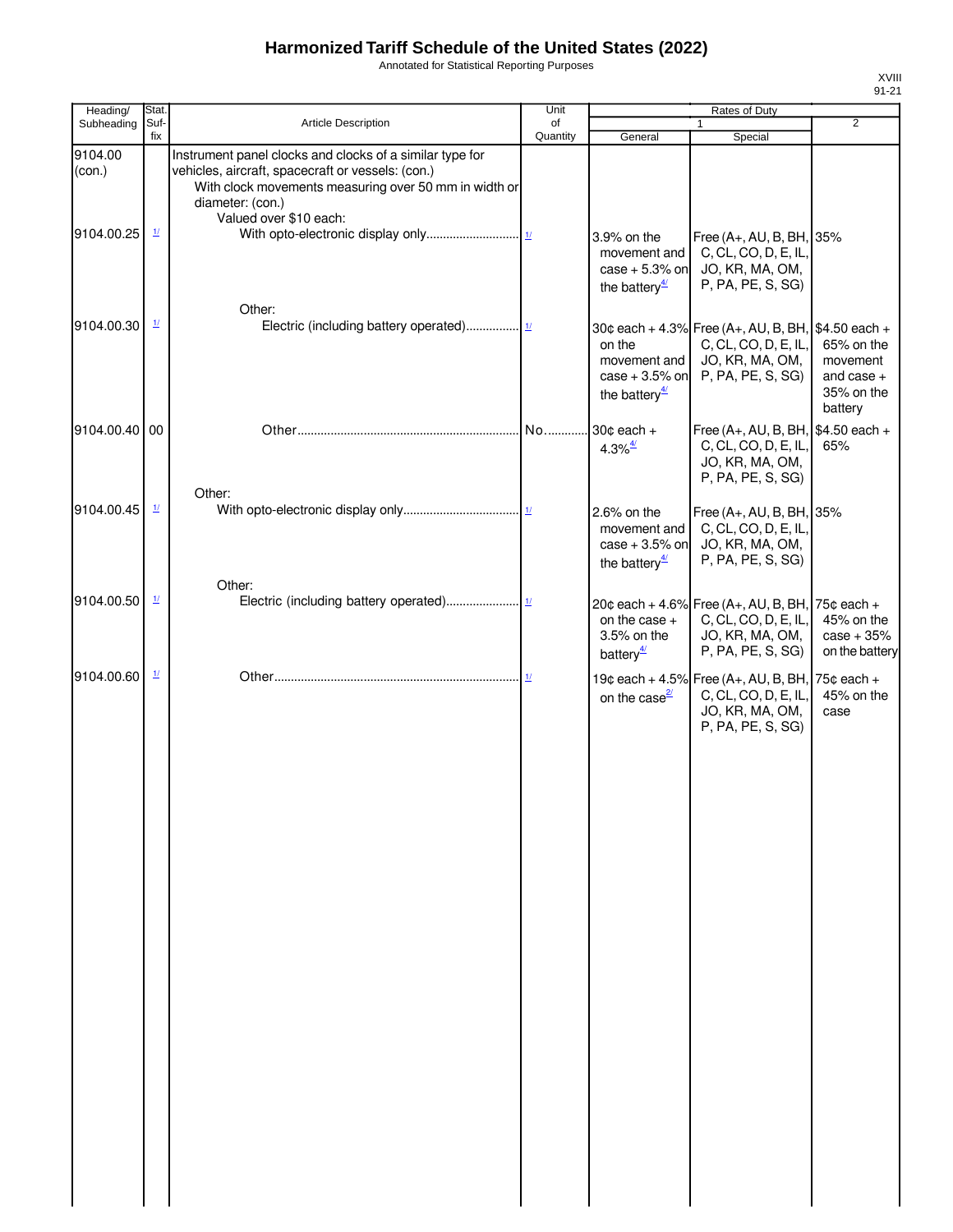Annotated for Statistical Reporting Purposes

| Heading/      | Stat.                    |                                                 | Unit                      |                                      | Rates of Duty                          |                             |
|---------------|--------------------------|-------------------------------------------------|---------------------------|--------------------------------------|----------------------------------------|-----------------------------|
| Subheading    | Suf-<br>fix              | Article Description                             | of<br>Quantity            | General                              | $\mathbf{1}$<br>Special                | $\overline{2}$              |
| 9105          |                          | Other clocks:                                   |                           |                                      |                                        |                             |
|               |                          | Alarm clocks:                                   |                           |                                      |                                        |                             |
| 9105.11       |                          | Electrically operated:                          |                           |                                      |                                        |                             |
| 9105.11.40    | $\frac{1}{2}$            |                                                 |                           | 3.9% on the                          | Free (A+, AU, BH,                      | 35%                         |
|               |                          |                                                 |                           | movement and                         | CL, CO, D, E, IL,                      |                             |
|               |                          |                                                 |                           | case $+5.3\%$ on                     | JO, KR, MA, OM,                        |                             |
|               |                          |                                                 |                           | the battery $\frac{3}{2}$            | P, PA, PE, S, SG)                      |                             |
| 9105.11.80    | $\frac{1}{2}$            |                                                 |                           |                                      |                                        |                             |
|               |                          |                                                 |                           | on the case $+$                      | 30¢ each + 6.9% Free (A+, AU, BH,      | $75¢$ each $+$              |
|               |                          |                                                 |                           | 5.3% on the                          | CL, CO, D, E, IL,<br>JO, KR, MA, OM,   | 45% on the<br>$case + 35%$  |
|               |                          |                                                 |                           | battery <sup>3/</sup>                | P, PA, PE, S, SG)                      | on the battery              |
| 9105.19       |                          | Other:                                          |                           |                                      |                                        |                             |
|               |                          | With movement measuring not over 50 mm in width |                           |                                      |                                        |                             |
|               |                          | or diameter:                                    |                           |                                      |                                        |                             |
| 9105.19.10    | $\mathbf{\underline{1}}$ | Not constructed or designed to operate for      |                           |                                      |                                        |                             |
|               |                          | over 47 hours without rewinding                 | $\underline{\mathcal{H}}$ |                                      | 30¢ each + 6.9% Free (A, AU, BH, CL,   | $75¢$ each $+$              |
|               |                          |                                                 |                           | on the case $\frac{2l}{2}$           | CO, D, E, IL, JO,                      | 45% on the                  |
|               |                          |                                                 |                           |                                      | KR, MA, OM, P,                         | case                        |
|               |                          |                                                 |                           |                                      | PA, PE, S, SG)                         |                             |
|               |                          | Constructed or designed to operate for over     |                           |                                      |                                        |                             |
|               |                          | 47 hours without rewinding:                     |                           |                                      |                                        |                             |
| 9105.19.20    | $\mathbf{\underline{1}}$ | Having no jewels or only one jewel              |                           |                                      | 60¢ each + 6.9% Free (A+, AU, BH,      | $$1.75$ each +              |
|               |                          |                                                 |                           | on the case $\frac{2}{3}$            | CL, CO, D, E, IL,                      | 45% on the                  |
|               |                          |                                                 |                           |                                      | JO, KR, MA, OM,                        | case                        |
|               |                          |                                                 |                           |                                      | P, PA, PE, S, SG)                      |                             |
| 9105.19.30    | $\mathbf{\underline{1}}$ |                                                 |                           |                                      |                                        |                             |
|               |                          |                                                 |                           | $43¢$ each $+$                       | Free (A+, AU, BH,                      | $$2.25$ each +              |
|               |                          |                                                 |                           | 2.8¢/jewel over<br>$7 + 3.7%$ on the | CL, CO, D, E, IL,                      | 15¢/jewel<br>over $7 + 60%$ |
|               |                          |                                                 |                           |                                      | JO, KR, MA, OM,<br>P, PA, PE, S, SG)   | on the case                 |
|               |                          | Other:                                          |                           | case <sup>2/</sup>                   |                                        |                             |
| 9105.19.40 00 |                          |                                                 | No                        | $15¢$ each +                         | Free (A, AU, BH, CL, \$1.50 each +     |                             |
|               |                          |                                                 |                           | $6.4\%$ <sup>3/</sup>                | CO, D, E, IL, JO,                      | 65%                         |
|               |                          |                                                 |                           |                                      | KR, MA, OM, P,                         |                             |
|               |                          |                                                 |                           |                                      | PA, PE, S, SG)                         |                             |
| 9105.19.50 00 |                          |                                                 |                           |                                      |                                        | $$4.50$ each +              |
|               |                          |                                                 |                           | $3.2\%$ <sup>2/</sup>                | Free (A+, AU, BH,<br>CL, CO, D, E, IL, | 65%                         |
|               |                          |                                                 |                           |                                      | JO, KR, MA, OM,                        |                             |
|               |                          |                                                 |                           |                                      | P, PA, PE, S, SG)                      |                             |
|               |                          |                                                 |                           |                                      |                                        |                             |
|               |                          |                                                 |                           |                                      |                                        |                             |
|               |                          |                                                 |                           |                                      |                                        |                             |
|               |                          |                                                 |                           |                                      |                                        |                             |
|               |                          |                                                 |                           |                                      |                                        |                             |
|               |                          |                                                 |                           |                                      |                                        |                             |
|               |                          |                                                 |                           |                                      |                                        |                             |
|               |                          |                                                 |                           |                                      |                                        |                             |
|               |                          |                                                 |                           |                                      |                                        |                             |
|               |                          |                                                 |                           |                                      |                                        |                             |
|               |                          |                                                 |                           |                                      |                                        |                             |
|               |                          |                                                 |                           |                                      |                                        |                             |
|               |                          |                                                 |                           |                                      |                                        |                             |
|               |                          |                                                 |                           |                                      |                                        |                             |
|               |                          |                                                 |                           |                                      |                                        |                             |
|               |                          |                                                 |                           |                                      |                                        |                             |
|               |                          |                                                 |                           |                                      |                                        |                             |
|               |                          |                                                 |                           |                                      |                                        |                             |
|               |                          |                                                 |                           |                                      |                                        |                             |
|               |                          |                                                 |                           |                                      |                                        |                             |
|               |                          |                                                 |                           |                                      |                                        |                             |
|               |                          |                                                 |                           |                                      |                                        |                             |
|               |                          |                                                 |                           |                                      |                                        |                             |
|               |                          |                                                 |                           |                                      |                                        |                             |
|               |                          |                                                 |                           |                                      |                                        |                             |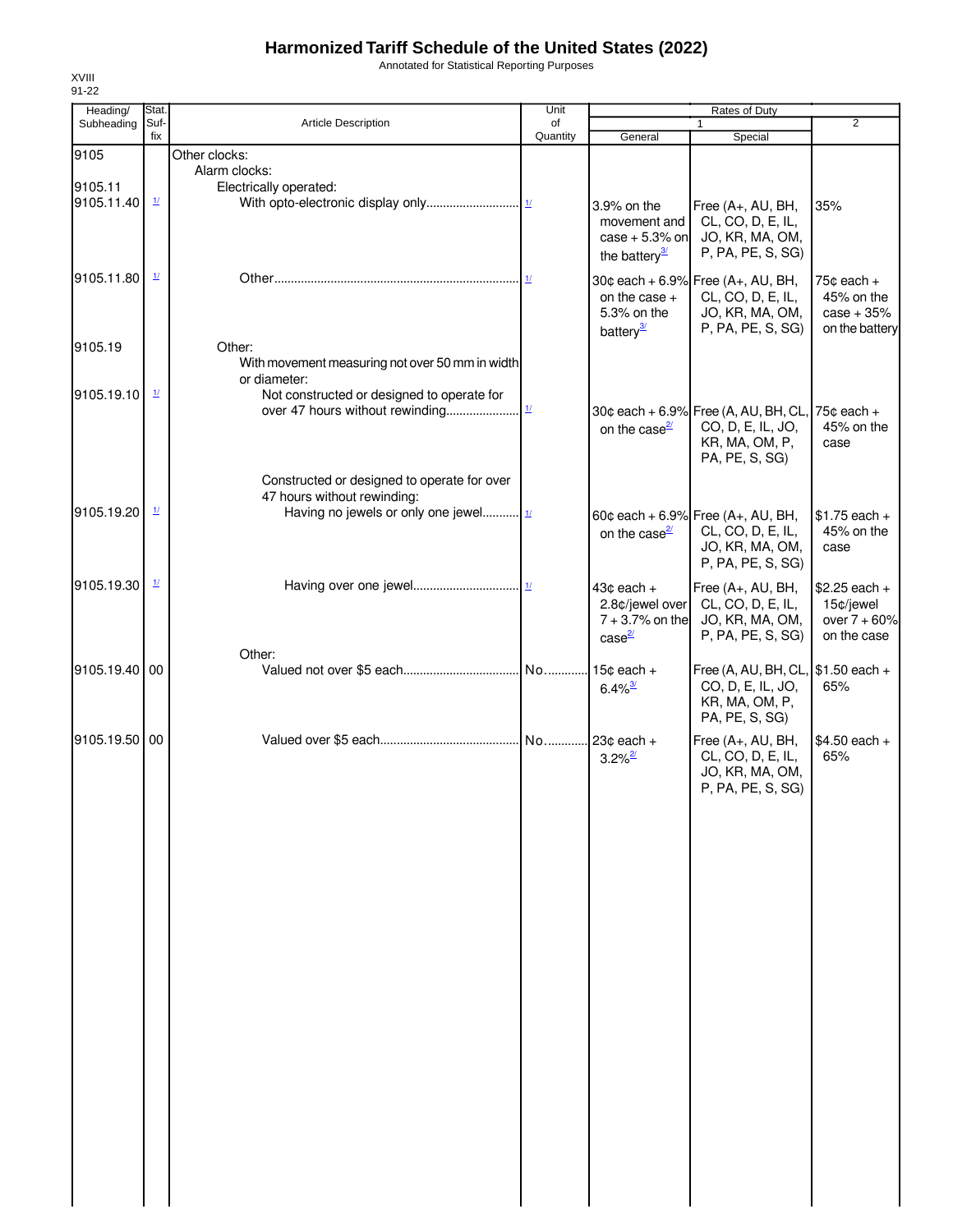Annotated for Statistical Reporting Purposes

| Heading/      | Stat.                     |                                                                                                                     | Unit           |                                                                           | Rates of Duty                                                                                       |                                                                |
|---------------|---------------------------|---------------------------------------------------------------------------------------------------------------------|----------------|---------------------------------------------------------------------------|-----------------------------------------------------------------------------------------------------|----------------------------------------------------------------|
| Subheading    | Suf-<br>fix               | <b>Article Description</b>                                                                                          | of<br>Quantity | General                                                                   | Special                                                                                             | $\overline{2}$                                                 |
| 9105 (con.)   |                           | Other clocks: (con.)                                                                                                |                |                                                                           |                                                                                                     |                                                                |
| 9105.21       |                           | Wall clocks:                                                                                                        |                |                                                                           |                                                                                                     |                                                                |
| 9105.21.40    | $\mathbf{\underline{11}}$ | Electrically operated:                                                                                              |                | 3.9% on the<br>movement and<br>case+ 5.3% on<br>the battery $\frac{3}{2}$ | Free (A+, AU, BH,<br>CL, CO, D, E, IL,<br>JO, KR, MA, OM,<br>P, PA, PE, S, SG)                      | 35%                                                            |
| 9105.21.80    | $\frac{1}{2}$             |                                                                                                                     |                | on the case $+$<br>5.3% on the<br>battery <sup>3/</sup>                   | 30¢ each + 6.9% Free (A+, AU, BH,<br>CL, CO, D, E, IL,<br>JO, KR, MA, OM,<br>P, PA, PE, S, SG)      | $75¢$ each $+$<br>45% on the<br>$case + 35%$<br>on the battery |
| 9105.29       |                           | Other:<br>With movement measuring not over 50 mm in width<br>or diameter:                                           |                |                                                                           |                                                                                                     |                                                                |
| 9105.29.10    | $\mathbf{\underline{1}}$  | Not constructed or designed to operate for<br>over 47 hours without rewinding                                       | $\frac{1}{l}$  | on the case $\frac{2}{2}$                                                 | 20¢ each + 4.6% Free $(A_{+}, AU, BH,$<br>CL, CO, D, E, IL,<br>JO, KR, MA, OM,<br>P, PA, PE, S, SG) | $75¢$ each +<br>45% on the<br>case                             |
| 9105.29.20    | $\mathbf{\underline{1}}$  | Constructed or designed to operate for over<br>47 hours without rewinding:<br>Having no jewels or only one jewel 1/ |                | on the case $\frac{2}{3}$                                                 | 40¢ each + 4.6% Free $(A_{+}, AU, BH,$<br>CL, CO, D, E, IL,<br>JO, KR, MA, OM,<br>P, PA, PE, S, SG) | $$1.75$ each +<br>45% on the<br>case                           |
| 9105.29.30    | $\frac{1}{2}$             |                                                                                                                     |                | $57¢$ each +<br>3.7¢/jewel over<br>$7 + 4.9%$ on the<br>$case^2$          | Free (A+, AU, BH,<br>CL, CO, D, E, IL,<br>JO, KR, MA, OM,<br>P, PA, PE, S, SG)                      | $$2.25$ each +<br>15¢/jewel<br>over $7 + 60%$<br>on the case   |
|               |                           | Other:                                                                                                              |                |                                                                           |                                                                                                     |                                                                |
| 9105.29.40 00 |                           |                                                                                                                     |                | $6.4\%$ <sup>3/</sup>                                                     | Free (A+, AU, BH,<br>CL, CO, D, E, IL,<br>JO, KR, MA, OM,<br>P, PA, PE, S, SG)                      | $$1.50$ each +<br>65%                                          |
| 9105.29.50 00 |                           |                                                                                                                     |                | $4.3\%$ <sup>2/</sup>                                                     | Free (A+, AU, BH,<br>CL, CO, D, E, IL,<br>JO, KR, MA, OM,<br>P, PA, PE, S, SG)                      | $$4.50$ each +<br>65%                                          |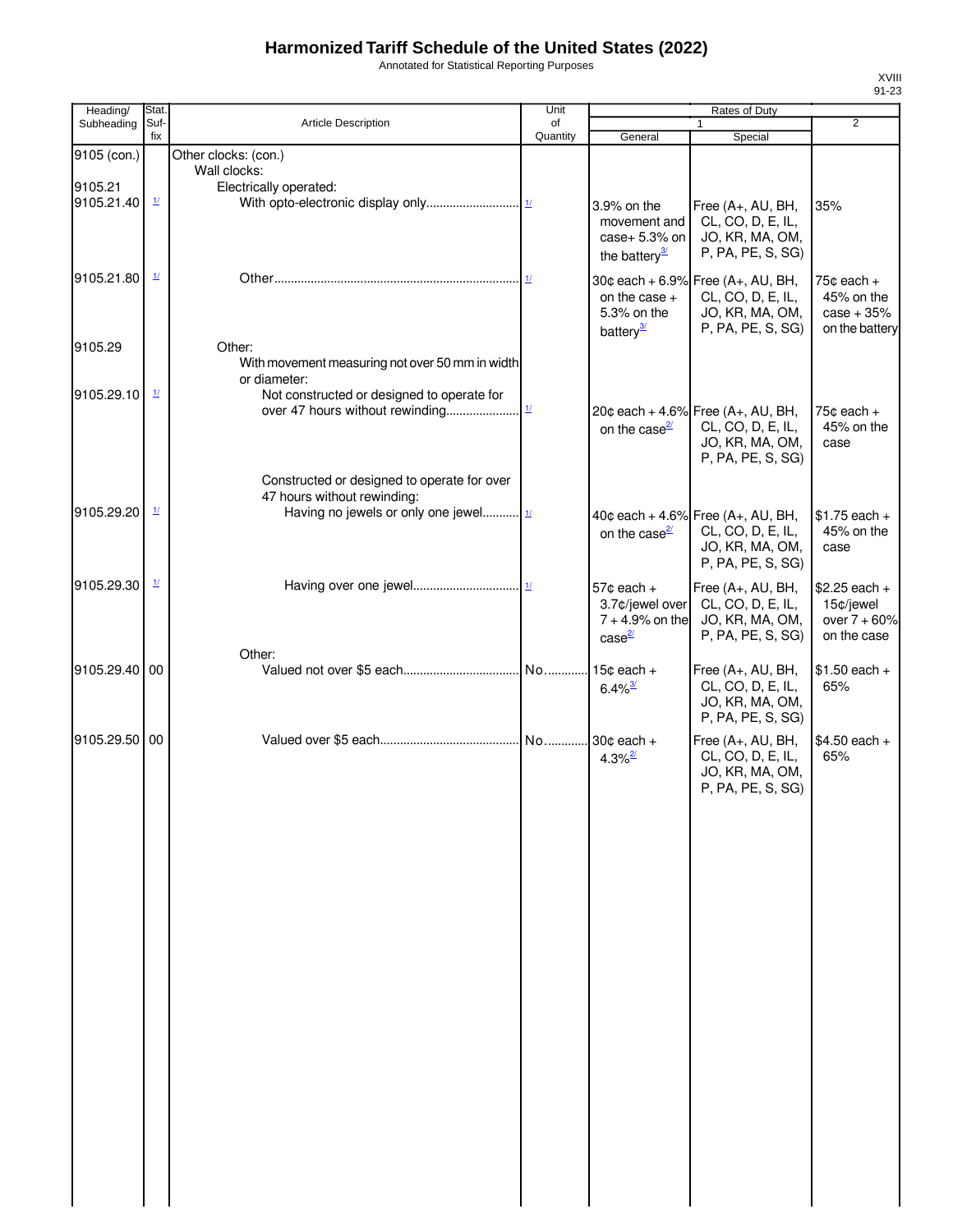Annotated for Statistical Reporting Purposes

| Heading/      | Stat.                    |                                               | Unit           |                           | Rates of Duty                                          |                              |
|---------------|--------------------------|-----------------------------------------------|----------------|---------------------------|--------------------------------------------------------|------------------------------|
| Subheading    | Suf-<br>fix              | <b>Article Description</b>                    | of<br>Quantity | General                   | 1<br>Special                                           | $\overline{2}$               |
| 9105 (con.)   |                          | Other clocks: (con.)                          |                |                           |                                                        |                              |
|               |                          | Other:                                        |                |                           |                                                        |                              |
| 9105.91       |                          | Electrically operated:                        |                |                           |                                                        |                              |
| 9105.91.40    | $\mathbf{\underline{1}}$ |                                               |                | 3.9% on the               | Free (A+, AU, BH,                                      | 35%                          |
|               |                          |                                               |                | movement and              | CL, CO, D, E, IL,                                      |                              |
|               |                          |                                               |                | case+ 5.3% on             | JO, KR, MA, OM,                                        |                              |
|               |                          |                                               |                | the battery $\frac{3}{2}$ | P, PA, PE, S, SG)                                      |                              |
| 9105.91.80    | $\mathbf{\underline{1}}$ |                                               |                |                           |                                                        |                              |
|               |                          |                                               |                | on the case +             | 30¢ each + 6.9% Free (A+, AU, BH,<br>CL, CO, D, E, IL, | $75¢$ each $+$<br>45% on the |
|               |                          |                                               |                | 5.3% on the               | JO, KR, MA, OM,                                        | $case + 35%$                 |
|               |                          |                                               |                | battery <sup>3/</sup>     | P, PA, PE, S, SG)                                      | on the battery               |
| 9105.99       |                          | Other:                                        |                |                           |                                                        |                              |
| 9105.99.10 00 |                          | Standard marine chronometers having           |                |                           |                                                        |                              |
|               |                          |                                               | No             |                           | 17¢ each + 2.5% Free (A, AU, BH, CL, \$4.50 each +     |                              |
|               |                          |                                               | Jwls.          | + 1¢/jewel <sup>2/</sup>  | CO, D, E, IL, JO,                                      | $65% +$                      |
|               |                          |                                               |                |                           | KR, MA, OM, P,                                         | 25¢/jewel                    |
|               |                          |                                               |                |                           | PA, PE, S, SG)                                         |                              |
|               |                          | Other, with movement measuring not over 50 mm |                |                           |                                                        |                              |
|               |                          | in width or diameter:                         |                |                           |                                                        |                              |
| 9105.99.20    | $\frac{1}{2}$            | Not constructed or designed to operate for    |                |                           |                                                        |                              |
|               |                          |                                               |                | Free $\frac{27}{2}$       |                                                        | 75 $c$ each $+$              |
|               |                          |                                               |                |                           |                                                        | 45% on the                   |
|               |                          |                                               |                |                           |                                                        | case                         |
|               |                          | Constructed or designed to operate for over   |                |                           |                                                        |                              |
|               |                          | 47 hours without rewinding:                   |                |                           |                                                        |                              |
| 9105.99.30    | $\mathbf{\underline{1}}$ | Having no jewels or only one jewel 11         |                | Free <sup>2/</sup>        |                                                        | $$1.75$ each +               |
|               |                          |                                               |                |                           |                                                        | 45% on the                   |
|               |                          |                                               |                |                           |                                                        | case                         |
| 9105.99.40    | $\frac{1}{2}$            |                                               |                | Free <sup>2/</sup>        |                                                        | $$2.25$ each +               |
|               |                          |                                               |                |                           |                                                        | 15¢/jewel                    |
|               |                          |                                               |                |                           |                                                        | over $7 + 60%$               |
|               |                          |                                               |                |                           |                                                        | on the case                  |
|               |                          | Other:                                        |                |                           |                                                        |                              |
| 9105.99.50 00 |                          |                                               |                |                           | Free (A+, AU, BH,                                      | $$1.50$ each +               |
|               |                          |                                               |                | $3.2\%$ <sup>3/</sup>     | CL, CO, D, E, IL,                                      | 65%                          |
|               |                          |                                               |                |                           | JO, KR, MA, OM,<br>P, PA, PE, S, SG)                   |                              |
|               |                          |                                               |                |                           |                                                        |                              |
| 9105.99.60 00 |                          |                                               |                |                           | Free (A+, AU, BH,                                      | $$4.50$ each +               |
|               |                          |                                               |                | $3.2\%$ <sup>2/</sup>     | CL, CO, D, E, IL,                                      | 65%                          |
|               |                          |                                               |                |                           | JO, KR, MA, OM,<br>P, PA, PE, S, SG)                   |                              |
|               |                          |                                               |                |                           |                                                        |                              |
|               |                          |                                               |                |                           |                                                        |                              |
|               |                          |                                               |                |                           |                                                        |                              |
|               |                          |                                               |                |                           |                                                        |                              |
|               |                          |                                               |                |                           |                                                        |                              |
|               |                          |                                               |                |                           |                                                        |                              |
|               |                          |                                               |                |                           |                                                        |                              |
|               |                          |                                               |                |                           |                                                        |                              |
|               |                          |                                               |                |                           |                                                        |                              |
|               |                          |                                               |                |                           |                                                        |                              |
|               |                          |                                               |                |                           |                                                        |                              |
|               |                          |                                               |                |                           |                                                        |                              |
|               |                          |                                               |                |                           |                                                        |                              |
|               |                          |                                               |                |                           |                                                        |                              |
|               |                          |                                               |                |                           |                                                        |                              |
|               |                          |                                               |                |                           |                                                        |                              |
|               |                          |                                               |                |                           |                                                        |                              |
|               |                          |                                               |                |                           |                                                        |                              |
|               |                          |                                               |                |                           |                                                        |                              |
|               |                          |                                               |                |                           |                                                        |                              |
|               |                          |                                               |                |                           |                                                        |                              |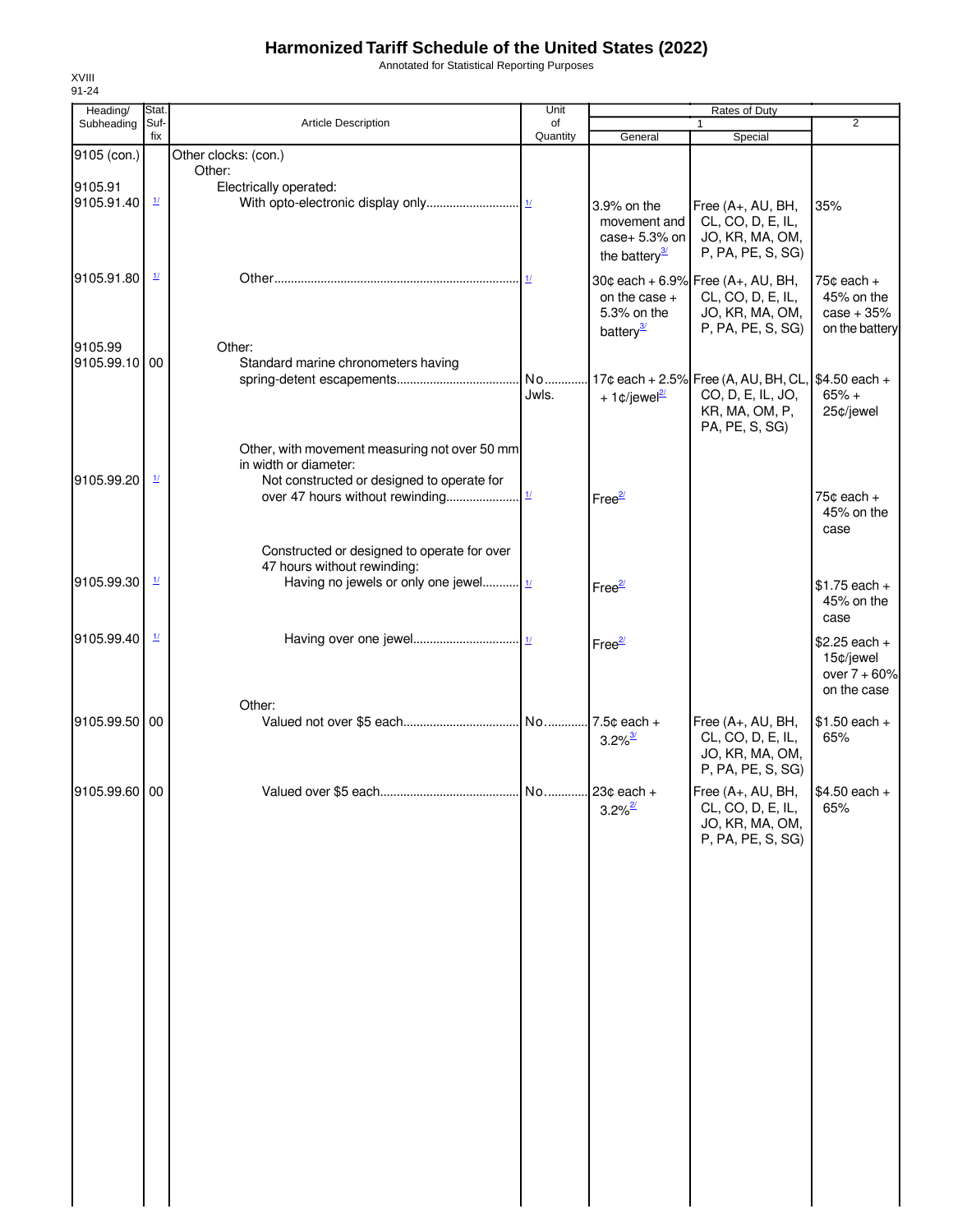Annotated for Statistical Reporting Purposes

| Heading/                 | Stat.                    |                                                                                                                                                                                                                                  | Unit           |                                                                      | Rates of Duty                                                                                     |                                        |
|--------------------------|--------------------------|----------------------------------------------------------------------------------------------------------------------------------------------------------------------------------------------------------------------------------|----------------|----------------------------------------------------------------------|---------------------------------------------------------------------------------------------------|----------------------------------------|
| Subheading               | Suf-<br>fix              | Article Description                                                                                                                                                                                                              | of<br>Quantity | General                                                              | $\mathbf{1}$<br>Special                                                                           | $\overline{2}$                         |
| 9106                     |                          | Time of day recording apparatus and apparatus for measuring,<br>recording or otherwise indicating intervals of time, with clock<br>or watch movement or with synchronous motor (for example,<br>time registers, time-recorders): |                |                                                                      |                                                                                                   |                                        |
| 9106.10.00 00            |                          |                                                                                                                                                                                                                                  | No<br>Jwls.    | + 2 $\phi$ /jewel <sup>4/</sup>                                      | 36¢ each + 5.6% Free (A+, AU, BH,<br>CL, CO, D, E, IL,<br>JO, KR, MA, OM,<br>P, PA, PE, S, SG)    | $$4.50$ each +<br>$65% +$<br>25¢/jewel |
| 9106.90<br>9106.90.20 00 |                          | Other:                                                                                                                                                                                                                           | No<br>Jwls.    | + 2 $\text{\degree}$ /jewel <sup>4/</sup>                            | 36¢ each + 5.6% Free (A+, AU, BH,<br>CL, CO, D, E, IL,<br>JO, KR, MA, OM,<br>P, PA, PE, S, SG)    | $$4.50$ each +<br>$65% +$<br>25¢/jewel |
| 9106.90.40 00            |                          |                                                                                                                                                                                                                                  | No<br>Jwls.    | + 2 $\phi$ /jewel <sup>4/</sup>                                      | 36¢ each + 5.6% Free (A, AU, BH, CL,<br>CO, D, E, IL, JO,<br>KR, MA, OM, P,<br>PA, PE, S, SG)     | \$4.50 each +<br>$65% +$<br>25¢/jewel  |
|                          | $\mathbf{\underline{1}}$ | Other:<br>Apparatus for measuring, recording, or otherwise<br>indicating intervals of time, with clock or watch<br>movements, battery powered:                                                                                   |                |                                                                      |                                                                                                   |                                        |
| 9106.90.55               |                          |                                                                                                                                                                                                                                  |                | 3.9% on the<br>apparatus $+$<br>5.3% on the<br>battery $\frac{4}{3}$ | Free (A, AU, BH, CL, \$4.50 each +<br>CO, D, E, IL, JO,<br>KR, MA, OM, P,<br>PA, PE, S, SG)       | 65%                                    |
| 9106.90.65 00            |                          |                                                                                                                                                                                                                                  | No<br>Jwls.    | 15¢ each + 2.3%<br>$+0.8$ ¢/jewel <sup>4/</sup>                      | Free (A, AU, BH, CL, \$4.50 each +<br>CO, D, E, IL, JO,<br>KR, MA, OM, P,<br>PA, PE, S, SG)       | $65% +$<br>25¢/jewel                   |
| 9106.90.75 00            |                          | Other:<br>Apparatus for measuring, recording or<br>otherwise indicating intervals of time, with<br>clock or watch movements, AC powered and                                                                                      |                |                                                                      | Free (A+, AU, BH,                                                                                 | $$4.50$ each +                         |
|                          |                          |                                                                                                                                                                                                                                  |                |                                                                      | CL, CO, D, E, IL,<br>JO, KR, MA, OM,<br>P, PA, PE, S, SG)                                         | 65%                                    |
| 9106.90.85 00            |                          |                                                                                                                                                                                                                                  | Jwls.          | $+0.8$ ¢/jewel $\frac{4}{3}$                                         | No 15¢ each + 2.3% Free (A+, AU, BH,<br>CL, CO, D, E, IL,<br>JO, KR, MA, OM,<br>P, PA, PE, S, SG) | $$4.50$ each +<br>$65% +$<br>25¢/jewel |
|                          |                          |                                                                                                                                                                                                                                  |                |                                                                      |                                                                                                   |                                        |
|                          |                          |                                                                                                                                                                                                                                  |                |                                                                      |                                                                                                   |                                        |
|                          |                          |                                                                                                                                                                                                                                  |                |                                                                      |                                                                                                   |                                        |
|                          |                          |                                                                                                                                                                                                                                  |                |                                                                      |                                                                                                   |                                        |
|                          |                          |                                                                                                                                                                                                                                  |                |                                                                      |                                                                                                   |                                        |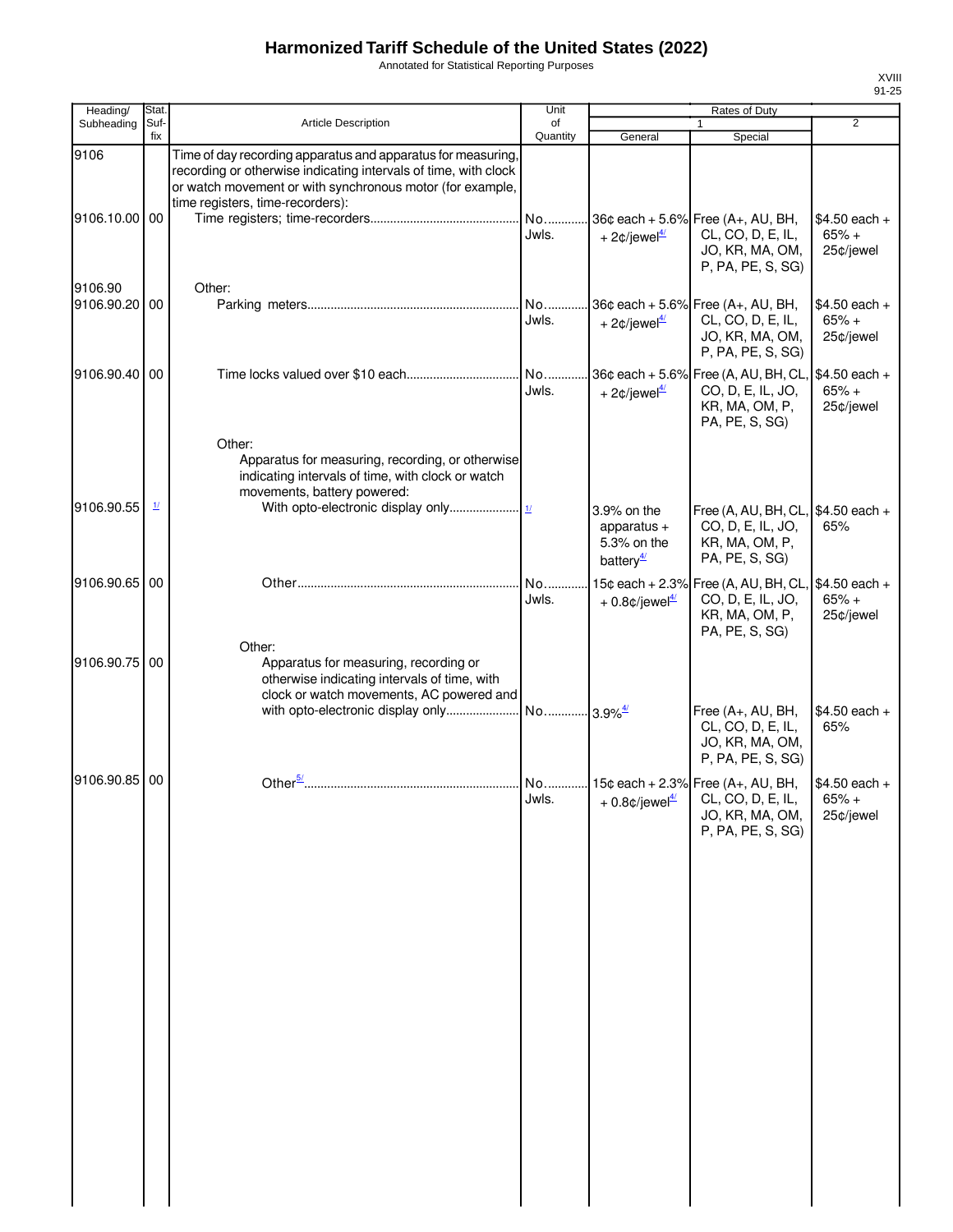Annotated for Statistical Reporting Purposes

| Heading/      | Stat.                    |                                                                                                     | Unit           |                              | Rates of Duty                                          |                              |
|---------------|--------------------------|-----------------------------------------------------------------------------------------------------|----------------|------------------------------|--------------------------------------------------------|------------------------------|
| Subheading    | Suf-<br>fix              | Article Description                                                                                 | of<br>Quantity | General                      | Special                                                | $\overline{2}$               |
| 9107.00       |                          | Time switches with clock or watch movement or with                                                  |                |                              |                                                        |                              |
|               |                          | synchronous motor:                                                                                  |                |                              |                                                        |                              |
| 9107.00.40    |                          |                                                                                                     |                | $15c$ each + $4%$ +          | Free (A, AU, BH, CL,                                   | $$1.50$ each +               |
|               |                          |                                                                                                     |                | $2.5$ ¢/jewel $\frac{47}{2}$ | CO, D, E, IL, JO,                                      | $65% +$                      |
|               |                          |                                                                                                     |                |                              | KR, MA, OM, P,                                         | 25¢/jewel                    |
|               | 40                       | Time switches that operate on a fixed-time cycle, of a                                              |                |                              | PA, PE, S, SG)                                         |                              |
|               |                          | type used in household type refrigerators and                                                       |                |                              |                                                        |                              |
|               |                          | combined refrigerator-freezers, to alternately control                                              |                |                              |                                                        |                              |
|               |                          | the operations of the compressor and the defrost unit                                               |                |                              |                                                        |                              |
|               |                          |                                                                                                     |                |                              |                                                        |                              |
|               |                          |                                                                                                     | Jwls.          |                              |                                                        |                              |
|               | 80                       |                                                                                                     |                |                              |                                                        |                              |
|               |                          |                                                                                                     | Jwls.          |                              |                                                        |                              |
| 9107.00.80 00 |                          |                                                                                                     |                |                              | 45¢ each + 6.4% Free $(A_{+}, AU, BH,$                 | $$4.50$ each +               |
|               |                          |                                                                                                     | Jwls.          | $+2.5$ ¢/jewel <sup>4/</sup> | CL, CO, D, E, IL,                                      | $65% +$                      |
|               |                          |                                                                                                     |                |                              | JO, KR, MA, OM,                                        | 25¢/jewel                    |
|               |                          |                                                                                                     |                |                              | P, PA, PE, S, SG)                                      |                              |
| 9108          |                          | Watch movements, complete and assembled:                                                            |                |                              |                                                        |                              |
|               |                          | Electrically operated:                                                                              |                |                              |                                                        |                              |
| 9108.11       |                          | With mechanical display only or with a device to which<br>a mechanical display can be incorporated: |                |                              |                                                        |                              |
| 9108.11.40    | $\mathbf{\underline{1}}$ |                                                                                                     |                |                              | 36¢ each + 5.3% Free (AU, BH, CL,                      | $$1.50$ each +               |
|               |                          |                                                                                                     |                |                              | CO, D, E, IL, JO,                                      | 35% on the                   |
|               |                          |                                                                                                     |                | on the battery <sup>27</sup> | KR, MA, OM, P,                                         | battery                      |
|               |                          |                                                                                                     |                |                              | PA, PE, R, S, SG)                                      |                              |
| 9108.11.80    | $\frac{1}{2}$            |                                                                                                     |                |                              |                                                        |                              |
|               |                          |                                                                                                     |                |                              | 72¢ each + 5.3% Free (AU, BH, CL,<br>CO, D, E, IL, JO, | $$2.50$ each +<br>35% on the |
|               |                          |                                                                                                     |                | on the battery <sup>21</sup> | KR, MA, OM, P,                                         | battery                      |
|               |                          |                                                                                                     |                |                              | PA, PE, R, S, SG)                                      |                              |
| 9108.12.00    | $\frac{1}{2}$            |                                                                                                     |                | 3.1% on the                  | Free (AU, BH, CL,                                      | 35%                          |
|               |                          |                                                                                                     |                | movement $+$                 | CO, D, E, IL, JO,                                      |                              |
|               |                          |                                                                                                     |                | 4.2% on the                  | KR, MA, OM, P,                                         |                              |
|               |                          |                                                                                                     |                | battery <sup>3/</sup>        | PA, PE, R, S, SG)                                      |                              |
| 9108.19       |                          | Other:                                                                                              |                |                              |                                                        |                              |
| 9108.19.40    | $\mathbf{\underline{1}}$ |                                                                                                     |                |                              | 28¢ each + 4.2% Free (AU, BH, CL,                      | $$1.50$ each +               |
|               |                          |                                                                                                     |                | on the battery <sup>2</sup>  | CO, D, E, IL, JO,                                      | 35% on the                   |
|               |                          |                                                                                                     |                |                              | KR, MA, OM, P,                                         | battery                      |
|               |                          |                                                                                                     |                |                              | PA, PE, R, S, SG)                                      |                              |
| 9108.19.80    | $\mathbf{\underline{1}}$ |                                                                                                     |                |                              | 53¢ each + 3.9% Free (AU, BH, CL,                      | $$2.50$ each +               |
|               |                          |                                                                                                     |                | on the battery <sup>27</sup> | CO, D, E, IL, JO,                                      | 35% on the                   |
|               |                          |                                                                                                     |                |                              | KR, MA, OM, P,                                         | battery                      |
|               |                          |                                                                                                     |                |                              | PA, PE, R, S, SG)                                      |                              |
| 9108.20       |                          | With automatic winding:                                                                             |                |                              |                                                        |                              |
| 9108.20.40 00 |                          |                                                                                                     |                |                              |                                                        | \$10.75 each                 |
| 9108.20.80 00 |                          |                                                                                                     |                |                              |                                                        | \$5.00 each                  |
|               |                          |                                                                                                     |                |                              |                                                        |                              |
|               |                          |                                                                                                     |                |                              |                                                        |                              |
|               |                          |                                                                                                     |                |                              |                                                        |                              |
|               |                          |                                                                                                     |                |                              |                                                        |                              |
|               |                          |                                                                                                     |                |                              |                                                        |                              |
|               |                          |                                                                                                     |                |                              |                                                        |                              |
|               |                          |                                                                                                     |                |                              |                                                        |                              |
|               |                          |                                                                                                     |                |                              |                                                        |                              |
|               |                          |                                                                                                     |                |                              |                                                        |                              |
|               |                          |                                                                                                     |                |                              |                                                        |                              |
|               |                          |                                                                                                     |                |                              |                                                        |                              |
|               |                          |                                                                                                     |                |                              |                                                        |                              |
|               |                          |                                                                                                     |                |                              |                                                        |                              |
|               |                          |                                                                                                     |                |                              |                                                        |                              |
|               |                          |                                                                                                     |                |                              |                                                        |                              |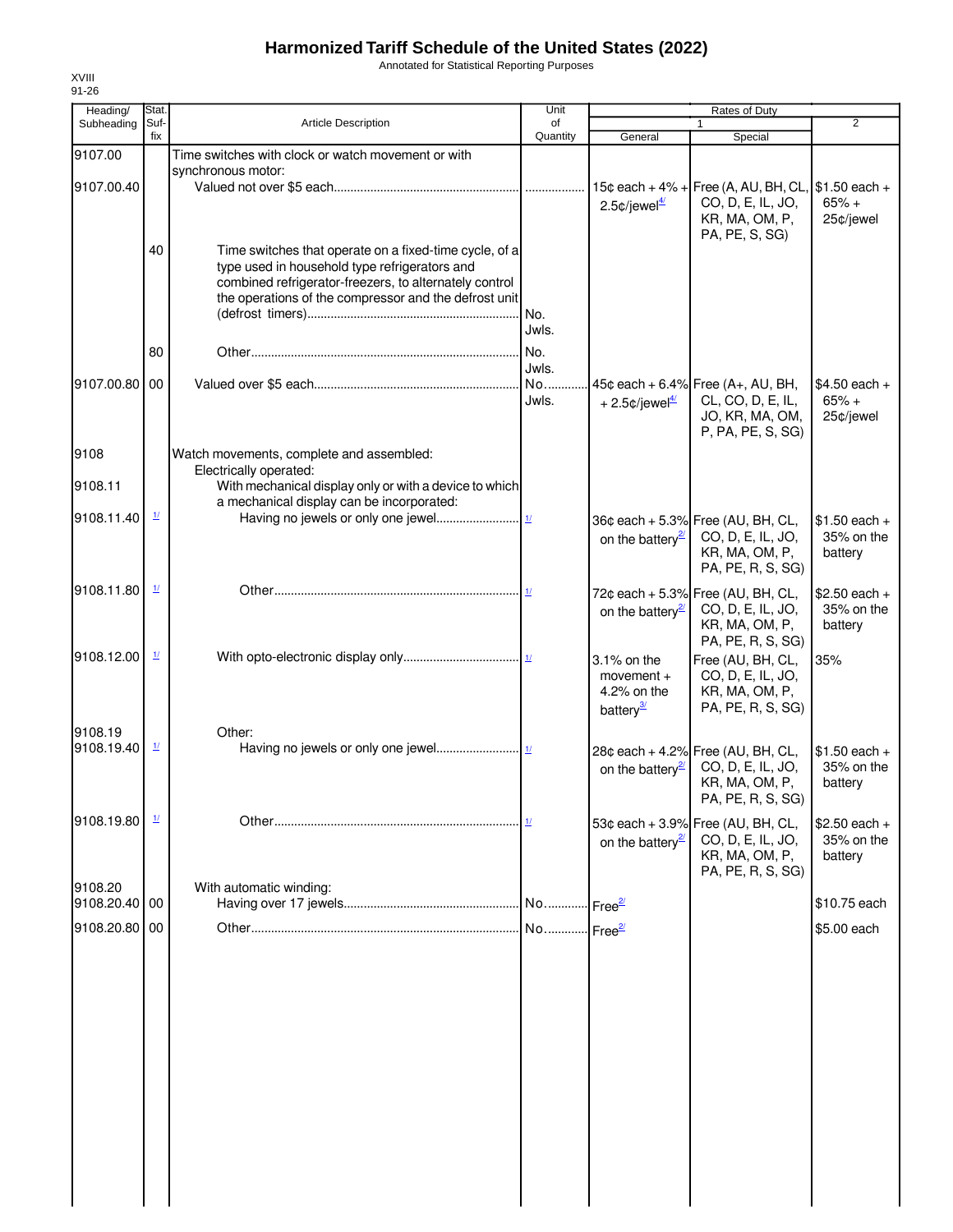Annotated for Statistical Reporting Purposes

| Heading/               | Stat.       |                                                                                                        | Unit           |                            | Rates of Duty                                                                                      |                |
|------------------------|-------------|--------------------------------------------------------------------------------------------------------|----------------|----------------------------|----------------------------------------------------------------------------------------------------|----------------|
| Subheading             | Suf-<br>fix | <b>Article Description</b>                                                                             | of<br>Quantity | General                    | $\mathbf{1}$<br>Special                                                                            | $\overline{2}$ |
| 9108 (con.)<br>9108.90 |             | Watch movements, complete and assembled: (con.)<br>Other:                                              |                |                            |                                                                                                    |                |
| 9108.90.10 00          |             | Having no jewels or only one jewel:                                                                    |                |                            | Free (AU, BH, CL,<br>CO, D, E, IL, JO,<br>KR, MA, OM, P,                                           | \$1.50 each    |
| 9108.90.20 00          |             |                                                                                                        |                |                            | PA, PE, R, S, SG)<br>Free (AU, BH, CL,<br>CO, D, E, IL, JO,<br>KR, MA, OM, P,<br>PA, PE, R, S, SG) | \$1.50 each    |
| 9108.90.30 00          |             | Having over one jewel but not over 7 jewels:                                                           |                |                            | Free (AU, BH, CL,<br>CO, D, E, IL, JO,<br>KR, MA, OM, P,<br>PA, PE, R, S, SG)                      | \$2.50 each    |
| 9108.90.40 00          |             |                                                                                                        |                |                            | Free (AU, BH, CL,<br>CO, D, E, IL, JO,<br>KR, MA, OM, P,<br>PA, PE, R, S, SG)                      | \$1.50 each    |
|                        |             | Having over 7 jewels but not over 17 jewels:<br>Measuring 33.8 mm or less<br>Valued not over \$15 each |                |                            |                                                                                                    |                |
| 9108.90.50 00          |             |                                                                                                        |                |                            | Free (AU, BH, CL,<br>CO, D, E, IL, JO,<br>KR, MA, OM, P,<br>PA, PE, R, S, SG)                      | \$4 each       |
| 9108.90.60 00          |             |                                                                                                        |                |                            | Free (AU, BH, CL,<br>CO, D, E, IL, JO,<br>KR, MA, OM, P,<br>PA, PE, R, S, SG)                      | \$4 each       |
| 9108.90.70 00          |             |                                                                                                        |                |                            | Free (AU, BH, CL,<br>CO, D, E, IL, JO,<br>KR, MA, OM, P,<br>PA, PE, R, S, SG)                      | \$4 each       |
| 9108.90.80 00          |             | Other:                                                                                                 |                |                            | Free (AU, BH, CL,<br>CO, D, E, IL, JO,<br>KR, MA, OM, P,<br>PA, PE, R, S, SG)                      | \$4 each       |
| 9108.90.85 00          |             |                                                                                                        |                |                            |                                                                                                    | \$4 each       |
| 9108.90.90 00          |             | Having over 17 jewels:                                                                                 |                |                            | Free (AU, BH, CL,<br>CO, D, E, IL, JO,<br>KR, MA, OM, P,<br>PA, PE, R, S, SG)                      | \$10.75 each   |
| 9108.90.95 00          |             |                                                                                                        | No             | $$1.72$ each <sup>2'</sup> | Free (AU, BH, CL,<br>CO, D, E, IL, JO,<br>KR, MA, OM, P,<br>PA, PE, R, S, SG)                      | \$10.75 each   |
|                        |             |                                                                                                        |                |                            |                                                                                                    |                |
|                        |             |                                                                                                        |                |                            |                                                                                                    |                |
|                        |             |                                                                                                        |                |                            |                                                                                                    |                |
|                        |             |                                                                                                        |                |                            |                                                                                                    |                |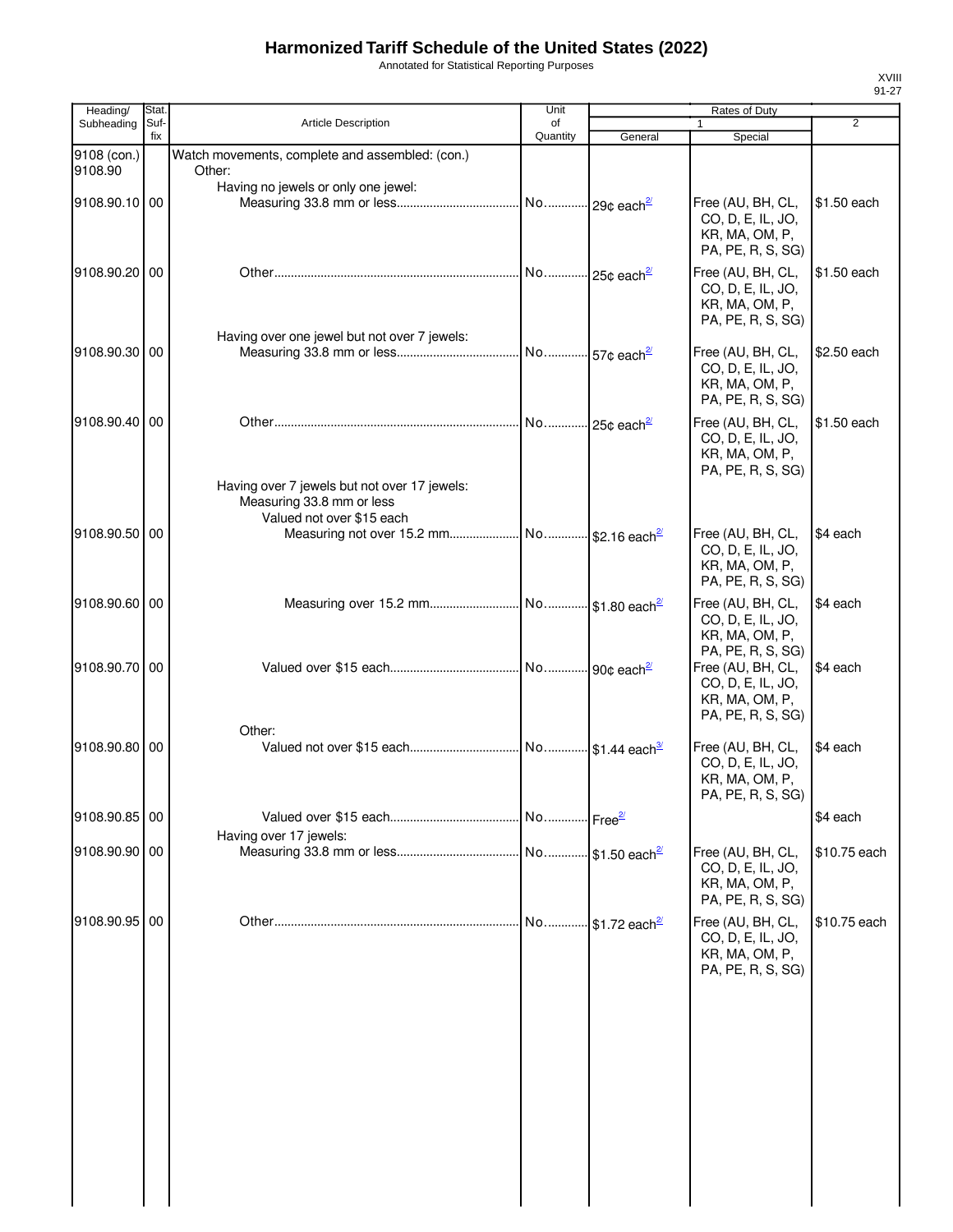Annotated for Statistical Reporting Purposes

| Heading/        | Stat.                    |                                                                                        | Unit                               | <b>Rates of Duty</b>                                                |                                                                                                                  |                                                                       |
|-----------------|--------------------------|----------------------------------------------------------------------------------------|------------------------------------|---------------------------------------------------------------------|------------------------------------------------------------------------------------------------------------------|-----------------------------------------------------------------------|
| Subheading      | Suf-<br>fix              | <b>Article Description</b>                                                             | of<br>Quantity                     | General                                                             | $\mathbf{1}$<br>Special                                                                                          | $\overline{2}$                                                        |
| 9109<br>9109.10 |                          | Clock movements, complete and assembled:<br>Electrically operated:<br>Of alarm clocks: |                                    |                                                                     |                                                                                                                  |                                                                       |
| 9109.10.10      | $\mathbf{\underline{1}}$ |                                                                                        |                                    | 3.9% on the<br>movement $+$<br>5.3% on the<br>battery <sup>3/</sup> | Free (A+, AU, BH,<br>CL, CO, D, E, IL,<br>JO, KR, MA, OM,<br>P, PA, PE, S, SG)                                   | 35%                                                                   |
| 9109.10.20      | $\frac{1}{2}$            | Other:<br>Measuring not over 50 mm in width or                                         | $\underline{\mathcal{H}}$          | on the battery $\frac{2}{2}$                                        | 30¢ each + 5.3% Free $(A+, AU, BH,$<br>CL, CO, D, E, IL,<br>JO, KR, MA, OM,<br>P, PA, PE, S, SG)                 | $75¢$ each +<br>35% on the<br>battery                                 |
| 9109.10.30      | $\frac{1}{2}$            | Other:                                                                                 |                                    | on the<br>$momentum +$<br>2.6% on the<br>battery <sup>3/</sup>      | 7.5¢ each + 3.2% Free $(A_{+}, AU, BH,$<br>CL, CO, D, E, IL,<br>JO, KR, MA, OM,<br>P, PA, PE, S, SG)             | $$1.50$ each +<br>65% on the<br>$momentum +$<br>35% on the<br>battery |
| 9109.10.40      | $\mathbf{\underline{1}}$ | Other:                                                                                 |                                    | on the<br>$momentum +$<br>$2.6\%$ on the<br>battery <sup>2</sup>    | 22¢ each + 3.2% Free (A+, AU, BH,<br>CL, CO, D, E, IL,<br>JO, KR, MA, OM,<br>P, PA, PE, S, SG)                   | $$4.50$ each +<br>65% on the<br>movement +<br>35% on the<br>battery   |
| 9109.10.50      | $\mathbf{\underline{1}}$ | Other:                                                                                 |                                    | 3.9% on the<br>movement $+$<br>5.3% on the<br>battery <sup>2</sup>  | Free (A+, AU, BH, C, 35%<br>CL, CO, D, E, IL,<br>JO, KR, MA, OM,<br>P, PA, PE, S, SG) <sup>6</sup>               |                                                                       |
| 9109.10.60      | $\mathbf{\underline{1}}$ | Measuring not over 50 mm in width or                                                   | $\underline{\mathbf{1}\mathbf{1}}$ | on the battery <sup>3/</sup>                                        | 20¢ each + 3.5% Free (A+, AU, BH, C,<br>CL, CO, D, E, IL,<br>JO, KR, MA, OM,<br>P, PA, PE, S, SG) $\frac{67}{2}$ | 75¢ each +<br>35% on the<br>battery                                   |
| 9109.10.70      | $\mathbf{\underline{1}}$ | Other:                                                                                 |                                    | on the<br>$momentum +$<br>4.2% on the<br>battery <sup>3</sup>       | 12¢ each + 5.1% Free (A+, AU, BH,<br>CL, CO, D, E, IL,<br>JO, KR, MA, OM,<br>P, PA, PE, S, SG) $\frac{67}{2}$    | $$1.50$ each +<br>65% on the<br>movement +<br>35% on the<br>battery   |
| 9109.10.80      | $\mathbf{\underline{1}}$ |                                                                                        |                                    | on the<br>$momentum +$<br>3.5% on the<br>battery $\frac{7}{2}$      | 30¢ each + 4.3% Free (A+, AU, BH,<br>CL, CO, D, E, IL,<br>JO, KR, MA, OM,<br>P, PA, PE, S, SG) <sup>6</sup>      | $$4.50$ each +<br>65% on the<br>movement +<br>35% on the<br>battery   |

XVIII 91-28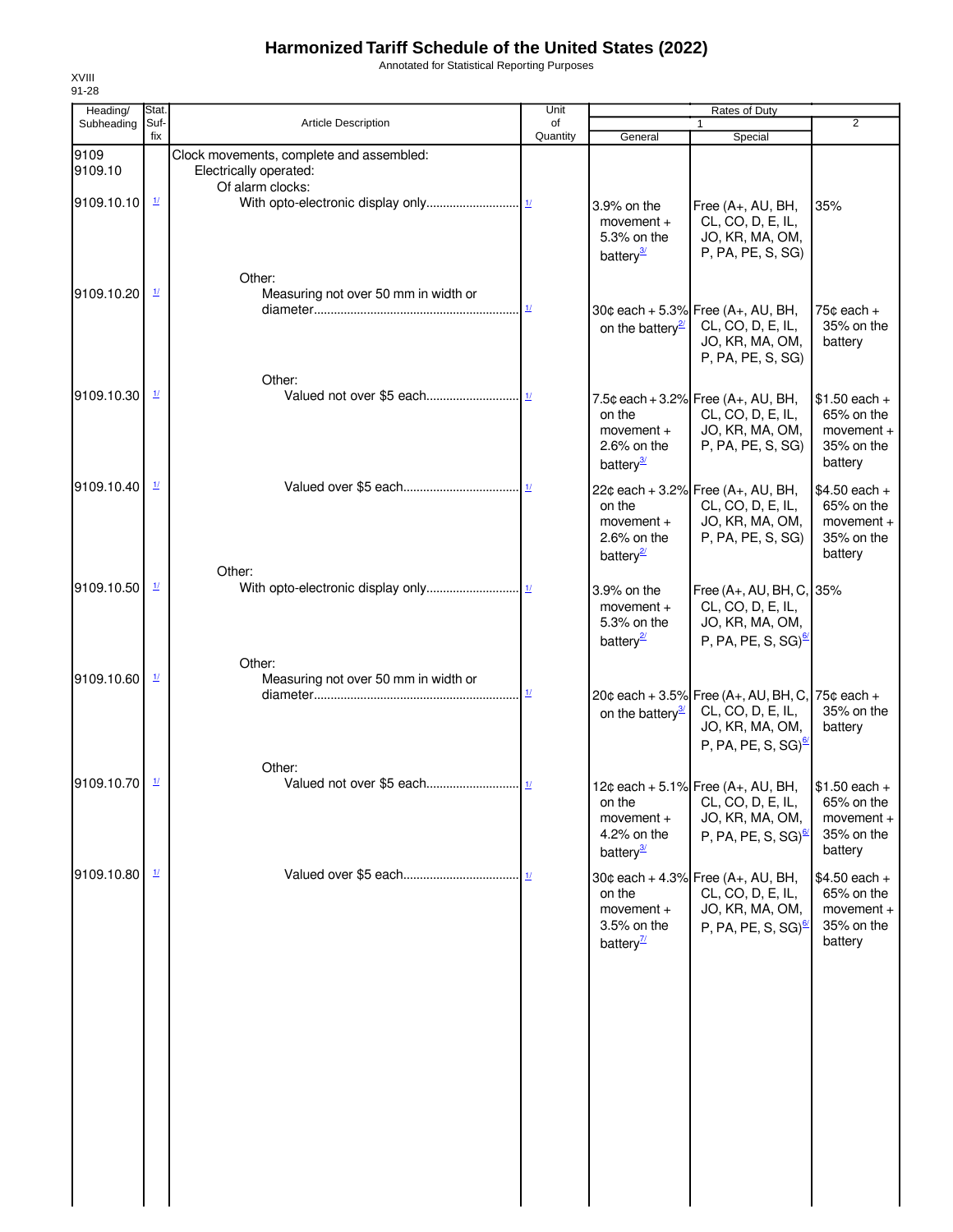Annotated for Statistical Reporting Purposes

| Heading/      | Stat.       |                                                                         | Unit           | Rates of Duty                         |                                                                                                  |                |
|---------------|-------------|-------------------------------------------------------------------------|----------------|---------------------------------------|--------------------------------------------------------------------------------------------------|----------------|
| Subheading    | Suf-<br>fix | Article Description                                                     | of<br>Quantity | General                               | $\mathbf{1}$<br>Special                                                                          | $\overline{2}$ |
| 9109 (con.)   |             | Clock movements, complete and assembled: (con.)                         |                |                                       |                                                                                                  |                |
| 9109.90       |             | Other:                                                                  |                |                                       |                                                                                                  |                |
| 9109.90.20 00 |             | Measuring not over 50 mm in width or diameter No 20¢ each <sup>2/</sup> |                |                                       | Free (A+, AU, B, BH,<br>C, CL, CO, D, E, IL,<br>JO, KR, MA, OM,<br>P, PA, PE, S, SG)             | 75¢ each       |
|               |             | Other:                                                                  |                |                                       |                                                                                                  |                |
| 9109.90.40 00 |             |                                                                         |                | $15¢$ each +<br>$6.4\%$ <sup>3/</sup> | Free (A+, AU, B, BH, $$1.50$ each +<br>CL, CO, D, E, IL,<br>JO, KR, MA, OM,<br>P, PA, PE, S, SG) | 65%            |
| 9109.90.60 00 |             |                                                                         |                | 30¢ each +<br>$4.3\%$ <sup>8/</sup>   | Free (A+, AU, B, BH, $$4.50$ each +<br>CL, CO, D, E, IL,<br>JO, KR, MA, OM,<br>P, PA, PE, S, SG) | 65%            |
|               |             |                                                                         |                |                                       |                                                                                                  |                |
|               |             |                                                                         |                |                                       |                                                                                                  |                |
|               |             |                                                                         |                |                                       |                                                                                                  |                |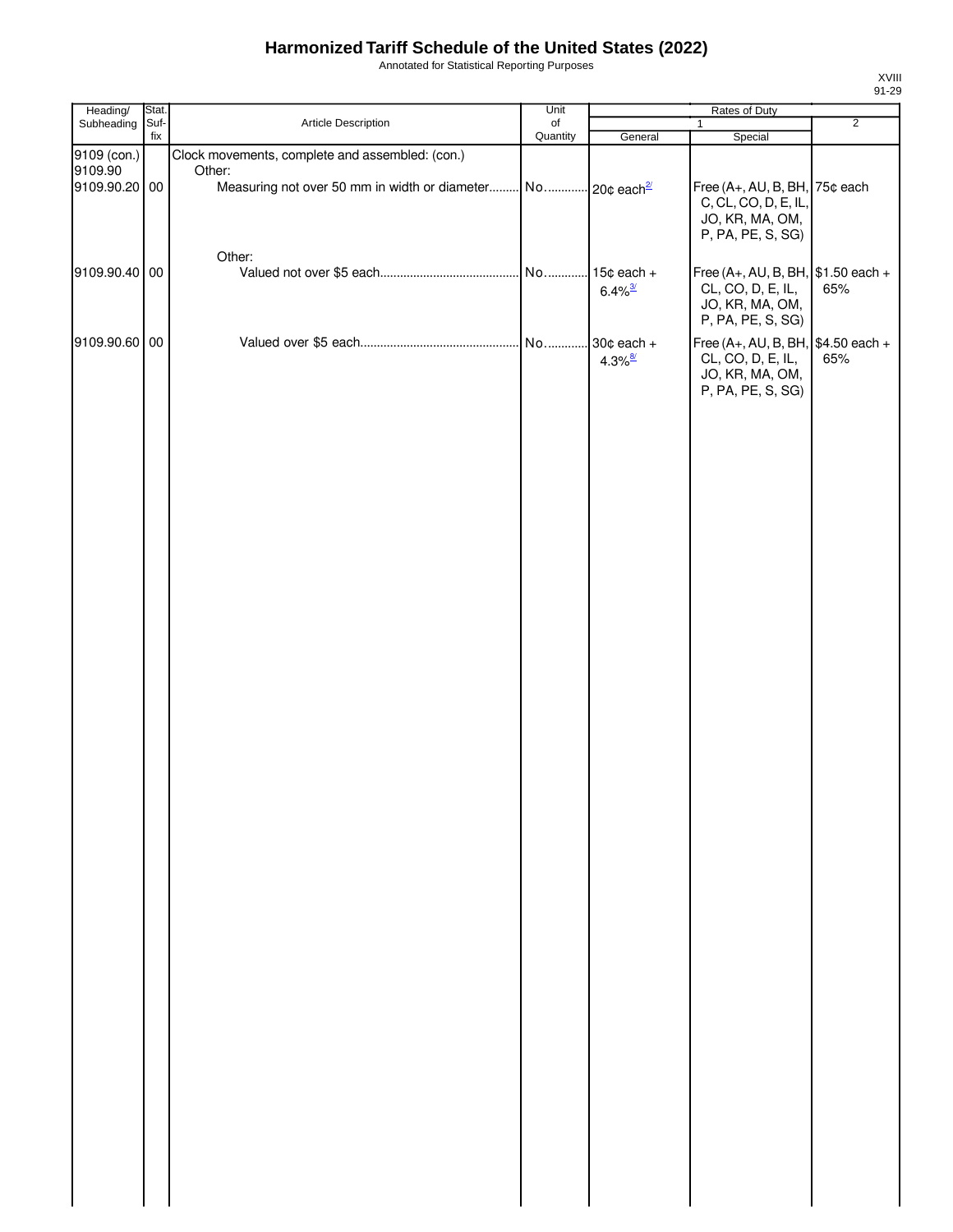Annotated for Statistical Reporting Purposes

| Heading/                 | Stat.       |                                                                                                                                                                                                                                       | Unit           | <b>Rates of Duty</b>                                                                                                                                                                                                       |                                                                                         |                                                                                                                                                                                                                   |
|--------------------------|-------------|---------------------------------------------------------------------------------------------------------------------------------------------------------------------------------------------------------------------------------------|----------------|----------------------------------------------------------------------------------------------------------------------------------------------------------------------------------------------------------------------------|-----------------------------------------------------------------------------------------|-------------------------------------------------------------------------------------------------------------------------------------------------------------------------------------------------------------------|
| Subheading               | Suf-<br>fix | <b>Article Description</b>                                                                                                                                                                                                            | of<br>Quantity | General                                                                                                                                                                                                                    | $\mathbf{1}$<br>Special                                                                 | $\overline{2}$                                                                                                                                                                                                    |
| 9110<br>9110.11.00       | 00          | Complete watch or clock movements, unassembled or partly<br>assembled (movement sets); incomplete watch or clock<br>movements, assembled; rough watch or clock movements:<br>Of watches:<br>Complete movements, unassembled or partly |                | The rate<br>applicable to<br>the complete,<br>assembled<br>movement <sup>9/</sup>                                                                                                                                          | Free (AU, BH, CL,<br>CO, D, E, IL, JO,<br>KR, MA, OM, P,<br>PA, PE, R, S, SG)           | The rate<br>applicable to<br>the complete,<br>assembled                                                                                                                                                           |
| 9110.12.00               | 00          |                                                                                                                                                                                                                                       |                | $9%^{2/2}$                                                                                                                                                                                                                 | Free (AU, BH, CL,<br>CO, D, E, IL, JO,<br>KR, MA, OM, P,<br>PA, PE, R, S, SG)           | 45%                                                                                                                                                                                                               |
| 9110.19.00 00            |             |                                                                                                                                                                                                                                       |                | $.9%^{27}$                                                                                                                                                                                                                 | Free (AU, BH, CL,<br>CO, D, E, IL, JO,<br>KR, MA, OM, P,<br>PA, PE, R, S, SG)           | 45%                                                                                                                                                                                                               |
| 9110.90<br>9110.90.20 00 |             | Other:<br>Complete movements, unassembled or partly                                                                                                                                                                                   | . No.          | The rate<br>applicable to<br>the complete,<br>assembled<br>movement <sup>9</sup>                                                                                                                                           | Free (A+, AU, B, BH,<br>CL, CO, D, E, IL,<br>JO, KR, MA, OM,<br>P, PA, PE, S, SG)       | The rate<br>applicable to<br>the complete,<br>assembled<br>movement                                                                                                                                               |
| 9110.90.40               | 00          | Other:<br>Consisting of two or more pieces or parts fastened                                                                                                                                                                          | No             | $4.3% +$<br>$1.7$ ¢/jewel +<br>0.2¢ for each<br>other piece or<br>part, but if<br>consisting in<br>part of a plate<br>or a set of<br>plates the total<br>duty shall not<br>exceed the duty<br>for the complete<br>movement | Free (A+, AU, B, BH, 65% +<br>CL, CO, D, E, IL,<br>JO, KR, MA, OM,<br>P, PA, PE, S, SG) | $25¢$ /jewel +<br>3¢ for each<br>other piece or<br>part, but if<br>consisting in<br>part of a<br>plate or a set<br>of plates the<br>total duty<br>shall not<br>exceed the<br>duty for the<br>complete<br>movement |
| 9110.90.60 00            |             |                                                                                                                                                                                                                                       | No             | $4.2\%$ <sup>2/</sup>                                                                                                                                                                                                      | Free (A+, AU, B, BH, 65%<br>CL, CO, D, E, IL,<br>JO, KR, MA, OM,<br>P, PA, PE, S, SG)   |                                                                                                                                                                                                                   |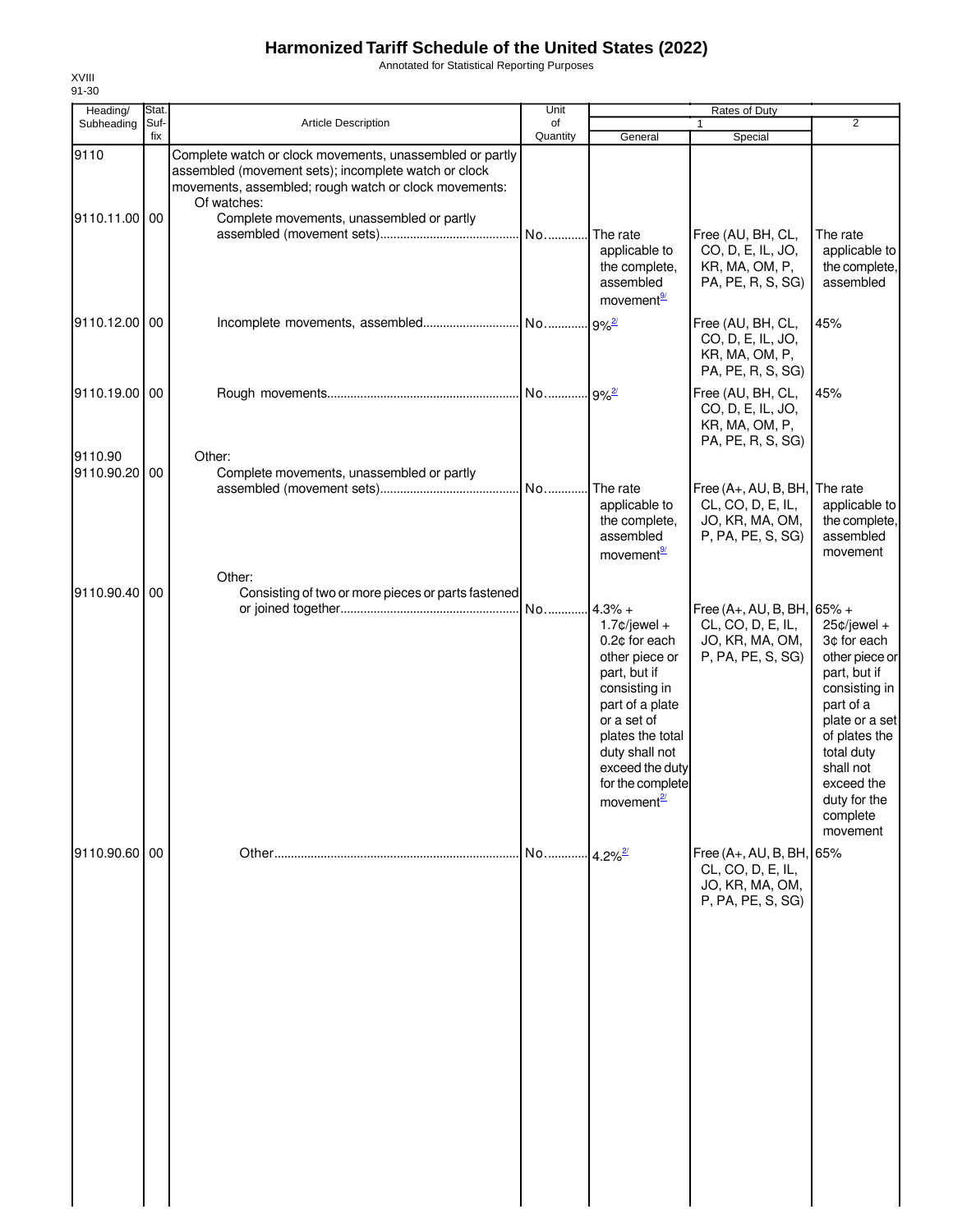Annotated for Statistical Reporting Purposes

| Heading/                 | Stat.       |                                                                                                | Unit                    |                                          | Rates of Duty                                                                                                       |                               |
|--------------------------|-------------|------------------------------------------------------------------------------------------------|-------------------------|------------------------------------------|---------------------------------------------------------------------------------------------------------------------|-------------------------------|
| Subheading               | Suf-<br>fix | <b>Article Description</b>                                                                     | of<br>Quantity          | General                                  | $\mathbf{1}$<br>Special                                                                                             | $\overline{2}$                |
| 9111<br>9111.10.00 00    |             | Watch cases and parts thereof:<br>Cases of precious metal or of metal clad with precious       | No                      | $12¢$ each +<br>$4.8\%$ <sup>2/</sup>    | Free (A+, AU, BH,<br>CL, CO, D, E, IL,<br>JO, KR, MA, OM,<br>P, PA, PE, R, S,<br>SG)                                | $75¢$ each $+$<br>45%         |
| 9111.20<br>9111.20.20    | 00          | Cases of base metal, whether or not gold- or silver-plated:                                    |                         |                                          | No 7¢ each + 5.4% <sup>2</sup> Free (A+, AU, BH,<br>CL, CO, D, E, IL,<br>JO, KR, MA, OM,<br>P, PA, PE, R, S,<br>SG) | $40¢$ each $+$<br>45%         |
| 9111.20.40 00            |             |                                                                                                | No                      | $3.6¢$ each +<br>$7.6\%$ <sup>2/</sup>   | Free (A+, AU, BH,<br>CL, CO, D, E, IL,<br>JO, KR, MA, OM,<br>P, PA, PE, R, S,<br>SG)                                | $20¢$ each $+$<br>45%         |
| 9111.80.00 00<br>9111.90 |             | Parts:                                                                                         | No                      | $3.6c$ each $+$<br>$7.6\%$ <sup>2/</sup> | Free (A+, AU, BH,<br>CL, CO, D, E, IL,<br>JO, KR, MA, OM,<br>P, PA, PE, R, S,<br>SG)                                | $20¢$ each $+$<br>45%         |
| 9111.90.40 00            |             | Of precious metal or of metal clad with precious                                               | No 6.4% <sup>2/27</sup> |                                          | Free (A+, AU, BH,<br>CL, CO, D, E, IL,<br>JO, KR, MA, OM,<br>P, PA, PE, R, S,<br>SG)                                | 75¢ each +<br>45%             |
| 9111.90.50 00            |             | Other:                                                                                         |                         | 1.6 $¢$ each +<br>$6.8\%$ <sup>2/</sup>  | Free (A+, AU, BH,<br>CL, CO, D, E, IL,<br>JO, KR, MA, OM,<br>P, PA, PE, R, S,<br>SG)                                | 10 $\texttt{c}$ each +<br>45% |
| 9111.90.70 00            |             |                                                                                                | No                      | $\cdot$ 6.4% $\frac{2}{3}$               | Free (A+, AU, BH,<br>CL, CO, D, E, IL,<br>JO, KR, MA, OM,<br>P, PA, PE, R, S,<br>SG)                                | 45%                           |
| 9112                     |             | Clock cases and cases of a similar type for other goods of this<br>chapter, and parts thereof: |                         |                                          |                                                                                                                     |                               |
| 9112.20<br>9112.20.40 00 |             | Cases:                                                                                         | No                      | $3.5\%$ <sup>2/</sup>                    | Free (A+, AU, B, BH, 45%<br>CL, CO, D, E, IL,<br>JO, KR, MA, OM,<br>P, PA, PE, S, SG)                               |                               |
| 9112.20.80 00            |             |                                                                                                | No                      | $-5.5\%$ <sup>2/</sup>                   | Free (A, AU, B, BH, 45%<br>CL, CO, D, E, IL,<br>JO, KR, MA, OM,<br>P, PA, PE, S, SG)                                |                               |
| 9112.90.00 00            |             |                                                                                                |                         |                                          | Free (A, AU, B, BH, 45%<br>CL, CO, D, E, IL,<br>JO, KR, MA, OM,<br>P, PA, PE, S, SG)                                |                               |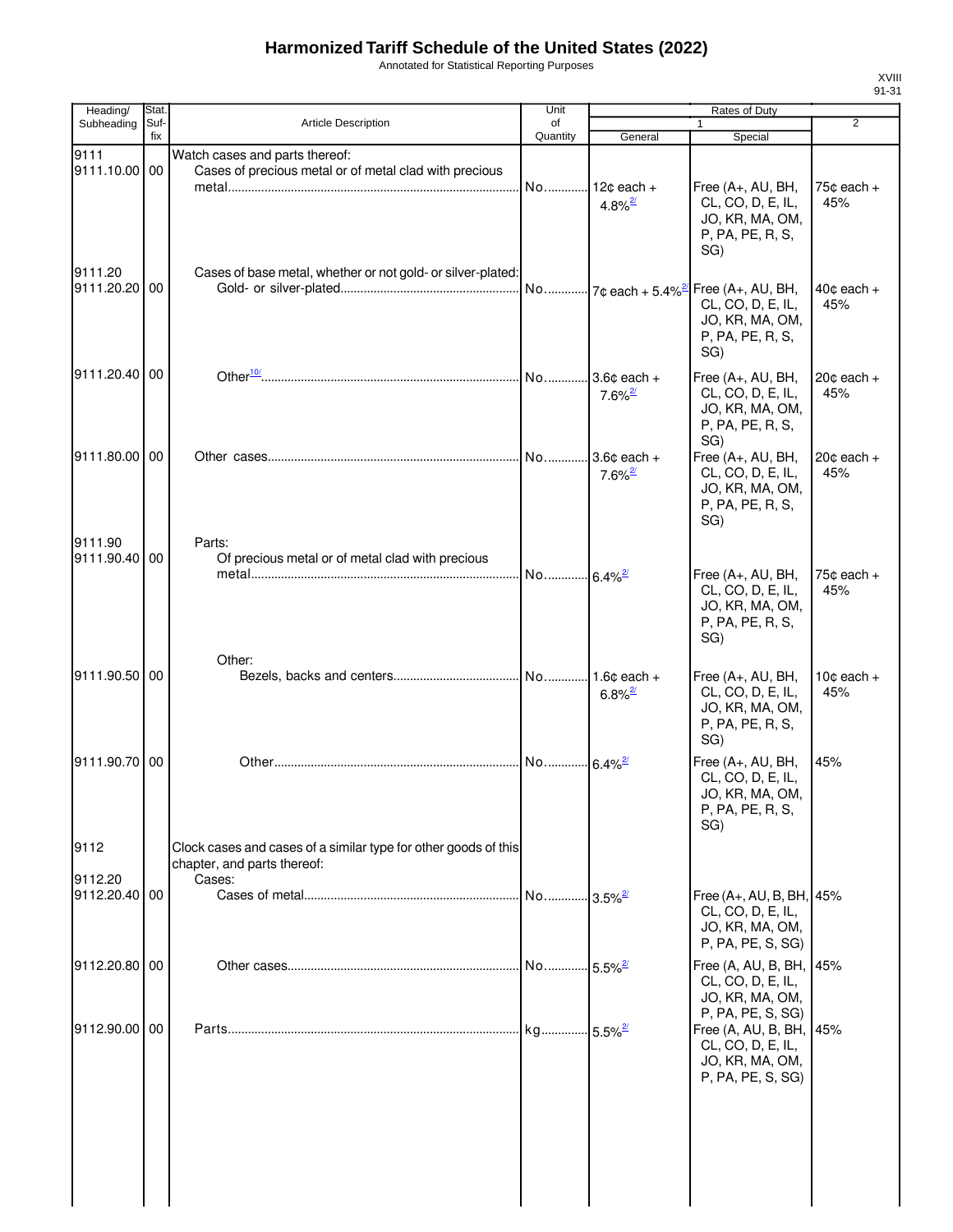Annotated for Statistical Reporting Purposes

| Heading/                 | Stat.       |                                                                              | Unit           | Rates of Duty |                                                |                |
|--------------------------|-------------|------------------------------------------------------------------------------|----------------|---------------|------------------------------------------------|----------------|
| Subheading               | Suf-<br>fix | Article Description                                                          | of<br>Quantity |               | $\mathbf{1}$                                   | $\overline{2}$ |
| 9113                     |             | Watch straps, watch bands and watch bracelets, and parts                     |                | General       | Special                                        |                |
|                          |             | thereof:                                                                     |                |               |                                                |                |
| 9113.10.00 00            |             | Of precious metal or of metal clad with precious metal doz 4.5% <sup>2</sup> |                |               | Free (A*, AU, BH,                              | 80%            |
|                          |             |                                                                              |                |               | CL, CO, D, E, IL,                              |                |
|                          |             |                                                                              |                |               | JO, KR, MA, OM,                                |                |
|                          |             |                                                                              |                |               | P, PA, PE, R, S,                               |                |
|                          |             |                                                                              |                |               | SG)                                            |                |
| 9113.20                  |             | Of base metal, whether or not gold- or silver-plated:                        |                |               |                                                |                |
|                          |             | Straps, bands and bracelets:                                                 |                |               |                                                |                |
| 9113.20.20 00            |             |                                                                              |                |               | Free (A, AU, BH, CL, 110%<br>CO, D, E, IL, JO, |                |
|                          |             |                                                                              |                |               | KR, MA, OM, P,                                 |                |
|                          |             |                                                                              |                |               | PA, PE, R, S, SG)                              |                |
| 9113.20.40 00            |             |                                                                              |                |               | Free (AU, BH, CL,                              | 110%           |
|                          |             |                                                                              |                |               | CO, D, E, IL, JO,                              |                |
|                          |             |                                                                              |                |               | KR, MA, OM, P,                                 |                |
|                          |             |                                                                              |                |               | PA, PE, R, S, SG)                              |                |
|                          |             | Parts:                                                                       |                |               |                                                |                |
| 9113.20.60 00            |             | Of watch bracelets, valued not over \$12 per                                 |                |               |                                                |                |
|                          |             |                                                                              |                |               | Free (A*, AU, BH,<br>CL, CO, D, E, IL,         | 110%           |
|                          |             |                                                                              |                |               | JO, KR, MA, OM,                                |                |
|                          |             |                                                                              |                |               | P, PA, PE, R, S,                               |                |
|                          |             |                                                                              |                |               | SG)                                            |                |
| 9113.20.90 00            |             |                                                                              |                |               | Free (A, AU, BH, CL, 110%                      |                |
|                          |             |                                                                              |                |               | CO, D, E, IL, JO,                              |                |
|                          |             |                                                                              |                |               | KR, MA, OM, P,                                 |                |
|                          |             |                                                                              |                |               | PA, PE, R, S, SG)                              |                |
| 9113.90<br>9113.90.40 00 |             | Other:                                                                       |                |               | Free (A+, AU, BH,                              | 78.5%          |
|                          |             |                                                                              |                |               | CL, CO, E, IL, JO,                             |                |
|                          |             |                                                                              |                |               | KR, MA, OM, P,                                 |                |
|                          |             |                                                                              |                |               | PA, PE, R, S, SG)                              |                |
| 9113.90.80 00            |             |                                                                              |                |               | Free (A, AU, BH, CL, 35%                       |                |
|                          |             |                                                                              |                |               | CO, D, E, IL, JO,                              |                |
|                          |             |                                                                              |                |               | KR, MA, OM, P,                                 |                |
|                          |             |                                                                              |                |               | PA, PE, R, S, SG)                              |                |
|                          |             |                                                                              |                |               |                                                |                |
|                          |             |                                                                              |                |               |                                                |                |
|                          |             |                                                                              |                |               |                                                |                |
|                          |             |                                                                              |                |               |                                                |                |
|                          |             |                                                                              |                |               |                                                |                |
|                          |             |                                                                              |                |               |                                                |                |
|                          |             |                                                                              |                |               |                                                |                |
|                          |             |                                                                              |                |               |                                                |                |
|                          |             |                                                                              |                |               |                                                |                |
|                          |             |                                                                              |                |               |                                                |                |
|                          |             |                                                                              |                |               |                                                |                |
|                          |             |                                                                              |                |               |                                                |                |
|                          |             |                                                                              |                |               |                                                |                |
|                          |             |                                                                              |                |               |                                                |                |
|                          |             |                                                                              |                |               |                                                |                |
|                          |             |                                                                              |                |               |                                                |                |
|                          |             |                                                                              |                |               |                                                |                |
|                          |             |                                                                              |                |               |                                                |                |
|                          |             |                                                                              |                |               |                                                |                |
|                          |             |                                                                              |                |               |                                                |                |
|                          |             |                                                                              |                |               |                                                |                |
|                          |             |                                                                              |                |               |                                                |                |
|                          |             |                                                                              |                |               |                                                |                |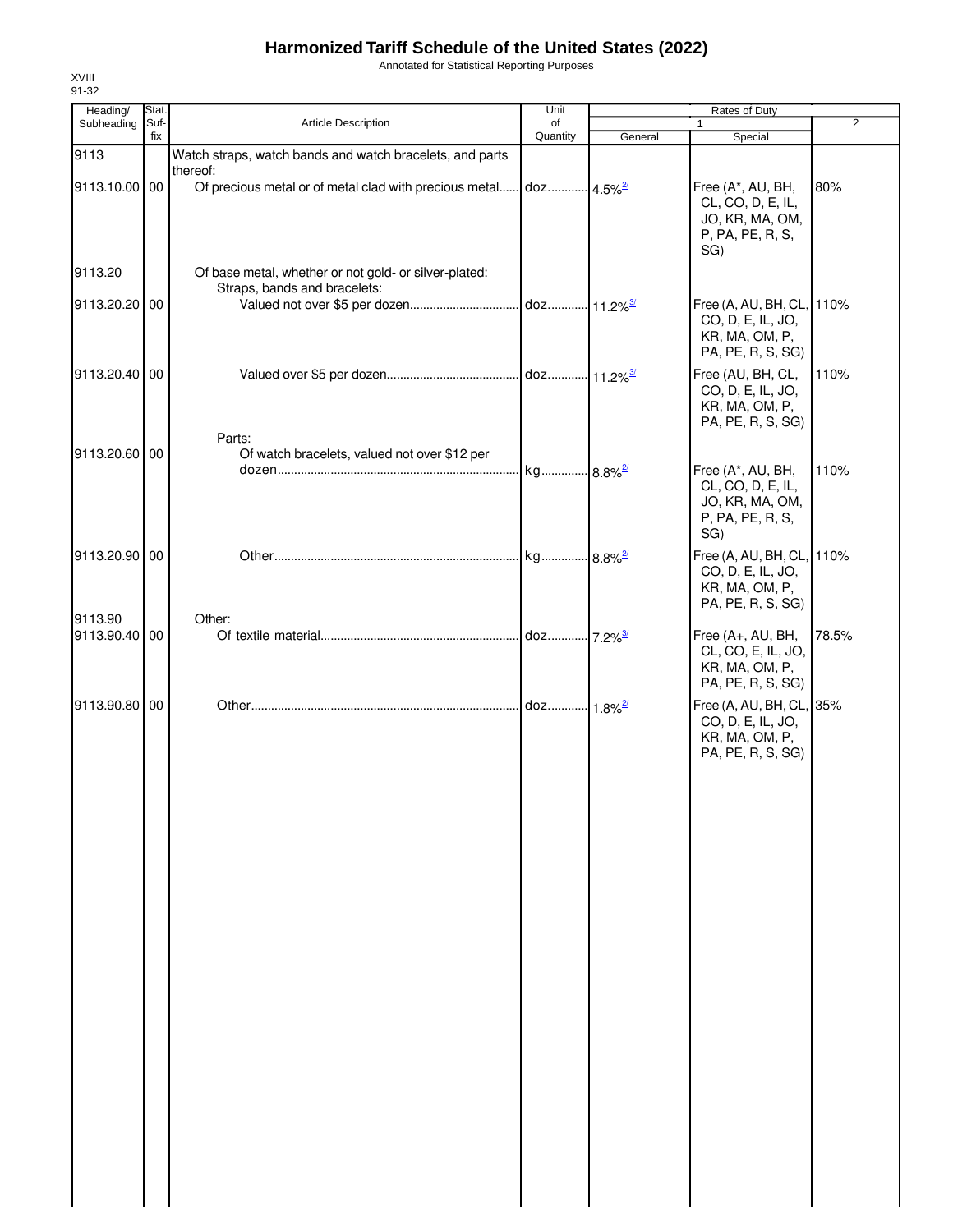Annotated for Statistical Reporting Purposes

| Heading/                 | Stat.       |                                                                        | Unit                  |                       | Rates of Duty                                                                                            |                |
|--------------------------|-------------|------------------------------------------------------------------------|-----------------------|-----------------------|----------------------------------------------------------------------------------------------------------|----------------|
| Subheading               | Suf-<br>fix | Article Description                                                    | of<br>Quantity        | General               | $\mathbf{1}$                                                                                             | $\overline{2}$ |
| 9114<br>9114.30          |             | Other clock or watch parts:<br>Dials:                                  |                       |                       | Special                                                                                                  |                |
| 9114.30.40 00            |             |                                                                        |                       | $7.2\%$ <sup>2/</sup> | Free $(A+, AU, B, BH, 5¢$ each $+45%$<br>CL, CO, D, E, IL,<br>JO, KR, MA, OM,<br>P, PA, PE, R, S,<br>SG) |                |
| 9114.30.80 00            |             |                                                                        |                       |                       | Free (A+, AU, B, BH, 50%<br>CL, CO, D, E, IL,<br>JO, KR, MA, OM,<br>P, PA, PE, R, S,<br>SG)              |                |
| 9114.40<br>9114.40.20 00 |             | Plates and bridges:<br>Watch movement bottom or pillar plates or their |                       |                       | Free (A+, AU, BH,<br>CL, CO, D, E, IL,<br>JO, KR, MA, OM,<br>P, PA, PE, R, S,<br>SG)                     | 75¢ each       |
| 9114.40.40 00            |             | Any plate, or set of plates, suitable for assembling                   |                       |                       | Free (A+, AU, B, BH, 38¢ each<br>CL, CO, D, E, IL,<br>JO, KR, MA, OM,<br>P, PA, PE, S, SG)               |                |
| 9114.40.60 00            |             | Other:                                                                 |                       |                       | Free (A+, AU, BH,<br>CL, CO, D, E, IL,<br>JO, KR, MA, OM,<br>P, PA, PE, R, S,<br>SG)                     | 65%            |
| 9114.40.80 00            |             |                                                                        | No 4.2% <sup>2/</sup> |                       | Free (A+, AU, B, BH, 65%<br>CL, CO, D, E, IL,<br>JO, KR, MA, OM,<br>P, PA, PE, S, SG)                    |                |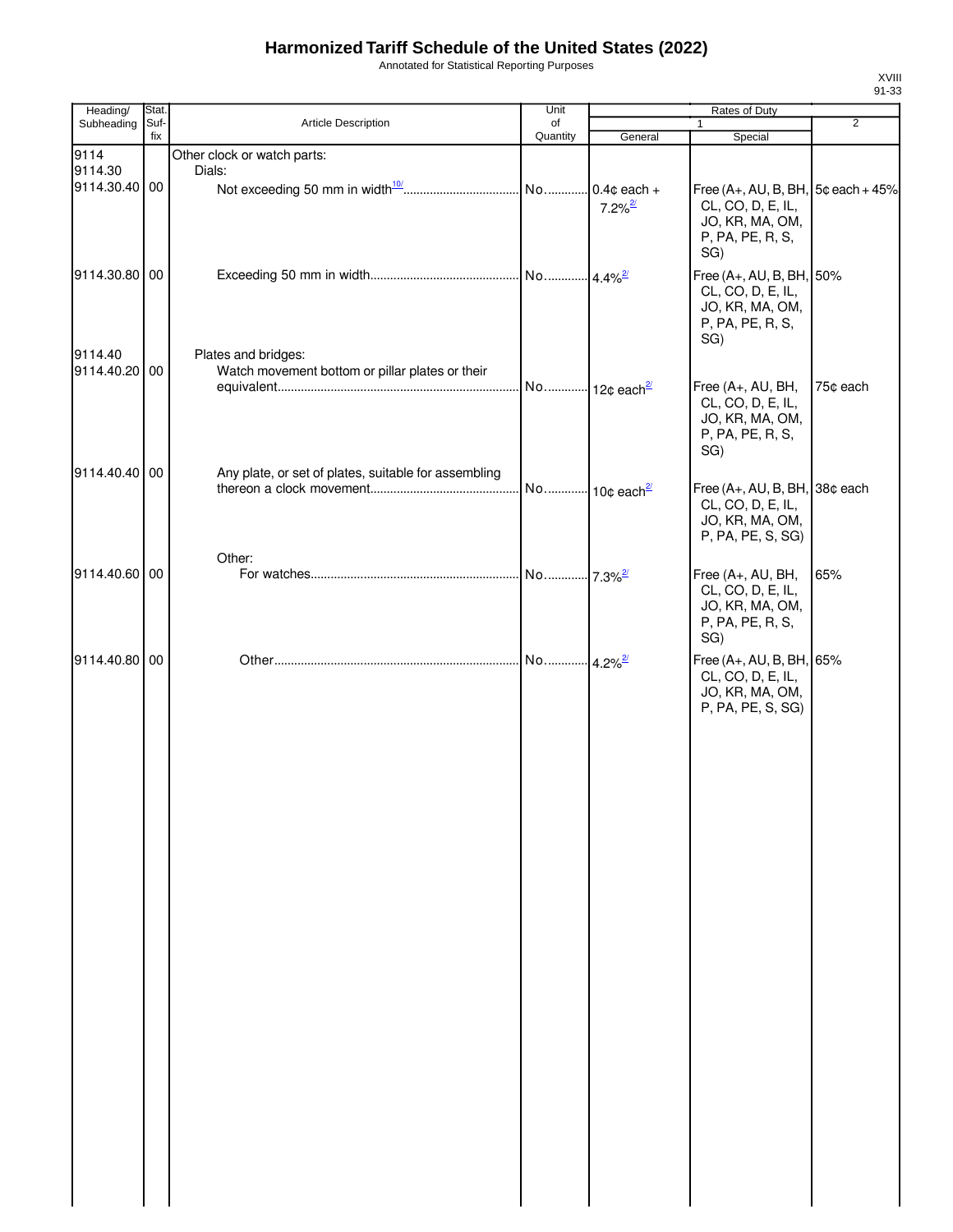Annotated for Statistical Reporting Purposes

| Heading/                 | Stat.       |                                                                                                                                                    | Unit                  |                                                                                                                                                                                          | Rates of Duty                                                                         |                                                                                                                                                                                                                   |
|--------------------------|-------------|----------------------------------------------------------------------------------------------------------------------------------------------------|-----------------------|------------------------------------------------------------------------------------------------------------------------------------------------------------------------------------------|---------------------------------------------------------------------------------------|-------------------------------------------------------------------------------------------------------------------------------------------------------------------------------------------------------------------|
| Subheading               | Suf-<br>fix | <b>Article Description</b>                                                                                                                         | of<br>Quantity        | General                                                                                                                                                                                  | $\mathbf{1}$<br>Special                                                               | 2                                                                                                                                                                                                                 |
| 9114 (con.)              |             | Other clock or watch parts: (con.)                                                                                                                 |                       |                                                                                                                                                                                          |                                                                                       |                                                                                                                                                                                                                   |
| 9114.90<br>9114.90.10 00 |             | Other:                                                                                                                                             |                       |                                                                                                                                                                                          |                                                                                       |                                                                                                                                                                                                                   |
|                          |             | Assemblies and subassemblies for watch or clock<br>movements consisting of two or more pieces or parts<br>fastened or joined inseparably together: |                       |                                                                                                                                                                                          |                                                                                       | 10%                                                                                                                                                                                                               |
| 9114.90.15 00            |             |                                                                                                                                                    |                       |                                                                                                                                                                                          | Free (A+, AU, BH,<br>CL, CO, D, E, IL,<br>JO, KR, MA, OM,<br>P, PA, PE, R, S,<br>SG)  | 45%                                                                                                                                                                                                               |
| 9114.90.30 00            |             |                                                                                                                                                    |                       | other piece or<br>part, but if<br>consisting in<br>part of a plate<br>or a set of<br>plates the total<br>duty shall not<br>exceed the duty<br>for the complete<br>movement <sup>3/</sup> | $+0.2$ ¢ for each CL, CO, D, E, IL,<br>JO, KR, MA, OM,<br>P, PA, PE, S, SG)           | $25¢$ /jewel +<br>3¢ for each<br>other piece or<br>part, but if<br>consisting in<br>part of a<br>plate or a set<br>of plates the<br>total duty<br>shall not<br>exceed the<br>duty for the<br>complete<br>movement |
| 9114.90.34 00            |             | Springs, including hairsprings:                                                                                                                    |                       |                                                                                                                                                                                          | Free (A+, AU, BH,<br>CL, CO, D, E, IL,<br>JO, KR, MA, OM,<br>P, PA, PE, R, S,<br>SG)  | 65%                                                                                                                                                                                                               |
| 9114.90.38 00            |             |                                                                                                                                                    |                       |                                                                                                                                                                                          | Free (A+, AU, B, BH, 65%<br>CL, CO, D, E, IL,<br>JO, KR, MA, OM,<br>P, PA, PE, S, SG) |                                                                                                                                                                                                                   |
| 9114.90.40 00            |             | Other:                                                                                                                                             | kg 8.8% <sup>2/</sup> |                                                                                                                                                                                          | Free (A+, AU, BH,<br>CL, CO, D, E, IL,<br>JO, KR, MA, OM,<br>P, PA, PE, R, S,<br>SG)  | 65%                                                                                                                                                                                                               |
| 9114.90.50 00            |             |                                                                                                                                                    | . kg                  | $4.2\%$ <sup>12/</sup>                                                                                                                                                                   | Free (A+, AU, B, BH, 65%<br>CL, CO, D, E, IL,<br>JO, KR, MA, OM,<br>P, PA, PE, S, SG) |                                                                                                                                                                                                                   |